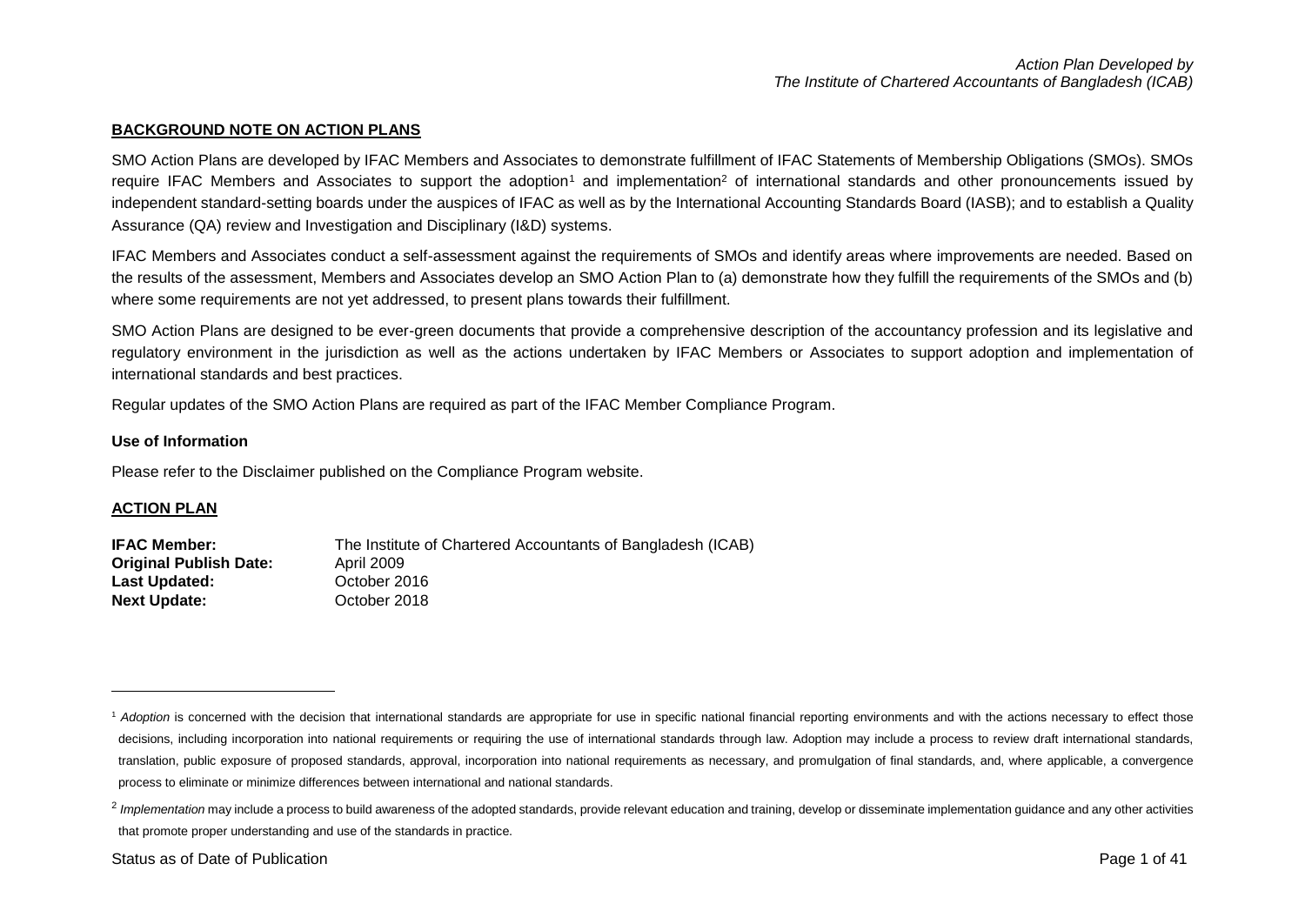# **GLOSSARY**

| <b>APM</b>   | <b>Audit Practice Manual</b>                            |
|--------------|---------------------------------------------------------|
| <b>BOS</b>   | <b>Board of Studies</b>                                 |
| <b>BSA</b>   | Bangladesh Standards on Auditing                        |
| <b>BSQC1</b> | <b>Bangladesh Standard on Quality Control 1</b>         |
| <b>CAPA</b>  | Confederation of Asian & Pacific Accountants            |
| <b>COP</b>   | Certificate of Practice                                 |
| <b>CPD</b>   | <b>Continuing Professional Development</b>              |
| <b>DDT</b>   | Deputy Director Technical                               |
| <b>DLPD</b>  | Director Learning and Professional Development          |
| <b>DOS</b>   | Directorate of Studies                                  |
| EC           | <b>Executive Committee</b>                              |
| <b>FRC</b>   | <b>Financial Reporting Council</b>                      |
| I&D          | <b>Investigation and Discipline</b>                     |
| <b>IAASB</b> | International Auditing and Assurance Standards Board    |
| <b>IAESB</b> | International Accounting Education Standards Board      |
| <b>ICAB</b>  | Institute of Chartered Accountants of Bangladesh        |
| <b>ICAEW</b> | Institute of Chartered Accountants in England and Wales |
| <b>ICPE</b>  | <b>ICAB Center for Professional Excellence</b>          |
| <b>IDC</b>   | <b>Investigation and Disciplinary Committee</b>         |
| <b>IES</b>   | <b>International Education Standards</b>                |
| <b>IESBA</b> | International Ethics Standards Board for Accountants    |
| <b>IFAC</b>  | International Federation of Accountants                 |
| <b>IFRS</b>  | International Financial Reporting Standards             |
| <b>IPSAS</b> | <b>International Public Sector Accounting Standards</b> |
| <b>ISA</b>   | International Standards on Auditing                     |
| <b>ISQC1</b> | International Standard on Quality Control 1             |
| <b>LPDD</b>  | Learning and Professional Development Department        |
| QA           | <b>Quality Assurance</b>                                |
| QAB          | <b>Quality Assurance Board</b>                          |
| QAD          | <b>Quality Assurance Department</b>                     |
| <b>ROC</b>   | Identify a Reviewer of Complaints                       |
| <b>SME</b>   | <b>Small and Medium Enterprises</b>                     |
| TD           | <b>Technical Department</b>                             |
| <b>TPI</b>   | <b>Twinning Project ICAEW</b>                           |
| <b>TRC</b>   | <b>Technical &amp; Research Committee</b>               |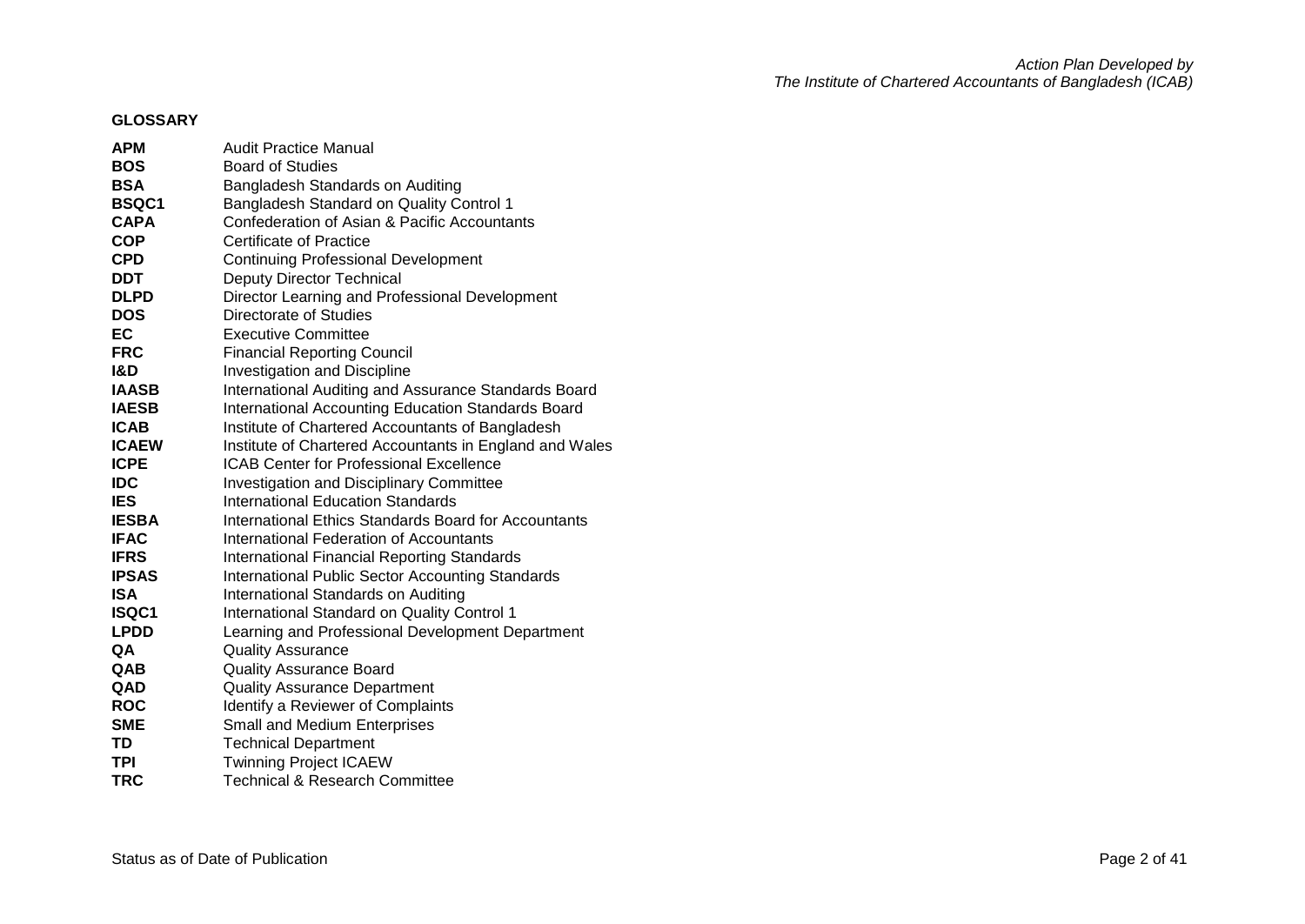**Action Plan Subject:** SMO 1–Quality Assurance **Action Plan Objective:** Ensure a Mandatory Quality Assurance Review System is in Place for those Members Performing Audits of Financial Statements of, as a Minimum, Listed Companies

## **Background:**

ICAB has direct responsibility for the overall quality assurance system of the audit firms in Bangladesh. A Quality Assurance Board (QAB) was formed in 2004 and the quality assurance review system was set up with support of a twinning project with the Institute of Chartered Accountants in England and Wales (ICAEW) to provide technical support for capacity building of the Institute of Chartered Accountants of Bangladesh (ICAB) members and firms. After setting up a Quality Assurance Department (QAD), QAB monitors and guides QAD for activities relating to quality assurance in accordance with IFAC SMO 1.

In 2008 and 2009, ICAB adopted and published International Standard on Quality Control 1 (ISQC) 1 as Bangladesh Standard on Quality Control 1 (BSQC) 1 and an Audit Practice Manual (APM) and disseminated these to all of its practicing members including arrangement of numbers of workshops on implementation of the APM.

The Quality Assurance Board (QAB) performs the following functions:

- Develop a framework and establish policies and procedures for the quality assurance program;
- Establish quality control standards and guidelines to audit practice;
- **EXEC** Carry out review of working papers relating to audits;
- Monitor the quality assurance program to ensure its effective implementation;
- Arrange training programs and workshops to improve the standard of audit;
- Perform a periodic review of the quality assurance Program; and
- Any other functions delegated to it by the Council.

In 2010, ICAB started mandatory QA visits. The firms auditing listed entities were covered during the first year of implementation. Gradually extended the coverage of visits to all other practicing firms licensed by ICAB. In 2011, more than one third of the total firms were visited - including follow-up visits to those deemed as operating unsatisfactorily. The QAD reviewer received on hand training in the UK from ICAEW staff. ICAEW continues to provide ongoing advice and guidance where needed. In 2012, the QAD completed it 1st phase of mandatory QA visits successfully.

In 2012, ICAB delivered QA workshops for practicing members and shared the results of QAD visits to assist practicing members in improvement and strengthening of their systems to comply with QA requirements.

In 2013-2015, the QAD completed 2nd phase of mandatory QA visits in addition to the follow-up visits, assist IDC in case of investigation and disciplinary matters, trained audit staff at the time of visit, etc. QAD also organized a number of two-day long QAD workshops both in Dhaka and Chittagong on "How to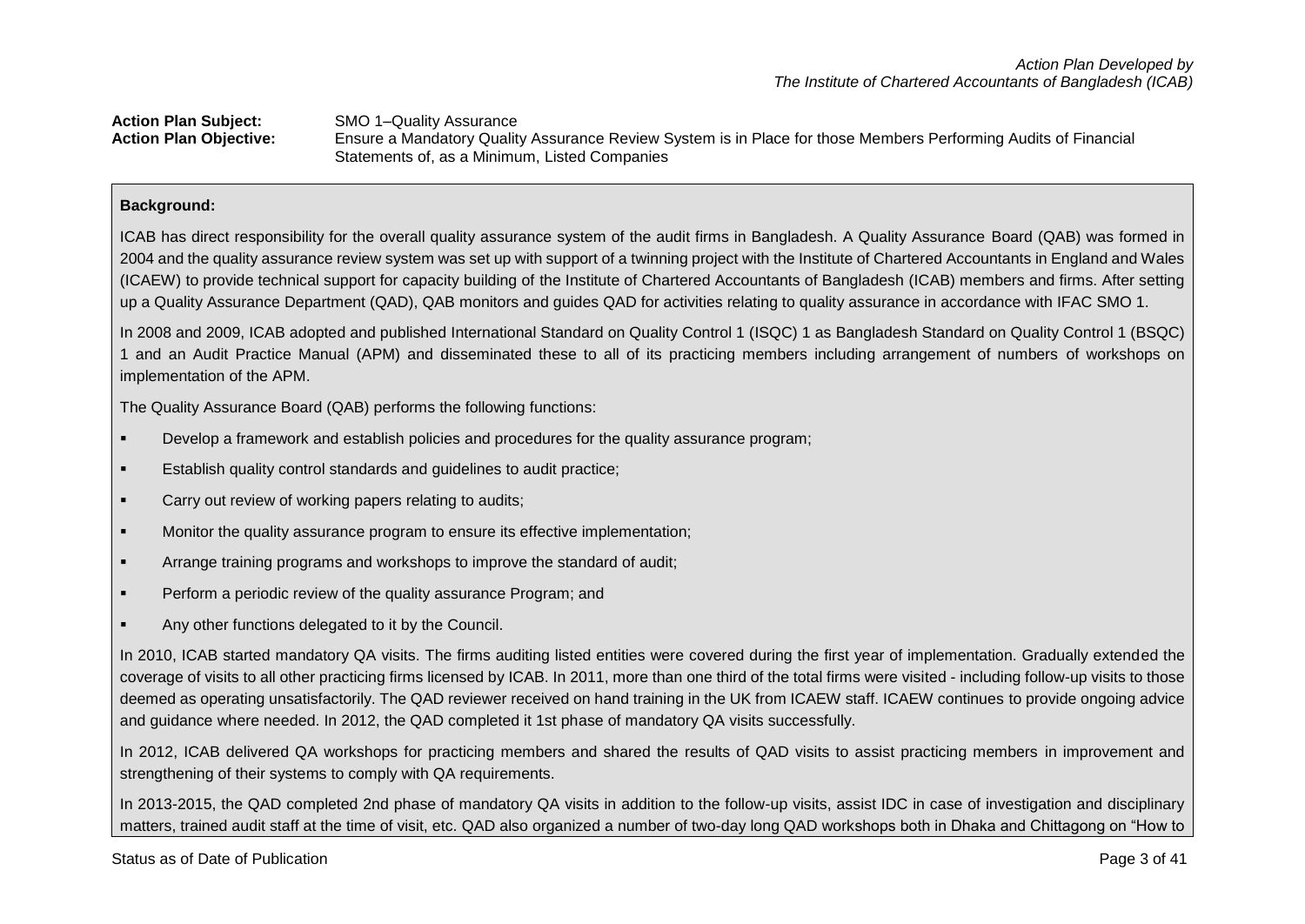maintain quality in audit and assurance services" where a good number of practicing members and audit staff attended. The QAD also organized a number of quality assurance workshops for students of the firms. The member attendees were awarded CPD credit hours including certificate of attendance for participating in the workshop.

In 2014 and 2015 ICAB accomplished some major activities to strengthen the QAD to make sure the strong and effective monitoring system towards sustainable position of the practicing firms ensuring the highest possible level of quality in case of audit and assurance services. During this period QAB Referred a significant number of firms to Investigation and Disciplinary Committee through Council for major non-compliance with QAD Requirements.

QAD will continue its best endeavors to provide education, awareness program for development of the practicing firms and members and refer the firms noncompliant with mandatory QA requirements for investigation and disciplinary process as an ongoing basis.

ICAB has rigorous plan for the year 2016 and 2017 on development and update of some QA related materials, education & training, and providing guidance on capacity building of practicing firms and members with a view to strengthen the overall position of practice and profession.

In September 2015, Bangladesh Parliament enacted a Financial Reporting Act, 2015 which will have impact on the overall quality assurance, other technical and strategic activities of ICAB.

However, before starting the operation of Financial Reporting Council, ICAB has direct responsibility for implementation and compliance of SMO-1 requirements.

| #  | <b>Start Date</b> | <b>Actions</b>                                                                                                                                                                                                                                                                                                                                                                                                                                                                                              | <b>Completion</b><br><b>Date</b> | <b>Responsibility</b> | <b>Resource</b>                              |
|----|-------------------|-------------------------------------------------------------------------------------------------------------------------------------------------------------------------------------------------------------------------------------------------------------------------------------------------------------------------------------------------------------------------------------------------------------------------------------------------------------------------------------------------------------|----------------------------------|-----------------------|----------------------------------------------|
|    |                   | Work with Support of the Twinning Project with ICAEW to Further Develop and Implement a Quality Assurance Review System                                                                                                                                                                                                                                                                                                                                                                                     |                                  |                       |                                              |
| 1. | <b>July 2008</b>  | Set up a Quality Assurance Department (QAD) within ICAB to carry out the<br>functions stated above in collaboration with QAB.                                                                                                                                                                                                                                                                                                                                                                               | December<br>2008<br>Completed    | <b>ICAB Council</b>   | QAB                                          |
| 2. | December<br>2008  | Develop and reviewed the monitoring program with a detailed checklist to<br>monitor audit quality which covers both engagement and firm reviews. This<br>includes:<br>A working group, established by QAB, that reviewed and finalized<br>the review system / checklist, which was then approved by QAB;<br>ICAB Audit Visit Manual, finalized with a tentative visit plan by QAB;<br>٠<br>and<br>Publishing and disseminating the review system /checklist to all<br>٠<br>practicing members free of cost. | April 2009<br>Completed          | QAD                   | <b>Twinning Project</b><br>ICAEW (TPI) / QAB |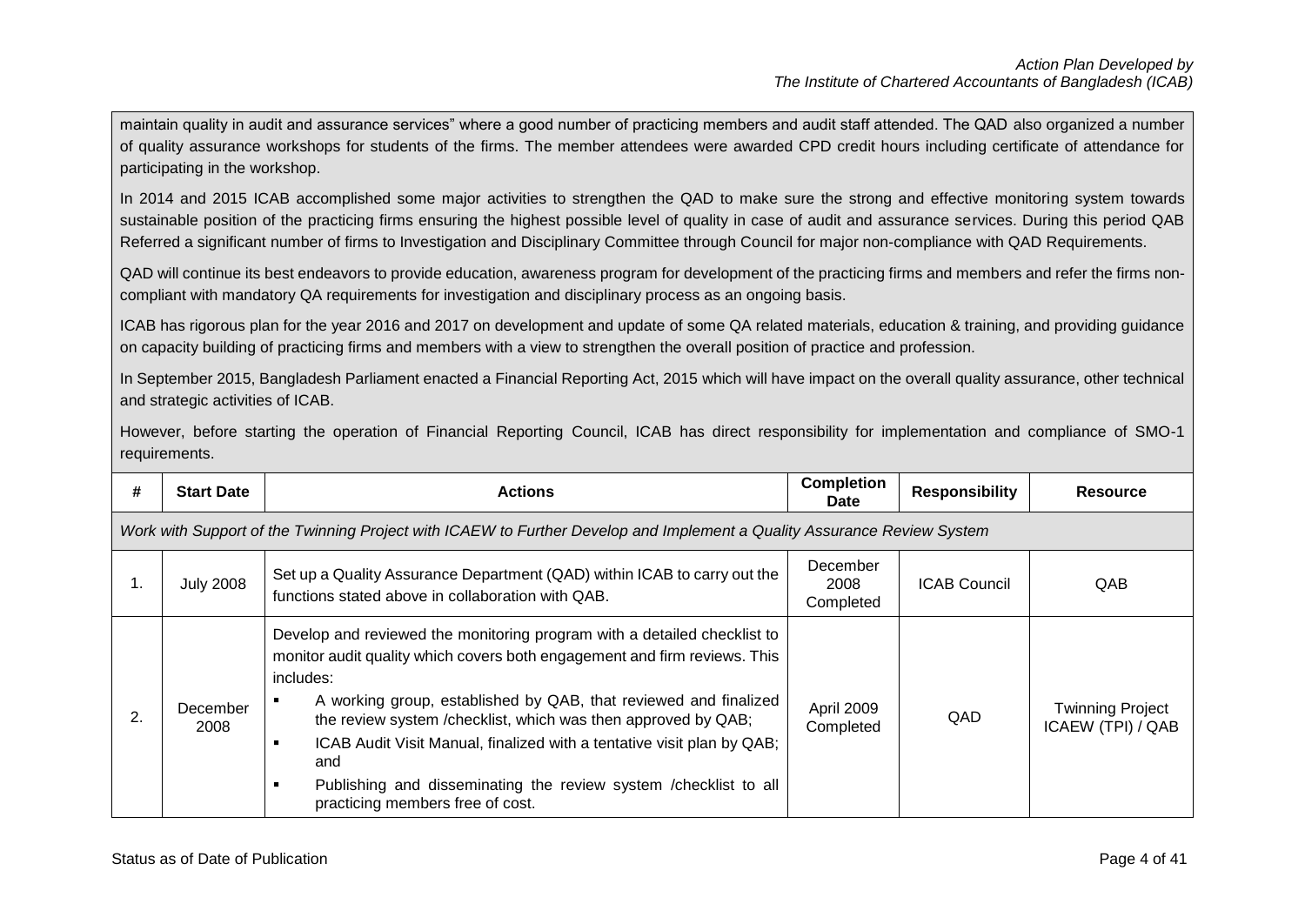| #   | <b>Start Date</b> | <b>Actions</b>                                                                                                                                                                                                                               | <b>Completion</b><br><b>Date</b> | <b>Responsibility</b>            | <b>Resource</b>                       |
|-----|-------------------|----------------------------------------------------------------------------------------------------------------------------------------------------------------------------------------------------------------------------------------------|----------------------------------|----------------------------------|---------------------------------------|
| 3.  | <b>June 2009</b>  | Prepare the QAD opening visit template based on ISQC 1.                                                                                                                                                                                      | <b>July 2009</b><br>Completed    | QAD                              | QAB / TPI                             |
| 4.  | <b>June 2011</b>  | ICAB QAD Reviewer to conduct QAD visit in London with ICAEW to get<br>practical training on the system of quality assurance visit by ICAEW quality<br>assurance team.                                                                        | <b>July 2011</b><br>Completed    | QAD                              | Council / ICAEW                       |
| 5.  | June 2011         | ICAB QAD Reviewer to attend different meeting with ICAEW Quality<br>Assurance Department and Professional Conduct Department to achieve<br>detailed QAD working procedures of ICAEW in UK.                                                   | <b>July 2011</b><br>Completed    | QAD                              | Council / ICAEW                       |
| 6.  | January<br>2013   | ICAB Technical Director to attend different meeting with ICAEW Quality<br>Assurance Department and Professional Conduct Department to share the<br>QAD experience in Bangladesh and to discuss the way forward based on<br>ICAEW experience. | January 2013<br>Completed        | QAD                              | Council / ICAEW                       |
| 7.  | September<br>2013 | ICAB Technical Director to attend meetings with senior staff from QAD and<br>professional conduct of ICAEW to share and discuss the current status of<br>ICAB and to draw a guideline for next steps of activities.                          | September<br>2013<br>Completed   | QAD                              | Council / ICAEW                       |
| 8.  | February<br>2014  | ICAB QAD Reviewer to attend different meetings with ICAEW Quality<br>Assurance Department and Professional Conduct Department to share the<br>QAD experience in Bangladesh and to discuss the way forward based on<br>ICAEW experience.      | February<br>2014<br>Completed    | QAD                              | Council / ICAEW                       |
| 9.  | <b>July 2014</b>  | ICAB team to attend meetings with ICAEW QAD relating to signing<br>ceremony of renewal of MoU with ICAEW where QAD issues also will be<br>considered.                                                                                        | <b>July 2014</b><br>Completed    | TD / President                   | Council / ICAEW                       |
| 10. | <b>July 2016</b>  | ICAEW assistance on development of ICAB QA matters under a World<br>Bank Project.                                                                                                                                                            | <b>June 2017</b>                 | TD / Secretariat                 | Council / ICAEW                       |
| 11. | Ongoing           | ICAEW provides support on in technical, learning and professional<br>development area of ICAB.                                                                                                                                               | Ongoing                          | TD / Secretary /<br><b>ICAEW</b> | President / Council /<br><b>ICAEW</b> |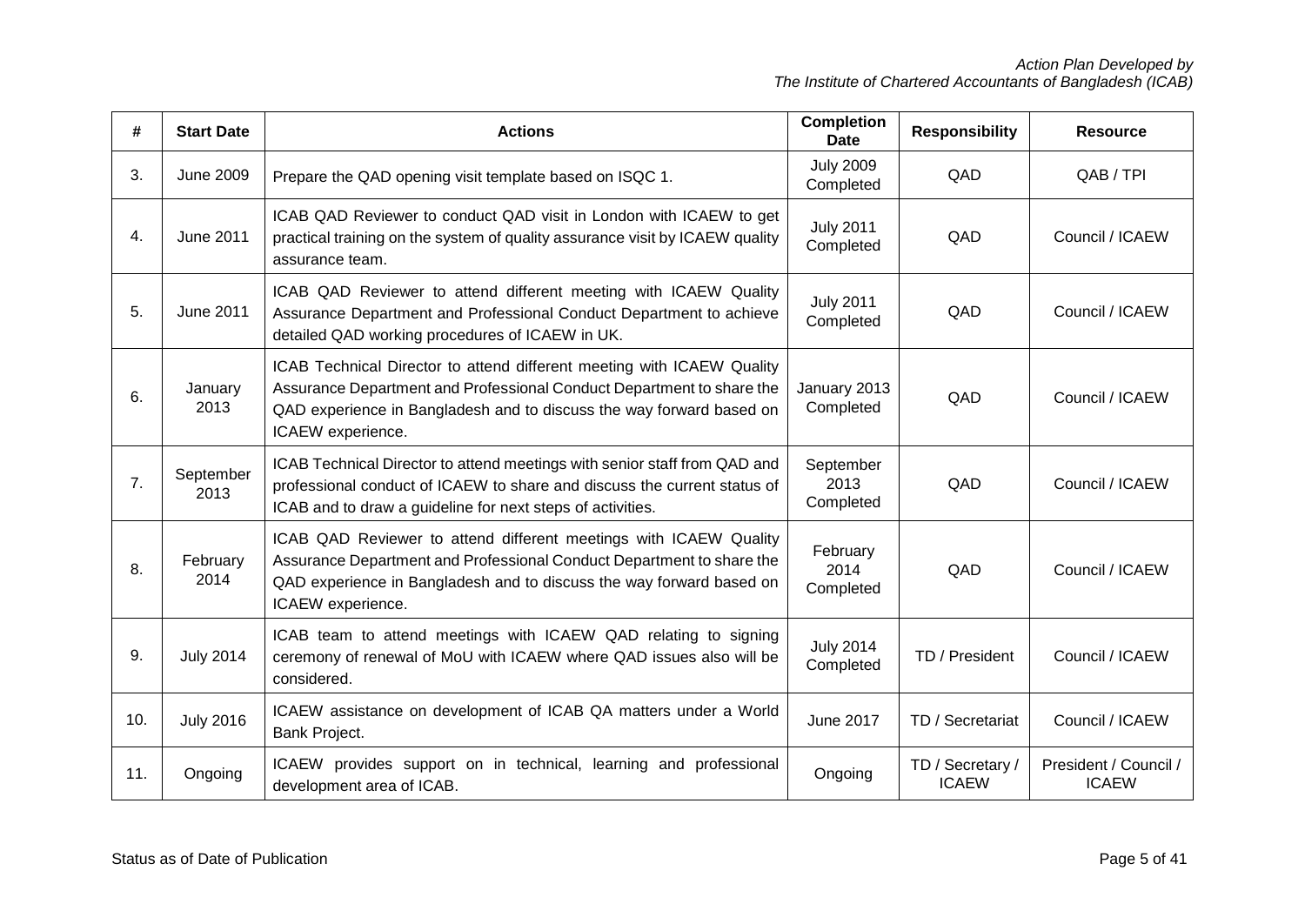| #   | <b>Start Date</b>                       | <b>Actions</b>                                                                                                                                                  | <b>Completion</b><br><b>Date</b> | <b>Responsibility</b>        | <b>Resource</b>                                               |
|-----|-----------------------------------------|-----------------------------------------------------------------------------------------------------------------------------------------------------------------|----------------------------------|------------------------------|---------------------------------------------------------------|
|     |                                         | Implement ISQC 1 and Establish a Requirement for Firms to Maintain an Adequate Quality Assurance Review System                                                  |                                  |                              |                                                               |
| 12. | <b>June 2008</b>                        | Conduct a Continuing Professional Development (CPD) seminar on ISQC1<br>and launched an Audit Practice Manual (APM).                                            | <b>June 2008</b><br>Completed    | QAB                          | <b>TPI</b>                                                    |
| 13. | October<br>2008                         | Create a working group to review ISQC 1 and recommend it for adoption.                                                                                          | December<br>2008<br>Completed    | <b>TD</b>                    | Technical &<br><b>Research Committee</b><br>(TRC) / DOS / QAB |
| 14. | December<br>2008                        | Adopt ISQC 1<br>by the Council, and then publish and disseminate it<br>accordingly.                                                                             | December<br>2008<br>Completed    | <b>ICAB Council</b>          | TRC / DOS / QAB                                               |
| 15. | <b>July 2014</b>                        | Adopt the updated ISQC 1 by the Council, and then publish and<br>disseminate it accordingly.                                                                    | November<br>2014<br>Completed    | TD / ICAB<br>Council         | <b>TRC</b>                                                    |
| 16. | February<br>2015                        | Disseminate the updated BSQC 1 requirements through QA Workshop and<br>Visits.                                                                                  | Ongoing                          | TD / QAD                     | QAB / Council                                                 |
| 17. | September<br>2016                       | Provide training on implementation of Quality Control Manual in each firm.                                                                                      | Ongoing                          | TD / QAD                     | QAB / Council                                                 |
| 18. | May 2010                                | Report on each components of ISQC 1 as part of the implementation of<br>ISQC 1 separately and recommend to firms the improvements as required.                  | Ongoing                          | QAD /<br>Secretariat         | QAB / Council                                                 |
|     | <b>Education and Awareness-Building</b> |                                                                                                                                                                 |                                  |                              |                                                               |
| 19. | <b>July 2009</b>                        | Prepare reports on the main issues identified during reviews of auditors<br>and audit firms.                                                                    | Ongoing                          | QAD / Press &<br>Publication | <b>TPI</b>                                                    |
| 20. | December<br>2009                        | Report to QAB and arrange continuous training on the most significant and<br>the most frequent issues identified during reviews of auditors and audit<br>firms. | Ongoing                          | QAD/<br>Secretariat          | QAB                                                           |
| 21. | Ongoing                                 | Awareness-raising among practicing members at the time of QAD visit<br>regarding the importance and significance of the overall quality assurance<br>system.    | Ongoing                          | TD / QAD                     | QAB / Council                                                 |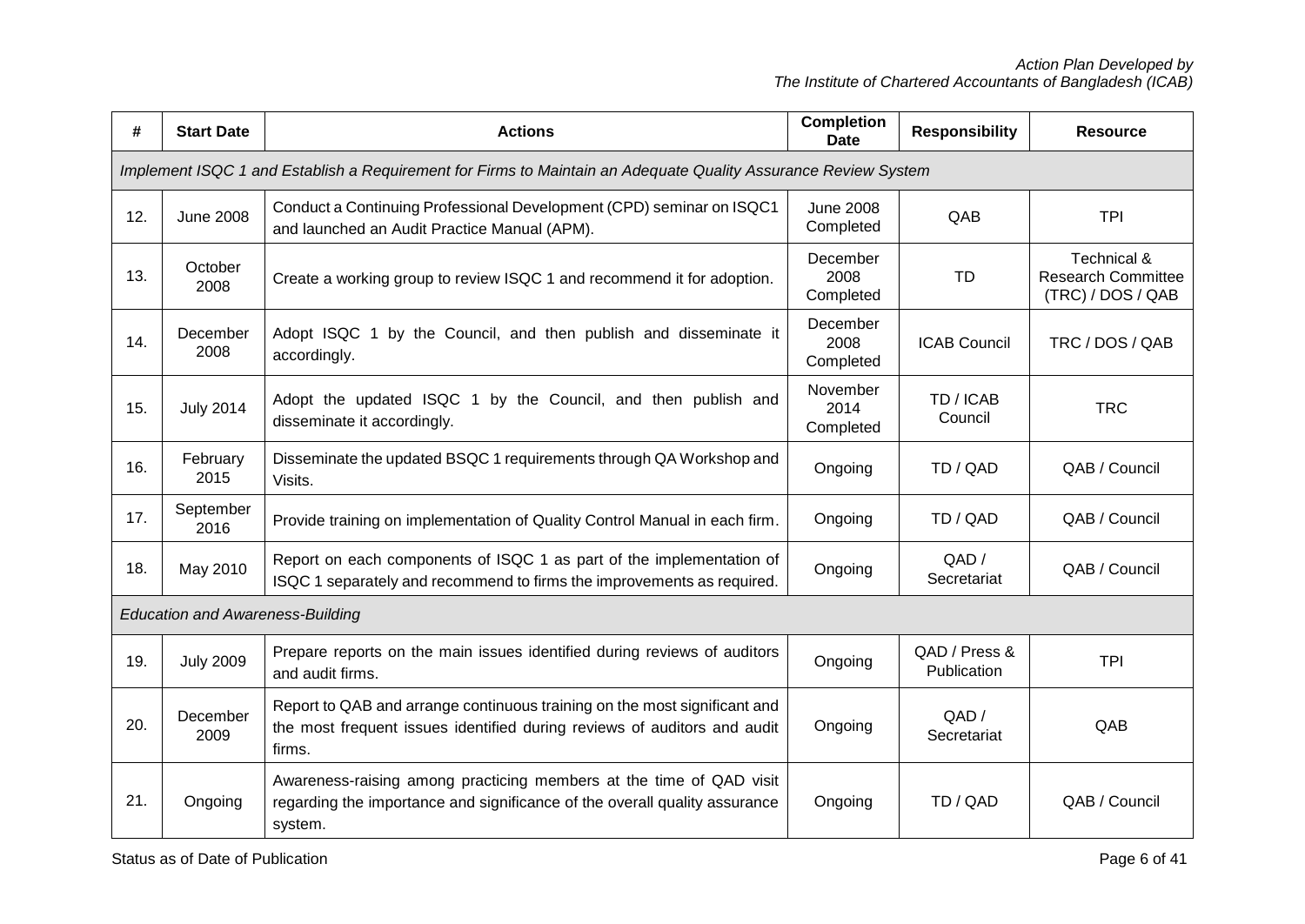| #   | <b>Start Date</b> | <b>Actions</b>                                                                                                                          | <b>Completion</b><br><b>Date</b> | <b>Responsibility</b> | <b>Resource</b>                              |
|-----|-------------------|-----------------------------------------------------------------------------------------------------------------------------------------|----------------------------------|-----------------------|----------------------------------------------|
| 22. | <b>March 2013</b> | Organize numbers of workshops named "How to Maintain Quality in Audit<br>and Assurance Services" both in Dhaka and Chittagong.          | Ongoing                          | TD / QAD              | QAB / Council                                |
| 23. | March 2014        | Workshop on 'How to Maintain Quality in Audit and Assurance.'                                                                           | March 2014<br>Completed          | TD / QAD              | ICAB Members /<br>QAB                        |
| 24. | May 2015          | Practicing Members' Conference on Quality Audit in Public Interest Entities<br>- Challenges and Cost of Audit.                          | May 2015<br>Completed            | QAD / ICPE            | ICAB Members /<br>QAB / Council              |
| 25. | May 2015          | Workshop on Quality Assurance.                                                                                                          | May 2015<br>Completed            | QAD / ICPE            | ICAB Members /<br>QAB / Council              |
| 26. | April 2015        | A number of Workshops on Quality Assurance for CA Students.                                                                             | September<br>2015<br>Completed   | QAD / ICPE            | ICAB Members /<br>QAB / Council              |
| 27. | September<br>2015 | Orientation and Training for Audit Firms and Reviewer Firms.                                                                            | September<br>2015<br>Completed   | ICPE /<br>Secretariat | ICAB Members /<br>CPD Committee /<br>Council |
| 28. | February<br>2016  | Develop a paper on mistakes/allegation against practicing members in<br>some cases as reported by IDC and communicate it among members. | <b>July 2016</b><br>Completed    | TD/PC                 | QAB / IDC                                    |
| 29. | March 2016        | Developed Revised QAD Visit Manual, TOR & Firms' Rating Procedures.                                                                     | September<br>2016                | TD / QAD              | QAB / Council                                |
| 30. | March 2016        | Develop firm database based on Annual Return 2015.                                                                                      | October 2016                     | QAD                   | QAB / TD                                     |
| 31. | April 2017        | Update firm database based on Annual Return 2016.                                                                                       | <b>July 2017</b>                 | QAD                   | QAB / TD                                     |
| 32. | March 2016        | <b>Updating Audit Practice Manual.</b>                                                                                                  | December<br>2016                 | QAB                   | TD / Consultants                             |
| 33. | May 2016          | Develop and communicate with firms and practicing members a compact<br>set of Audit Regulations.                                        | November<br>2017                 | TD                    | QAB / Council                                |
| 34. | November<br>2015  | Develop Dummy Permanent and Current and Working Files.                                                                                  | August 2016                      | QAB                   | TD / Consultants                             |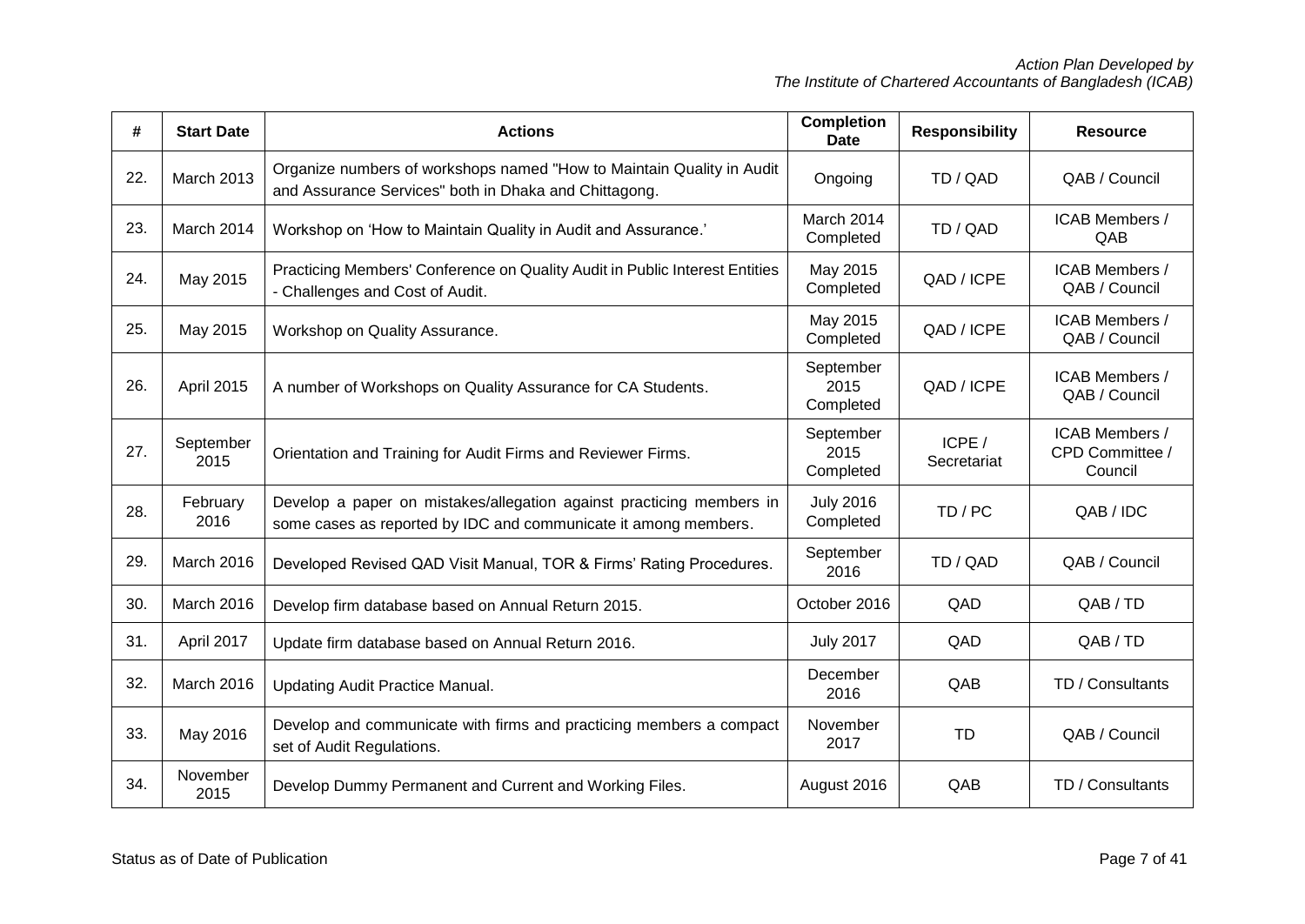| #   | <b>Start Date</b>                 | <b>Actions</b>                                                                                                                                                       | <b>Completion</b><br><b>Date</b> | <b>Responsibility</b> | <b>Resource</b>           |
|-----|-----------------------------------|----------------------------------------------------------------------------------------------------------------------------------------------------------------------|----------------------------------|-----------------------|---------------------------|
| 35. | October<br>2016                   | Workshop on maintaining current and permanent working files.                                                                                                         | Ongoing                          | TD / QAD              | ICAB Members /<br>QAB     |
| 36. | August<br>2016                    | Organize special CPD Seminar on "Quality Assurance and Financial<br>Reporting Council - Challenges and Way Forward."                                                 | October 2016                     | TD / QAB              | ICAB Members /<br>Council |
| 37. | Ongoing                           | Organize number of workshops for both practicing members and audit staff<br>in Dhaka and Chittagong.                                                                 | Ongoing                          | TD / QAD              | ICAB Members /<br>QAB     |
| 38. | May 2010                          | Conduct awareness-raising among practicing members at the time of QAD<br>visit regarding the importance and significance of the overall quality<br>assurance system. | Ongoing                          | QAB/<br>Secretariat   | <b>ICAB</b>               |
|     | <b>Conducting Quality Reviews</b> |                                                                                                                                                                      |                                  |                       |                           |
| 39. | May 2010                          | Begin the formal QAD visit to the firms with listed clients as a first stage.                                                                                        | December<br>2010<br>Completed    | QAD/<br>Secretariat   | QAB                       |
| 40. | March 2011                        | Conduct a follow-up visit to those firms having unsatisfactory QAD visit<br>reports issued by the Institute.                                                         | May 2011<br>Completed            | QAD/<br>Secretariat   | QAB                       |
| 41. | <b>April 2013</b>                 | Share the QAD experience and visit findings with the firm's<br>partners/proprietors and audit staff through workshops and seminars.                                  | Ongoing                          | TD / QAD              | QAB / Council             |
| 42. | February<br>2014                  | Prepare the database of the clients audited by the CA firms for research<br>and improvements.                                                                        | Ongoing                          | TD / QAD              | QAB / Council             |
| 43. | May 2011                          | Commence and continue the formal QAD visits to the remaining practicing<br>firms.                                                                                    | Ongoing                          | QAD/<br>Secretariat   | QAB                       |
| 44. | December<br>2013                  | Changed the form of Annual Return by inserting the information relating to<br>all audit clients in addition to other relevant information.                           | February<br>2014<br>Completed    | QAD                   | QAB / Council             |
| 45. | April 2016                        | Conduct the 3rd phase (2016-2018) of mandatory quality assurance visits.                                                                                             | December<br>2018                 | QAD                   | TD / QAB                  |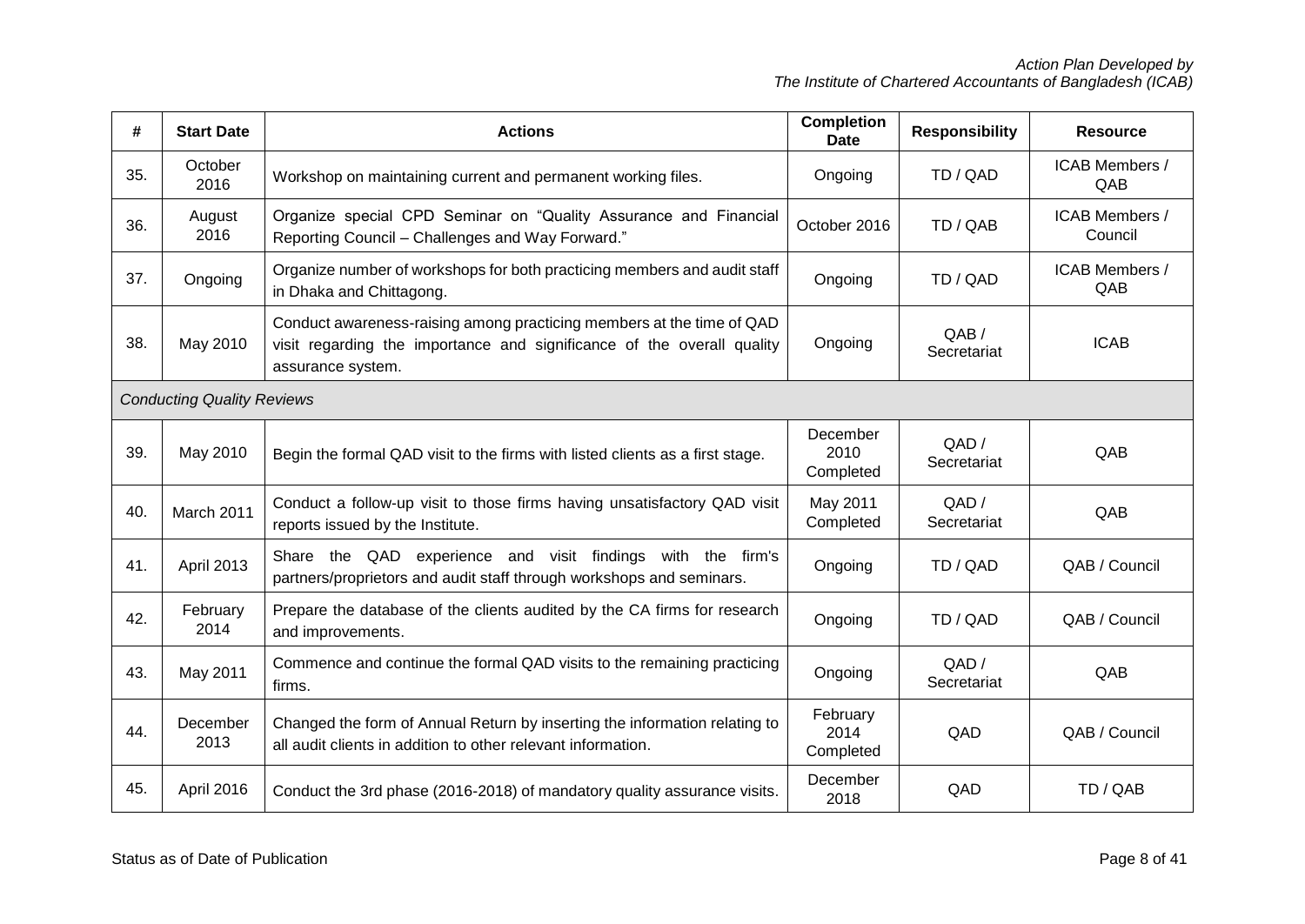| #   | <b>Start Date</b>                    | <b>Actions</b>                                                                                                                                                                                                                                                                                                                                                                                               | <b>Completion</b><br><b>Date</b> | <b>Responsibility</b>  | <b>Resource</b> |
|-----|--------------------------------------|--------------------------------------------------------------------------------------------------------------------------------------------------------------------------------------------------------------------------------------------------------------------------------------------------------------------------------------------------------------------------------------------------------------|----------------------------------|------------------------|-----------------|
| 46. | Ongoing                              | Provide assistance to the Professional Conduct Department from time to<br>time on investigation and disciplinary matters identified during QA visits.                                                                                                                                                                                                                                                        | Ongoing                          | QAD / TD               | QAB / IDC       |
| 47. | Ongoing                              | Report to the respective firms and QAB in detail on QAD visits covering the<br>observations and recommendations on:<br>notified<br>Availability of required<br>QAD<br>documents as<br>by<br>$\blacksquare$<br>correspondence earlier;<br>Compliance of the requirements of BSQC 1;<br>$\blacksquare$<br>Working file documentation procedures;<br>$\blacksquare$<br>Audit procedures, etc.<br>$\blacksquare$ | Ongoing                          | QAD/<br>Secretariat    | QAB             |
| 48. | <b>June 2011</b>                     | Take relevant actions on the reports of follow-up QAD visits.                                                                                                                                                                                                                                                                                                                                                | Ongoing                          | QAD/<br>Secretariat    | QAB             |
| 49. | September<br>2011                    | Recruit new qualified and professionally experience reviewer and<br>administrative officer for QAD to strengthen the QAD working capacity and<br>quality of the Institute.                                                                                                                                                                                                                                   | September<br>2011<br>Completed   | Executive<br>Committee | Council         |
| 50. | August<br>2011                       | Recruit new human resources to strengthen the documentation process of<br>technical department especially for QAD.                                                                                                                                                                                                                                                                                           | <b>July 2013</b><br>Completed    | Executive<br>Committee | Council         |
| 51. | <b>July 2011</b>                     | Consider the skills and competence, leadership quality, ethical matters,<br>confidentiality, reporting in due time etc. in case of forming the quality<br>assurance review team.                                                                                                                                                                                                                             | Ongoing                          | QAD                    | QAB / Council   |
| 52. | May 2010                             | Maintain the three years review cycle using cycle approach, risked<br>approach, mixed approach and other considerations for completion of QAD<br>visits in phase by phase.                                                                                                                                                                                                                                   | Ongoing                          | QAD                    | QAB / Council   |
|     | <b>Maintaining Ongoing Processes</b> |                                                                                                                                                                                                                                                                                                                                                                                                              |                                  |                        |                 |
| 53. | November<br>2009                     | Continue to ensure that ICAB's Audit Quality Review System is operating<br>effectively and continues to be in line with SMO 1 requirements. This<br>includes periodic review of the operation of the quality assurance review<br>system and updating the Action Plan for future activities where necessary.                                                                                                  | Ongoing                          | QAD/<br>Secretariat    | <b>TPI</b>      |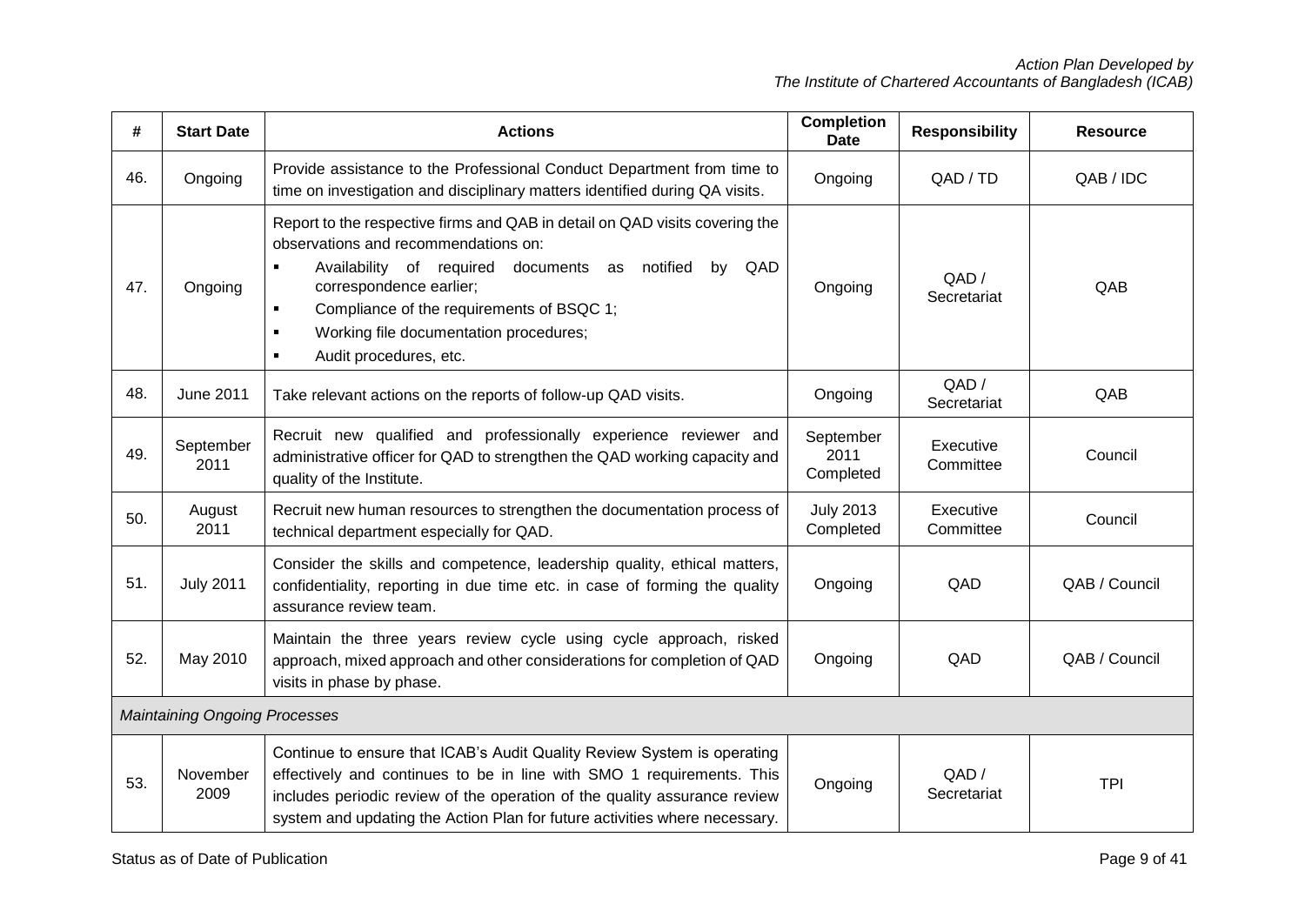| #   | <b>Start Date</b> | <b>Actions</b>                                                                                                                                                                                                                                                                                                                                                        | <b>Completion</b><br>Date | <b>Responsibility</b> | <b>Resource</b> |
|-----|-------------------|-----------------------------------------------------------------------------------------------------------------------------------------------------------------------------------------------------------------------------------------------------------------------------------------------------------------------------------------------------------------------|---------------------------|-----------------------|-----------------|
| 54. | November<br>2009  | Review how the system operated to date and revise it accordingly. In<br>particular, update review program/checklist, covering auditors' (audit<br>firms') compliance with:<br>Regulatory requirements;<br>п.<br>Statutory requirements;<br>$\blacksquare$<br>ICAB Bye-Laws & Directives;<br>п.<br>ISQC1; and<br>Others.<br>Implement revised review system/checklist. | Ongoing                   | QAD/<br>Secretariat   | QAB             |
|     |                   | Review of ICAB's Compliance Information                                                                                                                                                                                                                                                                                                                               |                           |                       |                 |
| 55. | <b>June 2009</b>  | Perform periodic review of ICAB's SMO Action Plan and update sections<br>relevant to SMO 1 as necessary. Once updated inform IFAC Compliance<br>staff about the updates in order for the Compliance staff to republish<br>updated information.                                                                                                                        | Ongoing                   | QAD                   | QAB             |
| 56. | <b>July 2014</b>  | Continue to ensure that ICAB's QA Review System is operating effectively<br>and continues to be in line with SMO 1 requirements. This includes periodic<br>review of the operation of the quality assurance review system and<br>updating the Action Plan for future activities where necessary.                                                                      | Ongoing                   | TD / QAD              | QAB             |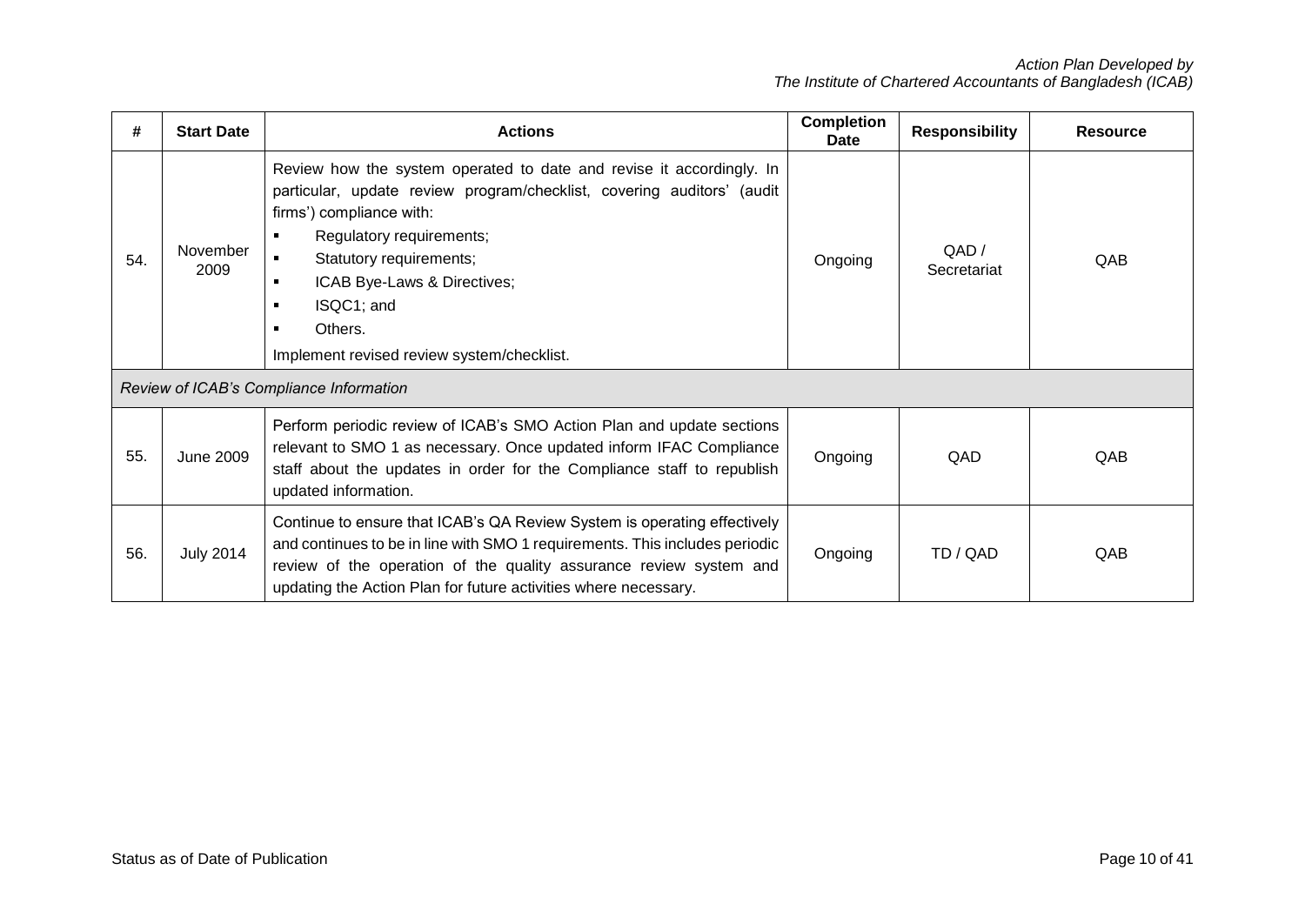## **Action Plan Subject:** SMO 2–International Education Standards for Professional Accountants and Other Pronouncements Issued by the IAESB **Action Plan Objective:** Ensure that All IES Requirements are incorporated into the ICAB Professional Accountancy Education System

## **Background:**

A candidate with a minimum HSC / A-Level qualification and specific academic results is eligible to enroll with the Institute to study chartered accountancy. The candidates also require practical experience on audit, assurance, and other training under the supervision of a principal of a practicing CA firm as an article student. The duration of work experience varies from two to four years depending on the previous records of the academic and/or other relevant professional qualification of the students.

The curriculum of ICAB was revised in 2009 on the basis of the curriculum of ICAEW plus local law and taxation papers and an information technology module. Ethics are covered throughout the relevant modules as pertinent. After passing the entire three-layers of examinations of the Institute, namely: Professional Stage Knowledge Level (7 modules), Professional Stage Application Level (7 Modules) and Advanced Stage (3 Modules and a Case Study), a student can be eligible for the membership of the Institute as an ACA. After 5 years post qualification experience and having a minimum of 60 CPD Credit Hours, an ACA can be eligible to become a FCA of the Institute.

ICAB organizes CPD Programs every year for the members of the Institute covering all relevant current professional issues including ethics and standards. The current requirement is 60 hours per year. During 2011, the Institute carried out 19 (11 in Dhaka and 8 at Chittagong) CPD seminars on different contemporary and relevant issues for the professionals in addition to the International Conference, workshops, etc. A Board of Studies (BOS) has been functioning since the inception of the Institute. The Board of Studies (BOS) performs the following functions:

- **Organize pre-examination coaching classes for students;**
- **•** Provide proper facilities to the examinee;
- **EXECONDUCT EVALUATION TESTS OF The Lecturers:**
- Arrange preparation and update of study manuals, and approve a panel of authors for such manuals;
- Make a periodical review of syllabuses and recommend for necessary revision;
- **EXECT** Arrange training and examinations regularly for prospective students and recommend their course fees;
- Recommend annual revenue & capital budgets for education, coaching classes, IT Training, purchase of books, journals, magazines, etc. for articled students and members of the Institute; and
- Carry out any other function as may be assigned to the Board by the Council from time to time.

The Directorate of Studies (DOS) was assigned to perform the education activities as guided by the BOS. In 2010, the Learning and Professional Development Department was introduced as an outcome of the Twinning Project with ICAEW and the DOS was replaced by Learning and Professional Development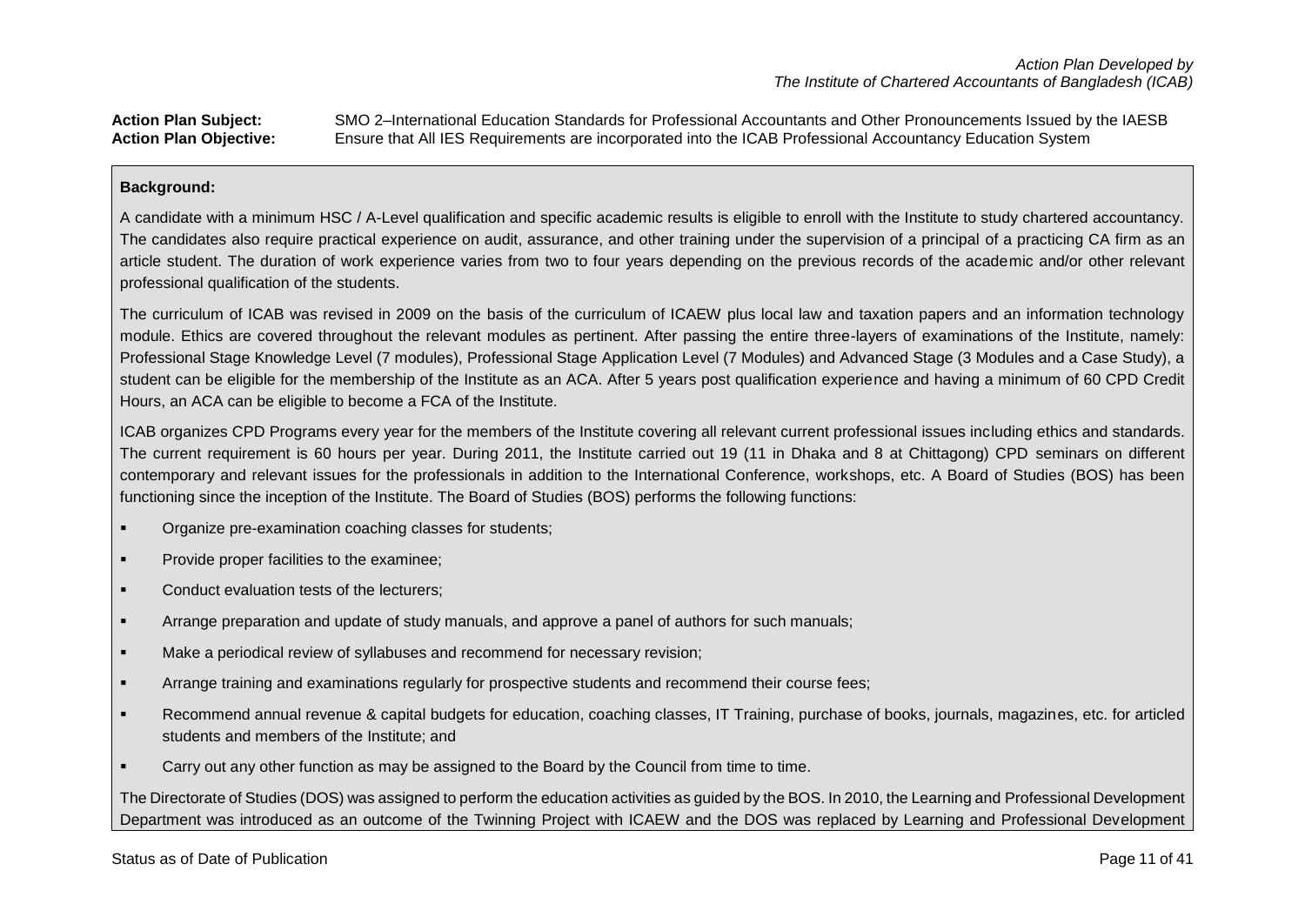Department (LPDD) accordingly. The LPDD performs all the activities relating to education and CPD. The LPDD also performs all other activities within the scope of BOS. During 2014, ICAB plans to conduct Training of Trainers program with the assistance of ICAEW.

During the year 2013, the LPD updated suggested answers for all previous exams. ICAB has been working towards updating of its curriculum and study manuals based on ICAEW 2014 curriculum and study manuals except local tax, law and IT papers. ICAB has also been complying with the requirements as guided by International Education Standards.

During 2014-2015, about every suggested answers/modules have been developed including the pending previous modules. A huge number of trainings have also been organized during that period. ICAB is now very famous in providing training on professional development matters not only for its members and students but also for other stakeholders including regulatory bodies.

ICAB has direct responsibility to comply with SMO 2 and International Education Standards (IESs)*.*

| #   | <b>Start Date</b> | <b>Actions</b>                                                                                                                                                       | <b>Completion</b><br>Date     | <b>Responsibility</b>   | <b>Resource</b>                       |
|-----|-------------------|----------------------------------------------------------------------------------------------------------------------------------------------------------------------|-------------------------------|-------------------------|---------------------------------------|
|     |                   | Incorporation of IES Requirements into ICAB's Professional Education System and Making Them Available for Members                                                    |                               |                         |                                       |
| 57. | January<br>2009   | Start the new education and examination system under new curriculum<br>and implement phase by phase accordingly.                                                     | December<br>2012<br>Completed | <b>LPDD</b>             | BOS / Examination<br>Committee        |
| 58. | September<br>2010 | Review and update the study materials and examination system under the<br>new curriculum.                                                                            | December<br>2012<br>Completed | <b>LPDD</b>             | <b>BOS / Examination</b><br>Committee |
| 59. | January<br>2011   | Review the existing arrangement which includes tuition provision by ICAB<br>and consider less resource-intensive options.                                            | Q2 2013<br>Completed          | <b>LPDD</b>             | <b>BOS</b>                            |
| 60. | April 2016        | Review, adopt and publish the updated International Education Standards<br>as issued by International Accounting Education Standards Board (IAESB)<br>in Bangladesh. | March 2017                    | TD/LPDD/<br>Secretariat | <b>BOS / Council</b>                  |
| 61. | April 2009        | Select and train teachers and examiners under the new syllabus and<br>implement monitoring guidelines and procedures in phases.                                      | June 2010<br>Completed        | BOS / Exam<br>Committee | <b>ICAB</b>                           |
| 62. | November<br>2012  | Review the requirements of IES5 and consider how ICAB can better align<br>its existing work experience requirement.                                                  | June 2015<br>Completed        | <b>LPDD</b>             | TPI/TD/BOS                            |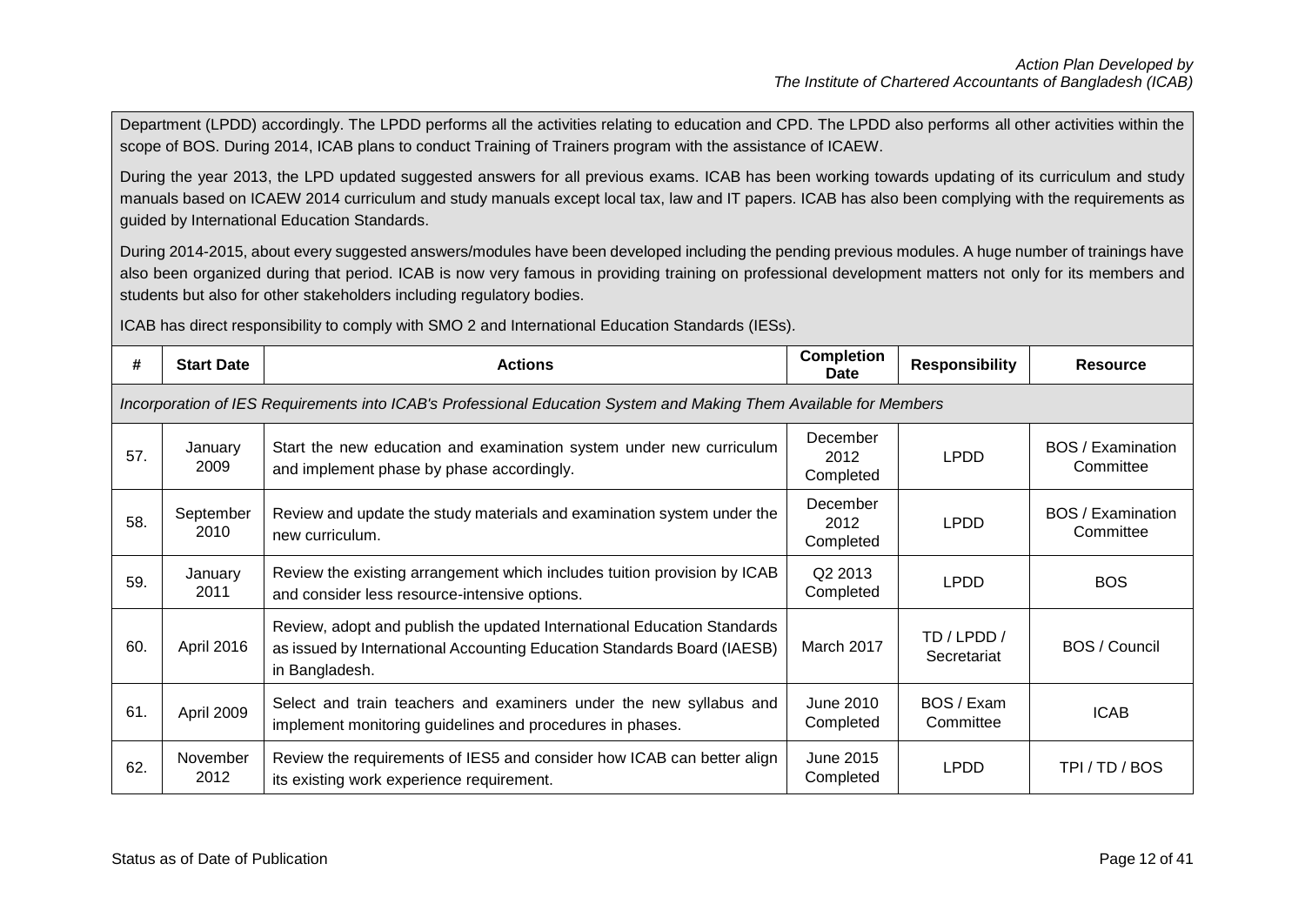| #   | <b>Start Date</b> | <b>Actions</b>                                                                                                                                                                                                                                                                                                                                                            | <b>Completion</b><br><b>Date</b> | <b>Responsibility</b>   | <b>Resource</b>              |
|-----|-------------------|---------------------------------------------------------------------------------------------------------------------------------------------------------------------------------------------------------------------------------------------------------------------------------------------------------------------------------------------------------------------------|----------------------------------|-------------------------|------------------------------|
| 63. | October<br>2008   | Ensure that the required pre-qualification assessment level for IES 6 is<br>maintained through:<br>University exemptions;<br>a)<br>Teachers' training and monitoring; and<br>b)<br>Examiners' training and monitoring.<br>C)                                                                                                                                              | Ongoing                          | <b>LPDD</b>             | TPI/BOS                      |
| 64. | November<br>2008  | Review, monitor and submit reports on members' CPD status for IES 7.<br>Ensure that all members follow the (required) CPD course on the ICAB<br>Code of Ethics.                                                                                                                                                                                                           | Ongoing                          | LPDD/TD                 | <b>TRC</b>                   |
| 65. | November<br>2012  | Review the requirements of IES7 and consider how ICAB can better align<br>its existing CPD requirement.                                                                                                                                                                                                                                                                   | <b>July 2014</b><br>Completed    | LPDD/TD                 | <b>TRC</b>                   |
| 66. | January<br>2009   | Conduct periodic workshops on audit procedures and principles, notify,<br>monitor and provide guidance to members of ICAB who perform (statutory)<br>audits and other assurance assignments to comply with IES 8.                                                                                                                                                         | Ongoing                          | LPDD / TD               | TRC / QAB                    |
| 67. | November<br>2013  | Include the relevant IES requirements in ICAB revised Curriculum.                                                                                                                                                                                                                                                                                                         | December<br>2016                 | LPDD / Council          | <b>ICAB Members</b>          |
| 68. | February<br>2016  | Updating of ICAB curriculum and study materials.                                                                                                                                                                                                                                                                                                                          | November<br>2016                 | LPDD/TD/<br>Council     | ICAB Members /<br><b>BOS</b> |
|     |                   | Arrangements of Training, Workshops and Other Continuing Professional Development Programs                                                                                                                                                                                                                                                                                |                                  |                         |                              |
| 69. | January<br>2011   | Carry out a number of CPD seminars during 2012, on different<br>contemporary and relevant issues for the professionals both in Dhaka and<br>Chittagong in addition to the International Conference (CAPA),<br>International Financial Reporting Standards (IFRS) for Small and Medium<br>Enterprises(SMEs) Training (jointly with IFRS Foundation) and workshops,<br>etc. | November<br>2012<br>Completed    | LPDD/TD/<br>Secretariat | <b>ICAB Council</b>          |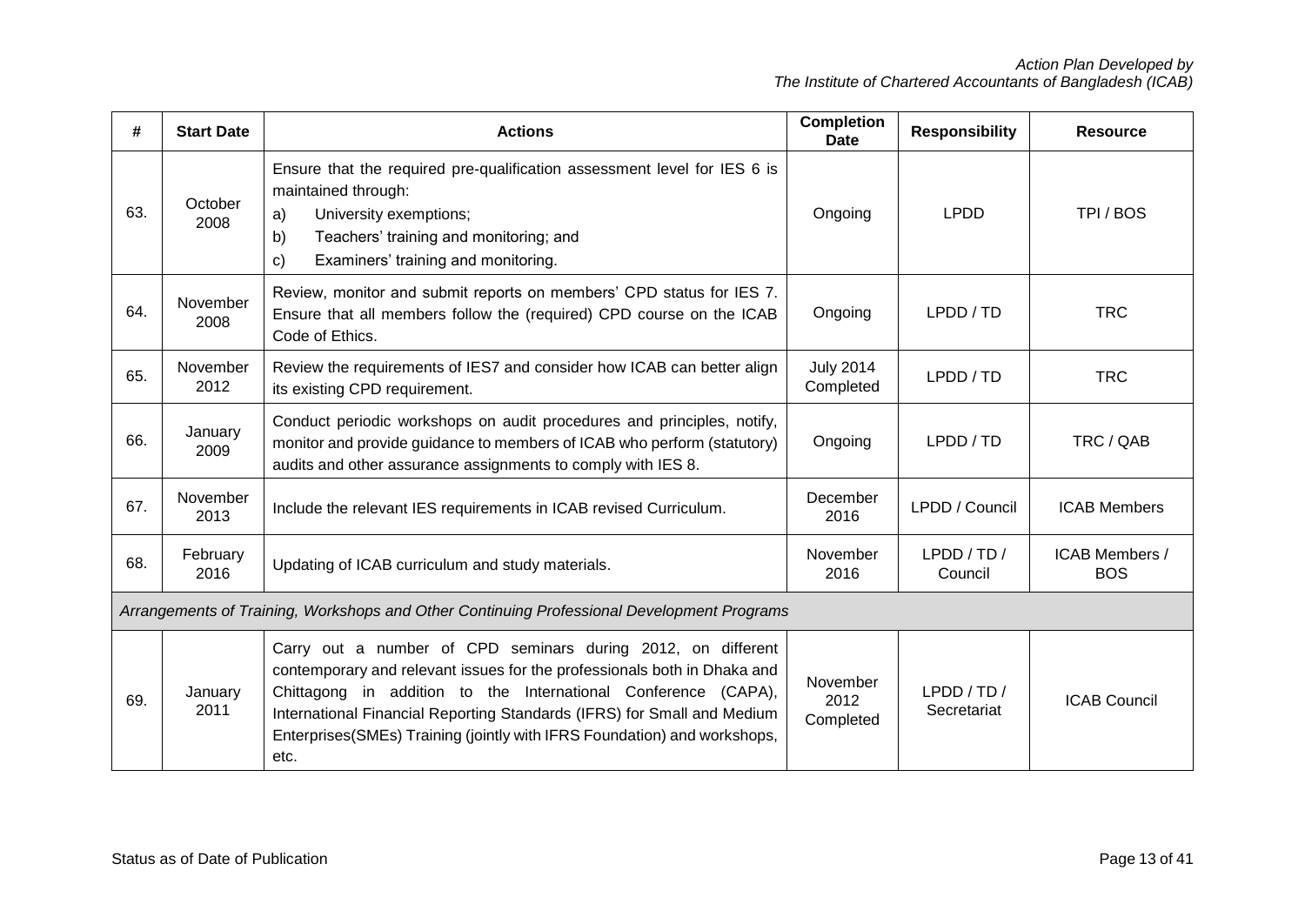| #   | <b>Start Date</b> | <b>Actions</b>                                                                                                                                                                             | <b>Completion</b><br><b>Date</b> | <b>Responsibility</b>    | <b>Resource</b>                    |
|-----|-------------------|--------------------------------------------------------------------------------------------------------------------------------------------------------------------------------------------|----------------------------------|--------------------------|------------------------------------|
| 70. | January<br>2012   | Arrange Training Program for tutors (Train the Teachers / Writers /<br>Assessors) on Case study by an expert senior case study writer from<br>ICAEW.                                       | January 2012<br>Completed        | LPDD/<br>Secretariat     | <b>ICAEW / ICAB</b><br>Council     |
| 71. | January<br>2013   | Arrangement of number of CPD Seminars on IT, Taxation, Financial<br>Reporting Standards and other professional issues during the year 2013.                                                | December<br>2013<br>Completed    | LPDD/<br>Secretariat     | CPD Committee /<br>Council         |
| 72. | February<br>2014  | Update the CPD requirement and criteria based on IES 7 and set the<br>verification guideline.                                                                                              | March 2014<br>Completed          | LPDD/<br>Secretariat     | CPD Committee /<br>Council         |
| 73. | February<br>2014  | ICAB Director joined ICAEW tutor conference on advanced level<br>curriculum.                                                                                                               | February<br>2014<br>Completed    | <b>TD</b>                | Council / ICAEW<br><b>Trainers</b> |
| 74. | February<br>2014  | Plan and perform the yearly CPD Program for the year 2014 covering the<br>currents and significant issues of professional development.                                                     | December<br>2014<br>Completed    | $L$ PDD /<br>Secretariat | CPD Committee /<br>Council         |
| 75. | March 2014        | Organize Members' Conference on "Women in the Accountancy<br>Profession in Bangladesh" to promote women in accountancy promotion<br>and to recognize their contribution to the profession. | March 2014<br>Completed          | LPDD /<br>Secretariat    | CPD Committee /<br>Council         |
| 76. | March 2014        | Organized Members' Conference on "Conducting Audit in an Automated<br>Environment."                                                                                                        | March 2014<br>Completed          | LPDD/<br>Secretariat     | CPD Committee /<br>Council         |
| 77. | March 2014        | Conducted a number of workshops on "The Art of Leadership."                                                                                                                                | September<br>2014<br>Completed   | LPDD /<br>Secretariat    | CPD Committee /<br>Council         |
| 78. | April 2014        | Organized number of Anti-money Laundering Workshop.                                                                                                                                        | September<br>2014<br>Completed   | LPDD/<br>Secretariat     | CPD Committee /<br>Council         |
| 79. | April 2014        | Arranged CPD Seminar on 'Salient Features of Bank Company Act,<br>Recent Amendments & Issues' in Chittagong.                                                                               | April 2014<br>Completed          | CRC/<br>Secretariat      | ICAB Members /<br>Council          |
| 80. | April 2014        | Arranged discussion session on ICAEW advanced level.                                                                                                                                       | April 2014<br>Completed          | TD / Secretariat         | Council / ICAEW<br><b>LPD</b>      |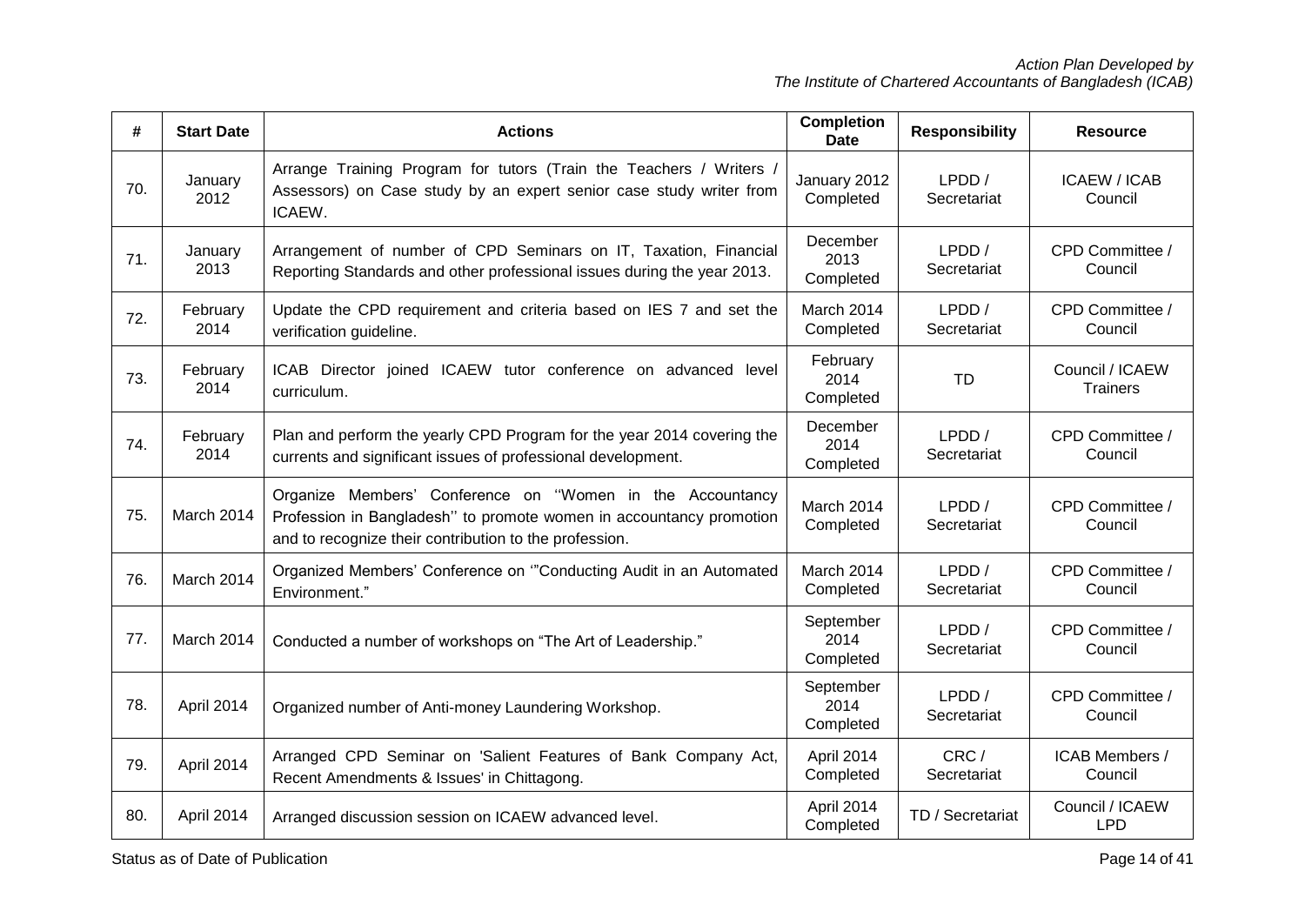| #   | <b>Start Date</b> | <b>Actions</b>                                                                                                                                              | <b>Completion</b><br><b>Date</b> | <b>Responsibility</b>      | <b>Resource</b>                                                                                    |
|-----|-------------------|-------------------------------------------------------------------------------------------------------------------------------------------------------------|----------------------------------|----------------------------|----------------------------------------------------------------------------------------------------|
| 81. | April 2014        | ICAEW experts reviewed ICAB tax exam paper.                                                                                                                 | April 2014<br>Completed          | TD / Secretariat           | Council / ICAEW<br><b>LPD</b>                                                                      |
| 82. | February<br>2014  | Organizes Training on reporting and auditing for NGOs-MFIs' Officials.                                                                                      | February<br>2014<br>Completed    | <b>ICAB</b>                | ICAB Member /<br>Council                                                                           |
| 83. | May 2014          | Training for ICAB's Professionals, tomorrow's Chartered Accountants and<br>Representatives of CA firms at National Academy for Planning and<br>Development. | May 2014<br>Completed            | LPDD /<br>Secretariat      | <b>ICAB Members /</b><br>Council                                                                   |
| 84. | May 2014          | Members' Conference on "An Analysis on Macroeconomic Performance of<br>Bangladesh."                                                                         | May 2014<br>Completed            | LPDD /<br>Secretariat      | <b>ICAB Members /</b><br>Council                                                                   |
| 85. | August<br>2014    | Organizing number Trainings on ERP Software.                                                                                                                | Ongoing                          | LPDD/<br>Secretariat       | ICAB Members /<br>CPD Committee /<br>Council                                                       |
| 86. | September<br>2014 | Training on SAP ERP-FI/CO.                                                                                                                                  | September<br>2014<br>Completed   | LPDD/<br>Secretariat       | ICAB Members /<br>CPD Committee /<br>Council                                                       |
| 87. | January<br>2015   | Members' Conference on IFAC current Initiatives.                                                                                                            | January 2015<br>Completed        | $L$ PDD $/$<br>Secretariat | ICAB Members /<br>CPD Committee /<br>Council / Expert from<br>Moore Stephens<br>International Ltd. |
| 88. | January<br>2015   | Teachers' Discussion Session with a view to improve the quality of ICAB's<br>Tuition.                                                                       | January 2015<br>Completed        | LPDD /<br>Secretariat      | ICAB Members /<br>Council                                                                          |
| 89. | January<br>2015   | Training on SAP-ERP Software-1st Batch of 2015.                                                                                                             | January 2015<br>Completed        | LPDD /<br>Secretariat      | ICAB Members /<br>CPD Committee /<br>Council                                                       |
| 90. | February<br>2015  | Training on SAP-ERP-FI/CO.                                                                                                                                  | February<br>2015<br>Completed    | LPDD /<br>Secretariat      | ICAB Members /<br>CPD Committee /<br>Council                                                       |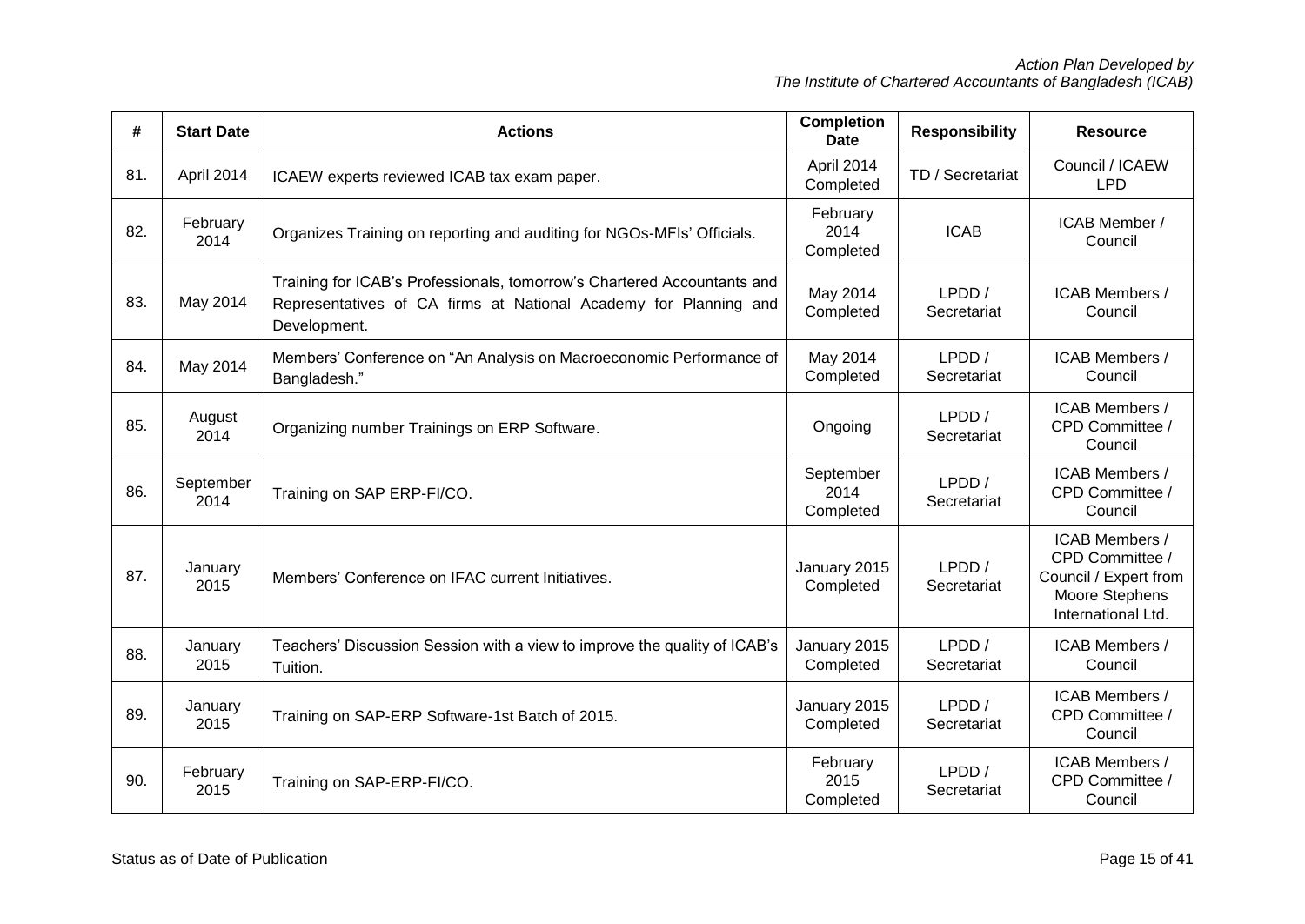| #    | <b>Start Date</b> | <b>Actions</b>                                                                                                                                                  | <b>Completion</b><br><b>Date</b> | <b>Responsibility</b> | <b>Resource</b>                                           |
|------|-------------------|-----------------------------------------------------------------------------------------------------------------------------------------------------------------|----------------------------------|-----------------------|-----------------------------------------------------------|
| 91.  | March 2015        | Members' Conference on Audit of Banks and Financial Institutions.                                                                                               | <b>March 2015</b><br>Completed   | ICPE/<br>Secretariat  | ICAB Members /<br>CPD Committee /<br>Council              |
| 92.  | March 2015        | Workshop on 'Transfer Pricing Regulations & Practice.'                                                                                                          | March 2015<br>Completed          | ICPE/<br>Secretariat  | ICAB Members /<br>CPD Committee /<br>Council              |
| 93.  | <b>March 2015</b> | Training on 'Advanced Excel and Financial Modeling.'                                                                                                            | March 2015<br>Completed          | ICPE/<br>Secretariat  | ICAB Members /<br>CPD Committee /<br>Council              |
| 94.  | <b>March 2015</b> | Workshop for Accounting Professionals at IDRA on how to prepare and<br>present the financial statements in compliance with BFRS and regulatory<br>requirements. | March 2015<br>Completed          | ICPE/<br>Secretariat  | <b>ICAB Members /</b><br>CPD Committee /<br>Council       |
| 95.  | April 2015        | Members' Conference on Transfer Pricing Regulation in Bangladesh.                                                                                               | April 2015<br>Completed          | ICPE/<br>Secretariat  | ICAB Members /<br>CPD Committee /<br>Council              |
| 96.  | April 2015        | Members' Conference on Domestic Credit Rating- Operation and<br>Effectiveness in Bangladesh.                                                                    | April 2015<br>Completed          | ICPE/<br>Secretariat  | ICAB Members /<br>CPD Committee /<br>Council              |
| 97.  | April 2015        | CPD Seminar on 'Implication of Accounting Information for Stock Market<br>in Bangladesh' in Chittagong.                                                         | April 2015<br>Completed          | Secretariat           | ICAB Members /<br><b>Chittagong Regional</b><br>Committee |
| 98.  | April 2015        | Workshop on Transfer Pricing Regulations and Practice.                                                                                                          | April 2015<br>Completed          | Secretariat           | ICAB Members /<br><b>Chittagong Regional</b><br>Committee |
| 99.  | April 2015        | Arranged Training on Advanced Excel and Financial Modeling.                                                                                                     | April 2015<br>Completed          | ICPE /<br>Secretariat | ICAB Members /<br>CPD Committee /<br>Council              |
| 100. | May 2015          | Arranged Workshops for relevant personnel of Life Insurance Companies<br>responsible for reporting.                                                             | May 2015<br>Completed            | ICPE/<br>Secretariat  | ICAB Members /<br>CPD Committee /<br>Council              |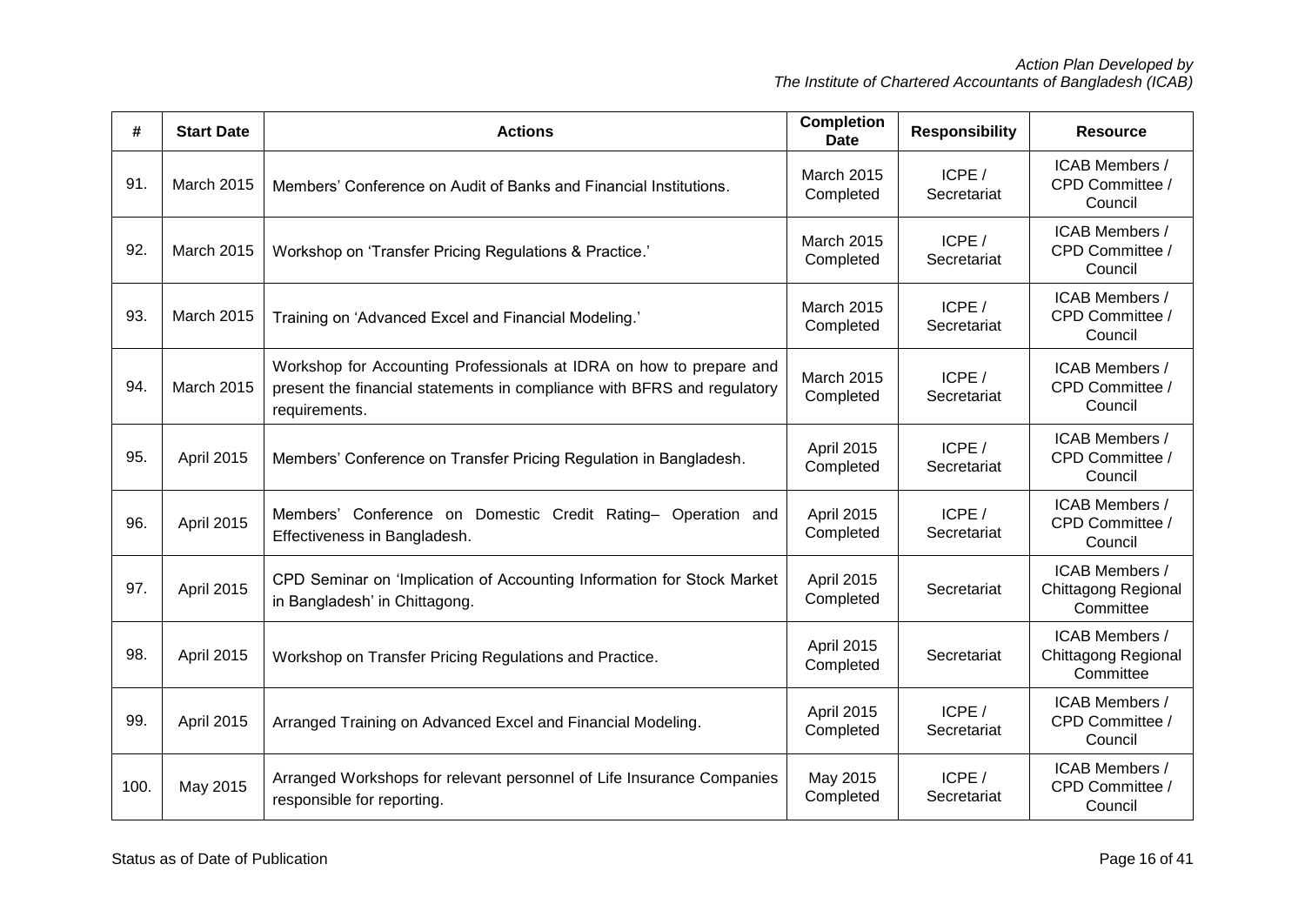| #    | <b>Start Date</b> | <b>Actions</b>                                                                                                            | <b>Completion</b><br><b>Date</b> | <b>Responsibility</b> | <b>Resource</b>                                           |
|------|-------------------|---------------------------------------------------------------------------------------------------------------------------|----------------------------------|-----------------------|-----------------------------------------------------------|
| 101. | May 2015          | Training on Advanced Excel and Financial Modeling.                                                                        | May 2015<br>Completed            | ICPE/<br>Secretariat  | ICAB Members /<br>CPD Committee /<br>Council              |
| 102. | <b>June 2015</b>  | Members' Conference on Emotional Intelligence.                                                                            | June 2015<br>Completed           | ICPE/<br>Secretariat  | ICAB Members /<br>CPD Committee /<br>Council              |
| 103. | June 2015         | Member Conference on Financial System Stability: Key Issues and<br>Challenges.                                            | <b>June 2015</b><br>Completed    | ICPE /<br>Secretariat | ICAB Members /<br>CPD Committee /<br>Council              |
| 104. | June 2015         | Workshop on "Effective Presentation through Power Point."                                                                 | <b>June 2015</b><br>Completed    | ICPE /<br>Secretariat | ICAB Members /<br>CPD Committee /<br>Council              |
| 105. | <b>July 2015</b>  | CPD Seminar on 'Proposed National Budget, 2015-16: An Overview."                                                          | <b>July 2015</b><br>Completed    | Secretariat           | ICAB Members /<br><b>Chittagong Regional</b><br>Committee |
| 106. | September<br>2015 | CPD Seminar on 'Finance Act 2015-Major Changes to Income Tax & VAT'<br>to aware and update the members about the changes. | September<br>2015<br>Completed   | Secretariat           | ICAB Members /<br><b>Chittagong Regional</b><br>Committee |
| 107. | September<br>2015 | Workshop on Communication Skills and Integrity Practices for Members.                                                     | September<br>2015<br>Completed   | ICPE/<br>Secretariat  | ICAB Members /<br>CPD Committee /<br>Council              |
| 108. | September<br>2015 | Workshop on Import-Export Procedures and International Trade.                                                             | September<br>2015<br>Completed   | ICPE/<br>Secretariat  | ICAB Members /<br>CPD Committee /<br>Council              |
| 109. | October<br>2015   | CPD Seminar on Financial Reporting Act 2015.                                                                              | October 2015<br>Completed        | Secretariat           | ICAB Members /<br><b>Chittagong Regional</b><br>Committee |
| 110. | October<br>2015   | Members' Conference on Finance Act-2015, Income Tax and VAT<br>Regulations.                                               | October 2015<br>Completed        | ICPE/<br>Secretariat  | ICAB Members /<br>CPD Committee /<br>Council              |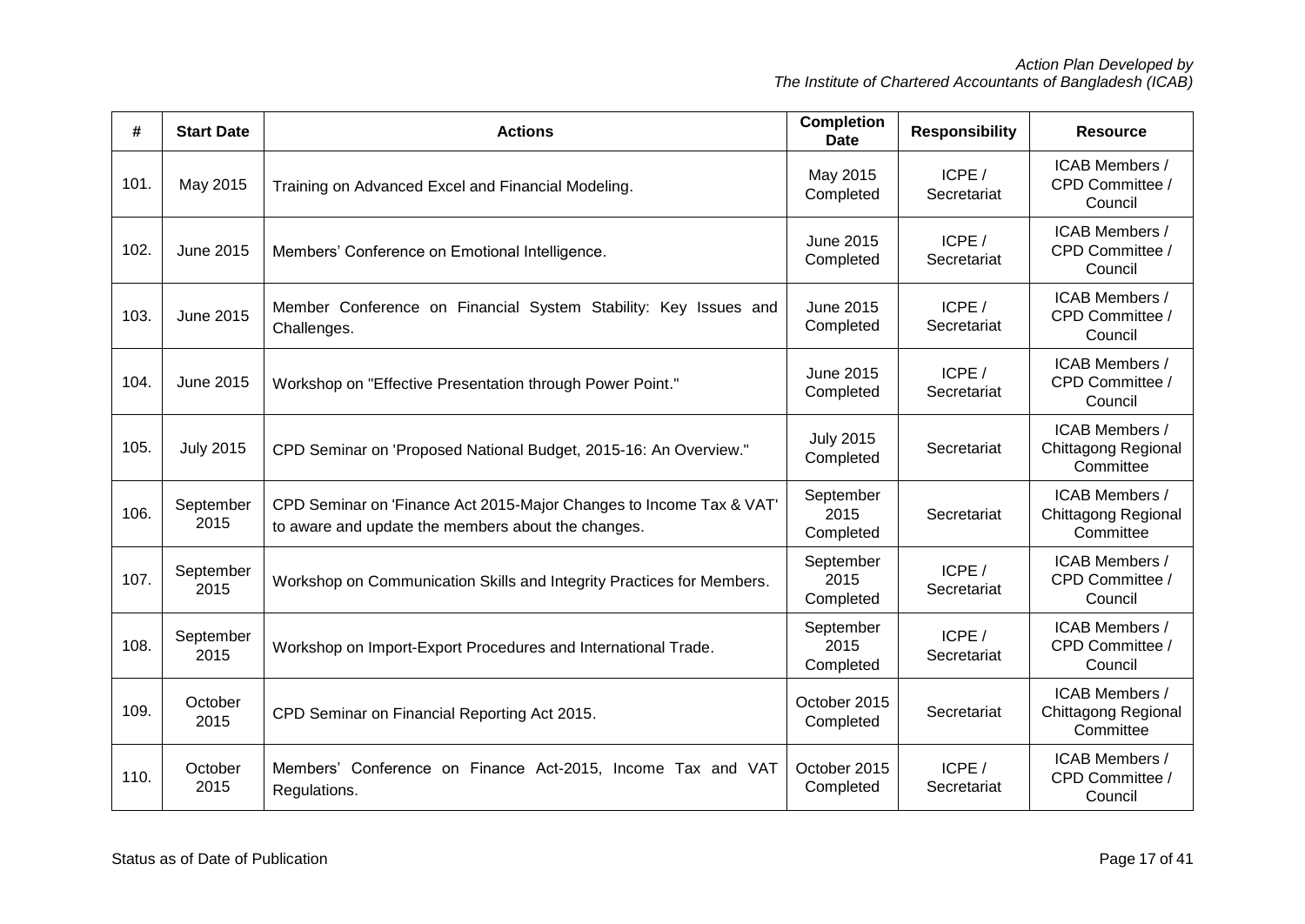| #    | <b>Start Date</b>                    | <b>Actions</b>                                                                                                                                                                                                                                                                               | <b>Completion</b><br><b>Date</b> | <b>Responsibility</b> | <b>Resource</b>                                                |
|------|--------------------------------------|----------------------------------------------------------------------------------------------------------------------------------------------------------------------------------------------------------------------------------------------------------------------------------------------|----------------------------------|-----------------------|----------------------------------------------------------------|
| 111. | October<br>2015                      | Workshop on "Writing Skills" for Members.                                                                                                                                                                                                                                                    | October 2015<br>Completed        | ICPE/<br>Secretariat  | ICAB Members /<br>CPD Committee /<br>Council                   |
| 112. | October<br>2015                      | Day-long Workshop on Integrity Practices & Strategy for ICAB members<br>and staff organized at Bangladesh Public Administration Training Centre<br>(BPATC).                                                                                                                                  | October 2015<br>Completed        | ICPE/<br>Secretariat  | ICAB Members /<br>CPD Committee /<br>Council                   |
| 113. | October<br>2015                      | Pre-workshop on the World Bank's ROSC: Accounting and Auditing with a<br>view to way forward towards capacity building of the Institute and audit<br>firms.                                                                                                                                  | October 2015<br>Completed        | Secretariat           | ICAB Members /<br>World Bank / Council<br>/ Other stakeholders |
| 114. | November<br>2015                     | Day long workshop on Integrity Practices & Strategy for ICAB members<br>and staff organized at Bangladesh Public Administration Training Centre<br>(BPATC).                                                                                                                                  | November<br>2015<br>Completed    | ICPE /<br>Secretariat | ICAB Members /<br>CPD Committee /<br>Council                   |
| 115. | November<br>2015                     | Workshop on "Efficient Project Management Using MS Project."                                                                                                                                                                                                                                 | November<br>2015<br>Completed    | ICPE /<br>Secretariat | ICAB Members /<br>CPD Committee /<br>Council                   |
| 116. | Ongoing                              | Conduct meetings, CPD Seminars and workshops on educational and<br>other professional development issues.                                                                                                                                                                                    | Ongoing                          | LPDD/<br>Secretariat  | <b>ICAB</b>                                                    |
|      | <b>Maintaining Ongoing Processes</b> |                                                                                                                                                                                                                                                                                              |                                  |                       |                                                                |
| 117. | January<br>2009                      | Set up a working group that will ensure that new and revised standards on<br>auditing, financial reporting and ethics is incorporated into ICAB's<br>education and examination requirements - in addition to the existing due<br>process maintained by the Technical and Research Committee. | Ongoing                          | QAB                   | <b>TPI</b>                                                     |
| 118. | Ongoing                              | Maintaining liaison with ICAEW, ACCA, CIMA, and different international<br>accountancy institution, association and organization.                                                                                                                                                            | Ongoing                          | <b>ICAB</b>           | Council / President                                            |
| 119. | Ongoing                              | Active participation in various international events on technical & education<br>matters.                                                                                                                                                                                                    | Ongoing                          | <b>ICAB</b>           | Council / President                                            |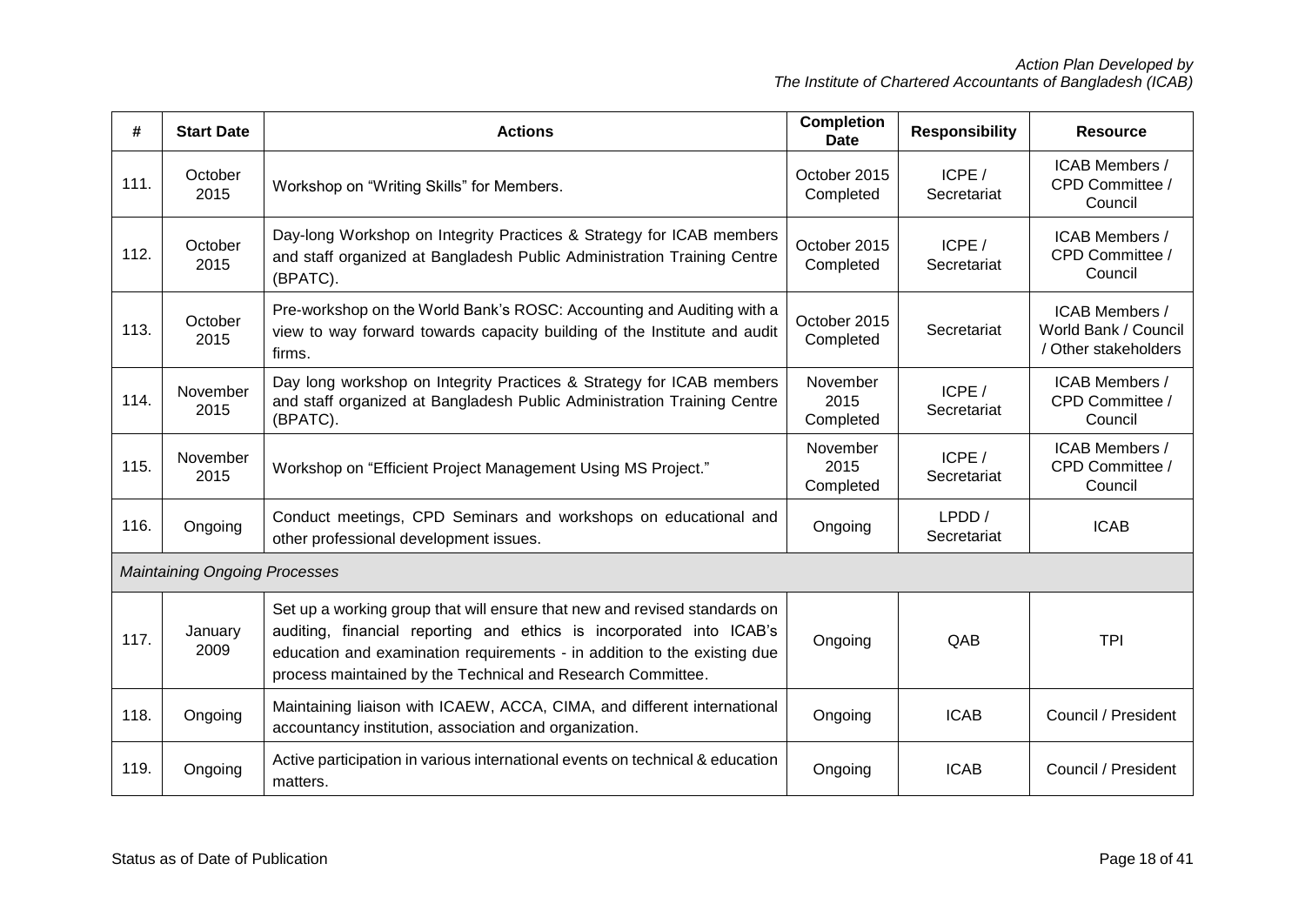|     | <b>Start Date</b>                       | <b>Actions</b>                                                                                           | Completion<br><b>Date</b> | Responsibility | <b>Resource</b> |  |
|-----|-----------------------------------------|----------------------------------------------------------------------------------------------------------|---------------------------|----------------|-----------------|--|
|     | Review of ICAB's Compliance Information |                                                                                                          |                           |                |                 |  |
| 120 | March 2009                              | Perform periodic review of ICAB's SMO Action Plan and update sections<br>relevant to SMO 2 as necessary. | Ongoing                   | LPDD / QAD     | BOS / QAB       |  |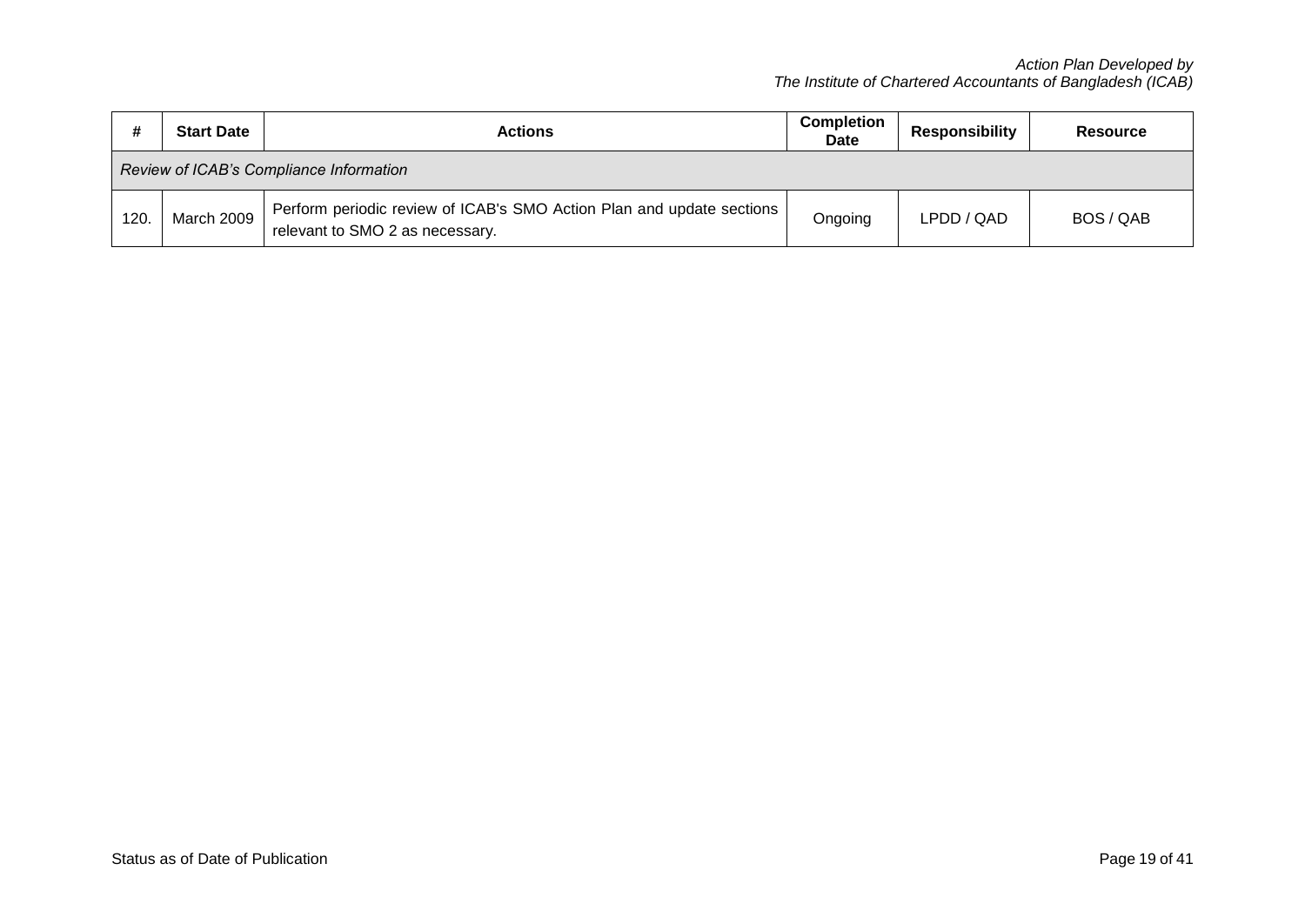## **Action Plan Subject:** SMO 3–International Standards and other Pronouncements Issued by the IAASB **Action Plan Objective:** Convergence with International Auditing and Assurance Standards Board (IAASB) Pronouncements

## **Background:**

Currently, ICAB has the responsibility for setting auditing standards. ICAB's Technical and Research Committee adopts International Standards on Auditing (ISAs) as Bangladesh Standards on Auditing (BSAs) with limited modifications that are necessary due to local laws. ICAB has been performing the convergence process with ISAs since 1998. It also updates these standards as an ongoing process. The Technical Department (TD) of the Institute is actively working with the Technical and Research Committee (TRC) to perform the whole process of convergence. An established due process is maintained.

The core project to adopt the Clarity ISAs was completed in 2009, even before the publication of the BSAs, which were later prepared on the basis of the adopted clarified ISAs.

ICAB has a process in place to update members on changes and developments in International Auditing and Assurance Standards as issued by IAASB. The review, adoption and publication of the standards is conducted on a timely basis and regularly monitored by the TRC and the Council of the Institutes.

With a view to ensuring the proper implementation of the standards, ICAB has been organizing training, seminars and workshops. Professional accountants and students are also educated and trained on the updated standards during firm visits conducted by the Institute.

The 2013 version of International Auditing and Assurance Standards has already been adopted by ICAB and ready for publication. ICAB will provide training on those standards during 2014.

In 2014, ICAB published updated version handbook of Bangladesh standards on auditing, assurance, and ethics pronouncements. ICAB also submits its comments on exposure drafts as issued by IFAC time to time including auditing and assurance matters.

In 2016 and 2017, ICAB has plan to work on updating the handbook of Bangladesh standards on auditing, assurance, and ethics pronouncements based on IAASB Pronouncements as an ongoing basis.

In September 2015, Bangladesh Parliament enacted a Financial Reporting Act, 2015 which will have impact on the setting standards including Auditing and Assurance Standards, quality assurance review, other technical and strategic activities of ICAB.

However, before starting the operation of Financial Reporting Council, ICAB has direct responsibility for implementation and compliance of SMO 3 and International Auditing and Assurance Standards.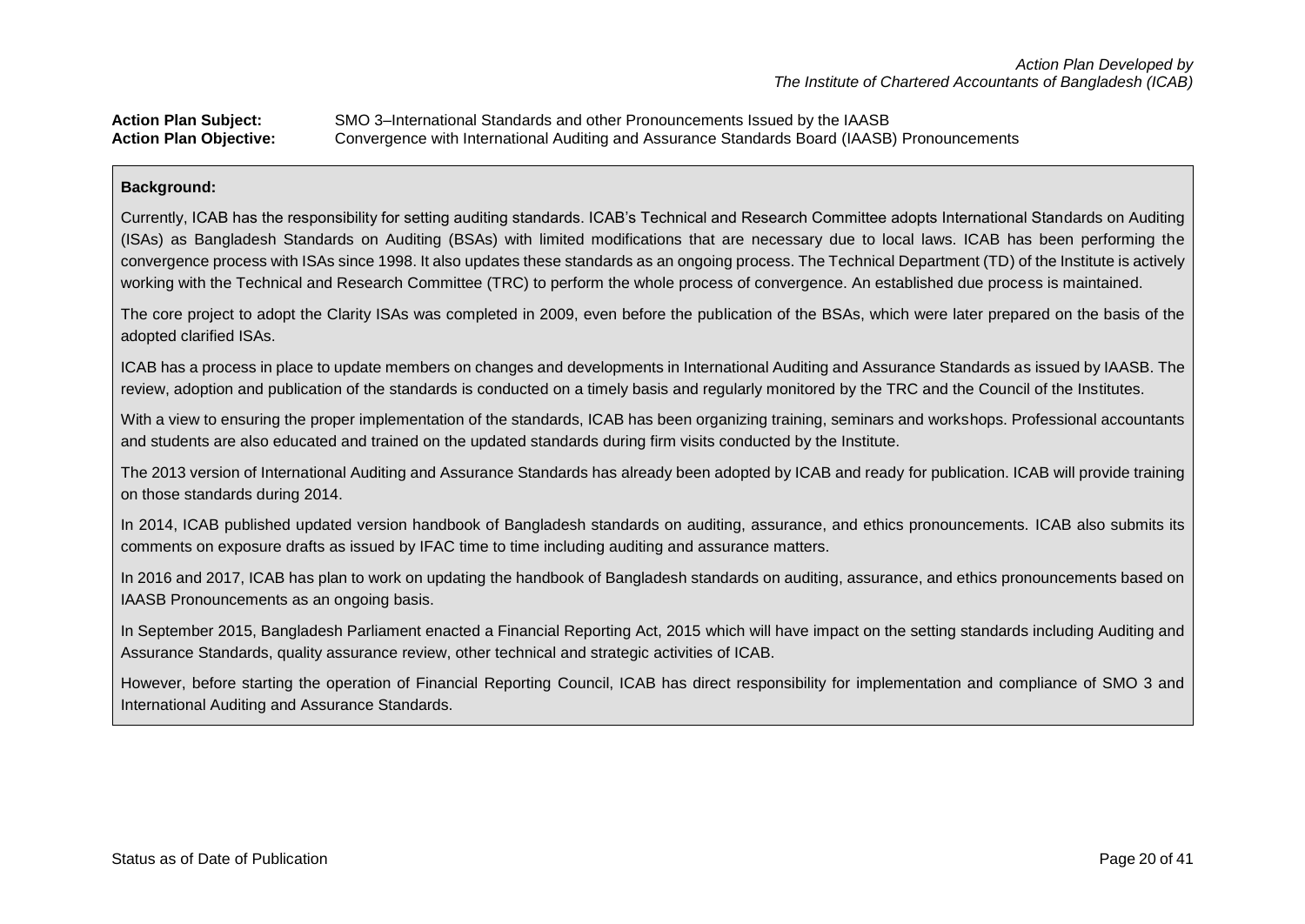| #    | <b>Start Date</b>                                     | <b>Actions</b>                                                                                                                                                                                                                                                                                                                              | <b>Completion</b><br><b>Date</b> | <b>Responsibility</b> | <b>Resource</b>       |  |  |  |
|------|-------------------------------------------------------|---------------------------------------------------------------------------------------------------------------------------------------------------------------------------------------------------------------------------------------------------------------------------------------------------------------------------------------------|----------------------------------|-----------------------|-----------------------|--|--|--|
|      | Maintain an Ongoing Process for Convergence with ISAs |                                                                                                                                                                                                                                                                                                                                             |                                  |                       |                       |  |  |  |
| 121. | Ongoing                                               | Maintain the due process while adopting / updating ISAs as BSA as<br>follows:<br>Review the new / revised ISAs by expert members of TRC;<br>п<br>Issue exposure drafts;<br>٠<br>Recommend to Council for adoption after reviewing and discussing<br>by TRC;<br>Adopt by ICAB Council accordingly; and<br>п<br>Publish final standards.<br>٠ | Ongoing                          | <b>TD</b>             | TRC / Secretariat     |  |  |  |
| 122. | June 2013                                             | Update Handbook of Standards on Auditing, Assurance and Ethics<br>Pronouncements.                                                                                                                                                                                                                                                           | October 2014<br>Completed        | TD/TRC                | Secretariat / Council |  |  |  |
| 123. | April 2016                                            | Update Handbook of Standards on Auditing, Assurance and Ethics<br>Pronouncements.                                                                                                                                                                                                                                                           | <b>July 2017</b>                 | TD/TRC                | Secretariat / Council |  |  |  |
|      | Convergence with Clarity ISAs                         |                                                                                                                                                                                                                                                                                                                                             |                                  |                       |                       |  |  |  |
| 124. | Ongoing                                               | Initiate regular reviews of adopted ISAs and Statements to ensure<br>alignment with the latest versions issued by the IAASB.                                                                                                                                                                                                                | Ongoing                          | <b>TRC</b>            | <b>ICAB</b>           |  |  |  |
|      | <b>Implementation Guidance</b>                        |                                                                                                                                                                                                                                                                                                                                             |                                  |                       |                       |  |  |  |
| 125. | January<br>2009                                       | Develop accounting and auditing industry guides, practice aids and risk<br>alerts.                                                                                                                                                                                                                                                          | Ongoing                          | <b>TD</b>             | TPI / TRC / QAB       |  |  |  |
| 126. | January<br>2010                                       | Conduct a number of workshop and CPDs on the implementation of<br>Quality Control Standards, Audit Practice Manual and Auditing Standards<br>in addition to educating the professional accountants at the time of firms<br>visit.                                                                                                           | Ongoing                          | <b>TD</b>             | TRC / QAB             |  |  |  |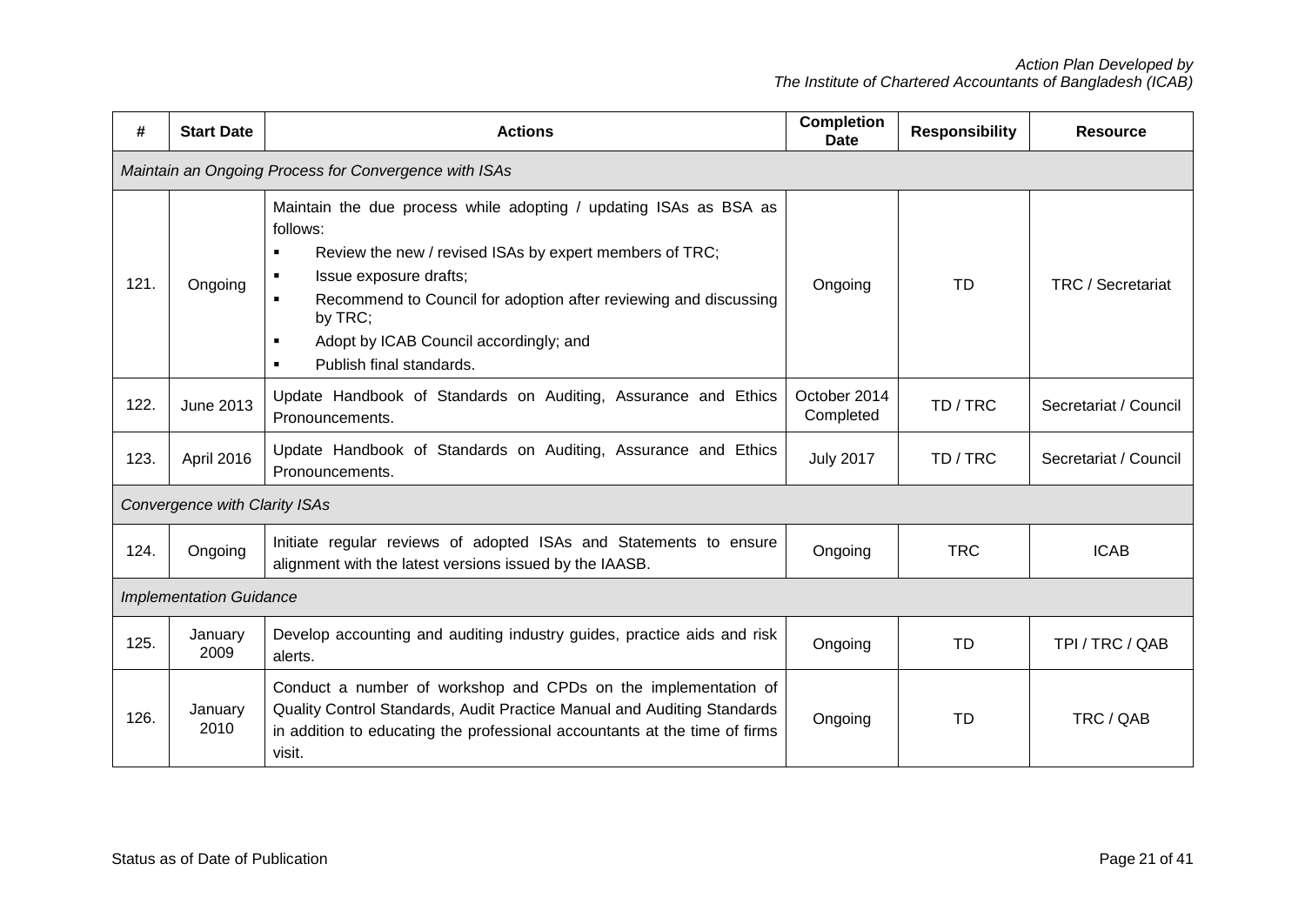| #    | <b>Start Date</b>                        | <b>Actions</b>                                                                                                                         | <b>Completion</b><br><b>Date</b> | <b>Responsibility</b>    | <b>Resource</b>                                       |  |  |  |
|------|------------------------------------------|----------------------------------------------------------------------------------------------------------------------------------------|----------------------------------|--------------------------|-------------------------------------------------------|--|--|--|
|      | <b>Continuing Professional Education</b> |                                                                                                                                        |                                  |                          |                                                       |  |  |  |
| 127. | Ongoing                                  | Develop new and update existing continuing education courses to assist<br>with the implementation of new/revised standards.            | Ongoing                          | <b>TD</b>                | TRC / BOS / QAB                                       |  |  |  |
|      |                                          | Contribution to Standard Setting Activities of the IAASB                                                                               |                                  |                          |                                                       |  |  |  |
| 128. | Ongoing                                  | Review IAASB agenda materials and exposure drafts including submission<br>of comment letters.                                          | Ongoing                          | <b>TD</b>                | TRC / QAB                                             |  |  |  |
| 129. | Ongoing                                  | Notify ICAB members of IAASB exposure drafts through ICAB website,<br>monthly ICAB News Bulletin, and quarterly Bangladesh Accountant. | Ongoing                          | TD / Secretariat         | TRC / QAB                                             |  |  |  |
|      |                                          | <b>Education and Awareness Building</b>                                                                                                |                                  |                          |                                                       |  |  |  |
| 130. | Ongoing                                  | Provide training on updates and developments in ISAs, especially at the<br>time of firms visit and through CPD programs.               | Ongoing                          | TD / LPDD<br>Secretariat | TRC / QAB / Council                                   |  |  |  |
| 131. | May 2014<br>Completed                    | Members Conference on Amendments to the Bank Company Act, 1991-<br>Implications on External Audit of Bank.                             | <b>June 2014</b><br>Completed    | TD / LPDD<br>Secretariat | CPD Committee /<br>Council                            |  |  |  |
| 132. | October<br>2014                          | Members' Conference on Global Audit Reforms- Challenges and<br>Opportunities.                                                          | October 2014                     | <b>ICAB</b>              | Partner KPMG, Sri<br>Lanka / Council                  |  |  |  |
| 133. | December<br>2014                         | Members' Conference on "Enhance Practice Management and New<br>Service Opportunities in SME Sector."                                   | December<br>2014<br>Completed    | TD/LPDD<br>Secretariat   | CPD Committee /<br>Council                            |  |  |  |
| 134. | Ongoing                                  | Continue to provide information on the latest developments in ISAs through<br>the ICAB website, magazine and CPD.                      | Ongoing                          | <b>TD</b>                | International /<br>external resources /<br><b>TRC</b> |  |  |  |
| 135. | Ongoing                                  | Provide information on the obligatory application of ISAs and its<br>consequences in the nationwide newspapers.                        | Ongoing                          | <b>TD</b>                | TRC / QAB                                             |  |  |  |
| 136. | Ongoing                                  | Organize CPD seminars and workshops on Auditing, ethical and<br>professional matters.                                                  | Ongoing                          | TD / Secretariat         | CPDC / Council                                        |  |  |  |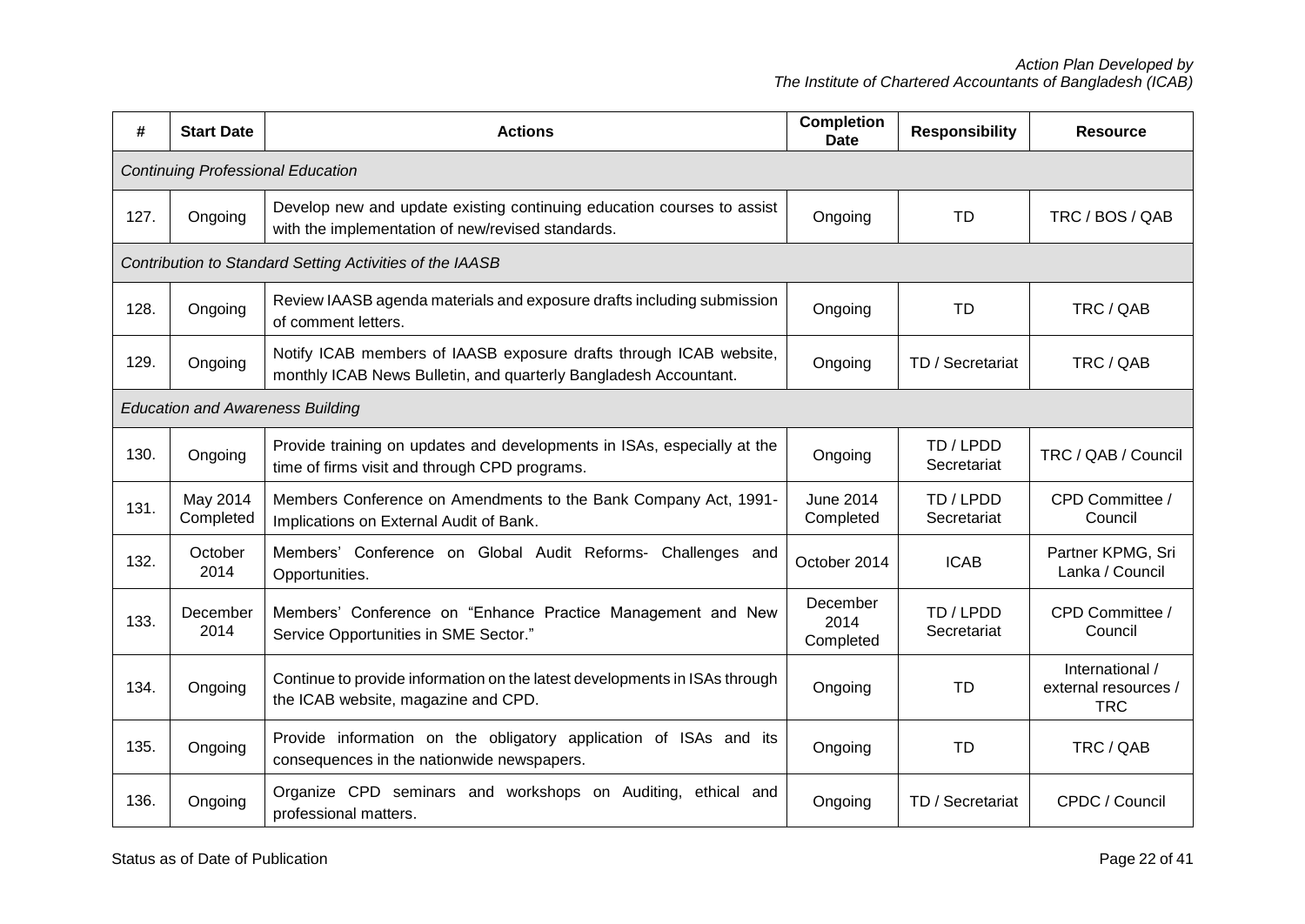| #                                       | <b>Start Date</b>                    | <b>Actions</b>                                                                                                                                                                                                                                 | <b>Completion</b><br><b>Date</b> | <b>Responsibility</b> | <b>Resource</b> |  |  |
|-----------------------------------------|--------------------------------------|------------------------------------------------------------------------------------------------------------------------------------------------------------------------------------------------------------------------------------------------|----------------------------------|-----------------------|-----------------|--|--|
| 137.                                    | Ongoing                              | Continue to ensure that any changes made to adopt ISAs are in line with<br>the IAASB Policy Position on Modifications to IAASB Standards.                                                                                                      | Ongoing                          | TD                    | TRC / QAB       |  |  |
|                                         | <b>Maintaining Ongoing Processes</b> |                                                                                                                                                                                                                                                |                                  |                       |                 |  |  |
| 138.                                    | Ongoing                              | Continue to support ongoing adoption and implementation of IAASB<br>pronouncements. This includes review of the implementation of the Action<br>Plan to date and updating the Action Plan for future activities as necessary.                  | Ongoing                          | TD                    | QAB / TRC       |  |  |
| Review of ICAB's Compliance Information |                                      |                                                                                                                                                                                                                                                |                                  |                       |                 |  |  |
| 139.                                    | Ongoing                              | Perform periodic review of ICAB's SMO Action Plan and update sections<br>relevant to SMO 3 as necessary. Once updated inform IFAC Compliance<br>staff about the updates in order for the Compliance staff to republish<br>updated information. | Ongoing                          | TD                    | TRC / QAB       |  |  |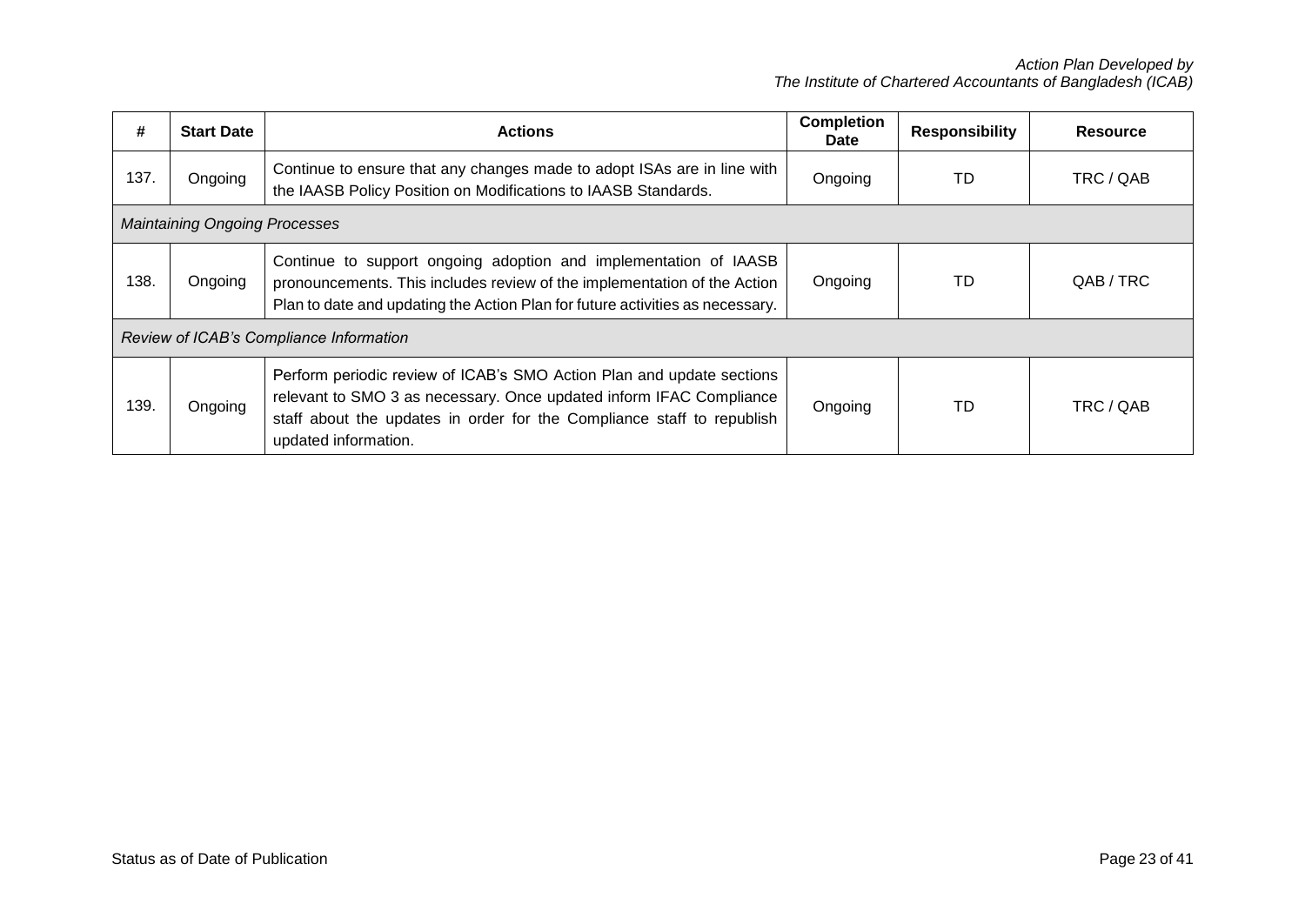| <b>Action Plan Subject:</b>   | SMO 4–IESBA Code of Ethics for Professional Accountants |
|-------------------------------|---------------------------------------------------------|
| <b>Action Plan Objective:</b> | Ensure Alignment of ICAB Code of Ethics with IESBA Code |

## **Background:**

ICAB has adopted the 2013 IESBA Code which is due for publication shortly. ICAB is active in building awareness of the Code among members and conducts educational programs based on the Code. The updated CA curriculum covers ethics in all relevant chapters.

During the year 2014-2015 conducted a number of seminars, workshops and training sessions to familiarize its members with the new Code of Ethics. ICAB has planned to organize more seminars, workshops and training sessions on the IESBA Code of Ethics in upcoming years.

In September 2015, Bangladesh Parliament enacted a Financial Reporting Act, 2015 which will have impact on the setting professional code of ethics and standards including, Auditing and Assurance Standards, quality assurance review, other technical and strategic activities of ICAB.

However, before starting the operation of Financial Reporting Council, ICAB has direct responsibility for implementation and compliance of SMO 3 and International Auditing and Assurance Standards.

| #    | <b>Start Date</b>                           | <b>Actions</b>                                                                                                  | <b>Completion</b><br><b>Date</b> | <b>Responsibility</b>   | <b>Resource</b>      |  |  |  |
|------|---------------------------------------------|-----------------------------------------------------------------------------------------------------------------|----------------------------------|-------------------------|----------------------|--|--|--|
|      | Application of the Code of Ethics Standards |                                                                                                                 |                                  |                         |                      |  |  |  |
| 140. | November<br>2013                            | Published ICAB Code of Ethics based on 2013 version of IESBA Code of<br>Ethics.                                 | October 2014<br>Completed        | TD                      | <b>TRC / Council</b> |  |  |  |
| 141. | March<br>2014                               | Respond on IESBA Exposure Draft on different new issues relating to<br>professional code of ethics.             | Ongoing                          | TD                      | TRC / Council        |  |  |  |
| 142. | March<br>2016                               | Publish ICAB Code of Ethics based on 2016 version of IESBA Code of<br>Ethics.                                   | <b>July 2017</b>                 | TD                      | TRC / Council        |  |  |  |
|      |                                             | <b>Member Notification, Education and Promotion Activities</b>                                                  |                                  |                         |                      |  |  |  |
| 143. | April 2012                                  | Conducted orientation program, titled "Etiquette, Communication and<br>Ethics" for the newly qualified Members. | Ongoing                          | LPDD/TD/<br>Secretariat | <b>ICAB Council</b>  |  |  |  |
| 144. | November<br>2013                            | Cover ethics in all relevant papers under revised CA curriculum.                                                | October 2016                     | <b>LPDD</b>             | <b>BOS / Council</b> |  |  |  |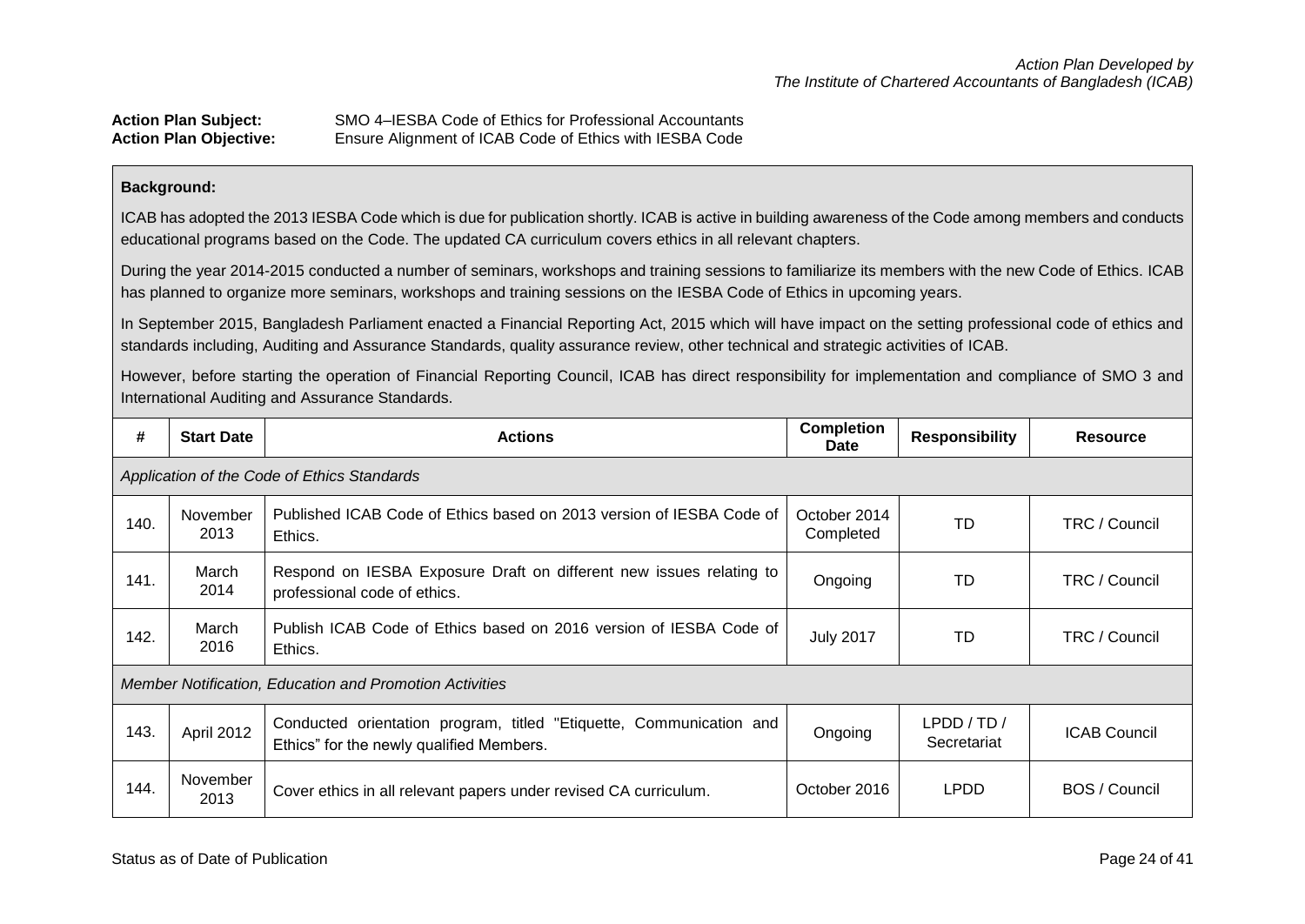| #    | <b>Start Date</b> | <b>Actions</b>                                                                                                                                        | <b>Completion</b><br><b>Date</b> | <b>Responsibility</b> | <b>Resource</b>                                                |
|------|-------------------|-------------------------------------------------------------------------------------------------------------------------------------------------------|----------------------------------|-----------------------|----------------------------------------------------------------|
| 145. | April 2014        | A number of Workshop on 'Anti Money Laundering and Terrorist<br>Financing.'                                                                           | <b>July 2014</b><br>Completed    | <b>ICAB</b>           | <b>ICAB Members and</b><br>relevant regulators                 |
| 146. | November<br>2014  | Workshop on Code of Ethics for Professional Accountants.                                                                                              | December<br>2014<br>Completed    | TD/LPDD               | <b>SAFA Ethics</b><br>Committee<br>Chairman / CPD<br>Committee |
| 147. | March<br>2015     | Workshop on Code of Ethics for Professional Accountants.                                                                                              | March 2015<br>Completed          | TD/LPDD               | <b>SAFA Ethics</b><br>Committee<br>Chairman / CPD<br>Committee |
| 148. | April 2015        | Workshop on Code of Ethics for Professional Accountants.                                                                                              | April 2015<br>Completed          | ICPE/<br>Secretariat  | ICAB Members /<br>CPD Committee /<br>Council                   |
| 149. | May 2015          | Members' Conference on 'Anti-Money Laundering and Counter-Terrorist<br>Financing Measures of Financial and DNFBP Sectors: Bangladesh<br>Perspective.' | May 2015<br>Completed            | ICPE/<br>Secretariat  | <b>ICAB Members /</b><br>CPD Committee /<br>Council            |
| 150. | Ongoing           | CPD and Workshop on IESBA Code of Ethics and ICAB Bye-Law on<br>Professional Misconduct.                                                              | Ongoing                          | TD/LPDD               | CPD Committee /<br>TRC / Council                               |
|      |                   | Code of Ethics Interpretation / Advice / Counseling                                                                                                   |                                  |                       |                                                                |
| 151. | April 2009        | Create a confidential ethics support mechanism to members (through a<br>panel of senior members willing to discuss ethical issues confidentiality).   | Ongoing                          | QAB                   | QAD / TRC / QAB                                                |
| 152. | <b>July 2013</b>  | Organize leadership program for newly qualified accountants emphasizing<br>the professional code of conduct.                                          | Ongoing                          | <b>LPD</b>            | Council                                                        |
| 153. | Ongoing           | Individual members and students issue reports by monitoring against the<br>coverage of the Code.                                                      | Ongoing                          | QAB                   | QAD / TRC / QAB                                                |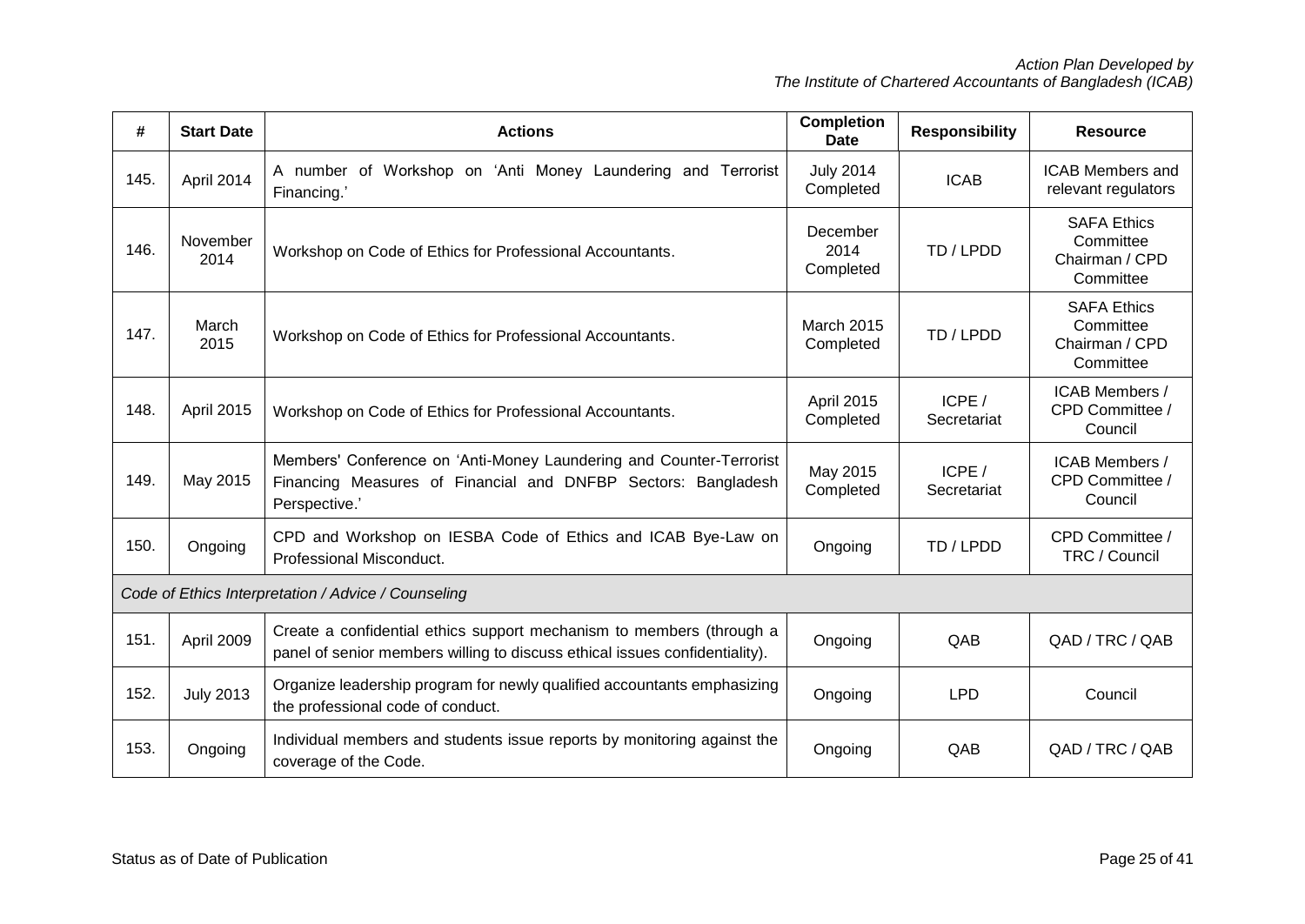| #    | <b>Start Date</b>                                                             | <b>Actions</b>                                                                                                                                                                                                                                 | <b>Completion</b><br><b>Date</b> | <b>Responsibility</b> | <b>Resource</b> |  |  |  |
|------|-------------------------------------------------------------------------------|------------------------------------------------------------------------------------------------------------------------------------------------------------------------------------------------------------------------------------------------|----------------------------------|-----------------------|-----------------|--|--|--|
|      | Monitoring of IESBA Work Program and Proposed Revisions to the Code of Ethics |                                                                                                                                                                                                                                                |                                  |                       |                 |  |  |  |
| 154. | Ongoing                                                                       | Monitor developments and amendments to the IESBA Code, so that they<br>can be incorporated into ICAB's Code on a timely basis.                                                                                                                 | Ongoing                          | TD / LPDD             | QAD / TRC / QAB |  |  |  |
| 155. | Ongoing                                                                       | Ensure that developments affecting ICAB members are communicated by<br>means of website, newsletters and similar media.                                                                                                                        | Ongoing                          | TD / LPDD             | QAD / TRC / QAB |  |  |  |
|      | Review of ICAB's Compliance Information                                       |                                                                                                                                                                                                                                                |                                  |                       |                 |  |  |  |
| 156. | Ongoing                                                                       | Review of ICAB response to ICAB's SMO Action Plan and update sections<br>relevant to SMO 4 as necessary. Once updated inform IFAC Compliance<br>staff about the updates in order for the Compliance staff to republish<br>updated information. | Ongoing                          | TD / LPDD             | QAD / TRC / QAB |  |  |  |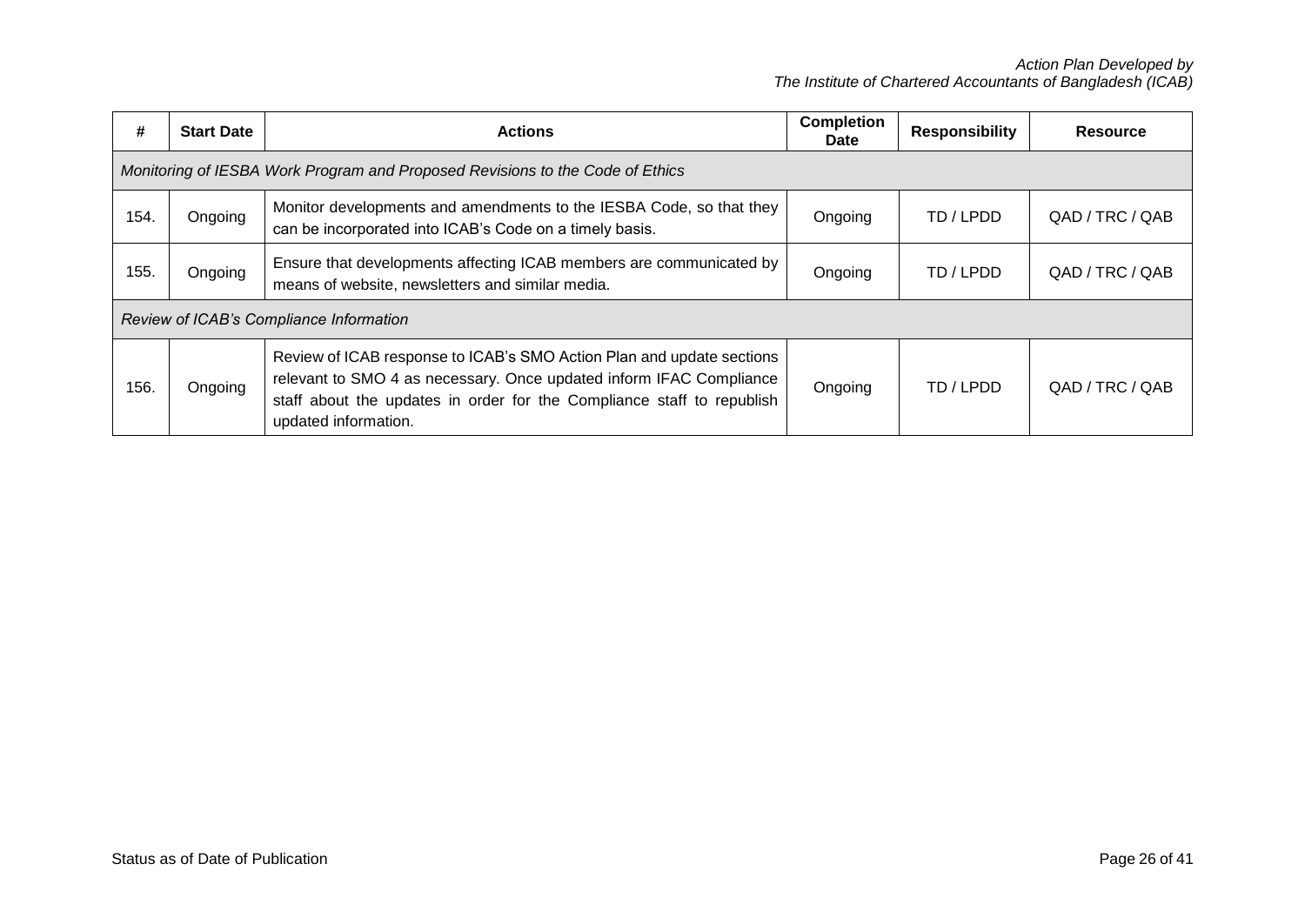**Action Plan Subject:** SMO 5–International Public Sector Accounting Standards and Other Pronouncements Issued by the IPSASB **Action Plan Objective**: Promoting Adoption and Implementation of IPSAS

#### **Background:**

Although ICAB has not any direct or shared responsibility on adoption and implementation of IPSAS, it uses its best endeavors to encourage the Office of the Comptroller and Auditor General (OCAG) of Bangladesh and other related responsible bodies to follow IPSAS and assists in their implementation. ICAB has formed a separate [Committee on Public Finance and Public Sector Accounting](http://www.icab.org.bd/standing_nonstanding.php#23) to perform defined activities relating to support of convergence with International Public Sector Accounting Standards (IPSAS) in Bangladesh. The committee has taken some initiatives and already discussed with relevant Government authorities, especially with the Comptroller and Auditor General Office in Bangladesh, upholding the convergence procedures. ICAB is very eager to collaborate with the relevant authorities in this regard. ICAB will continue to use its best endeavors to encourage the Government to adopt IPSAS.

In 2012, ICAB organized jointly with Confederation of Asian & Pacific Accountants (CAPA) an International Conference on "Strengthening Bangladesh Public Sector Accounting & Auditing – Global Reforms and the Way Forward" which is a milestone to initiate the close relationship with Comptroller and Auditor General Office in Bangladesh to promote the adoption and implementation of IPSAS. ICAB organized different technical sessions on "Public Sector Accounting and Auditing –The Way Forward" at that conference.

ICAB is currently working on "Promoting Public Private Partnership for Improved Audit Quality" with ICAEW, National Audit Organization of UK and C & AG Office of Bangladesh under a project funded by World Bank.

In 2013, ICAB organized a number of trainings for ICAB Members on Public Sector Regulations (Treasury Rules, Internal Controls, GFRs) and Procurement Rules and a joint discussion meeting with Sri Lanka and OCAG Bangladesh on Public private Partnership.

In 2014 and 2015, ICAB organizes a number workshops and training programs for ICAB members and audit staff on public procurement rules and government accounting system.

ICAB has been working on a new World Bank funded project "Strengthening Audit and Accounting Profession" where support development and Implementation of a Reporting framework in the Public Sector of Bangladesh is one of the significant components.

An effective roundtable workshop was organized jointly by ICAB and CAPA in February 2016 on public sector financial management where delegates from CAPA and key stakeholders were present. The theme of the workshop was recruiting and retaining finance personnel in public sector.

ICAB will effectively involve in maintaining relationship with OCAG and other relevant stakeholders responsible for adoption and implementation of IPSAS in upcoming days.

ICAB has been trying to maintain an ongoing mutual relationship with OCAG and other integral part of Government and Regulators including secretariat to foster the issues relating to adoption and implementation of IPSAS.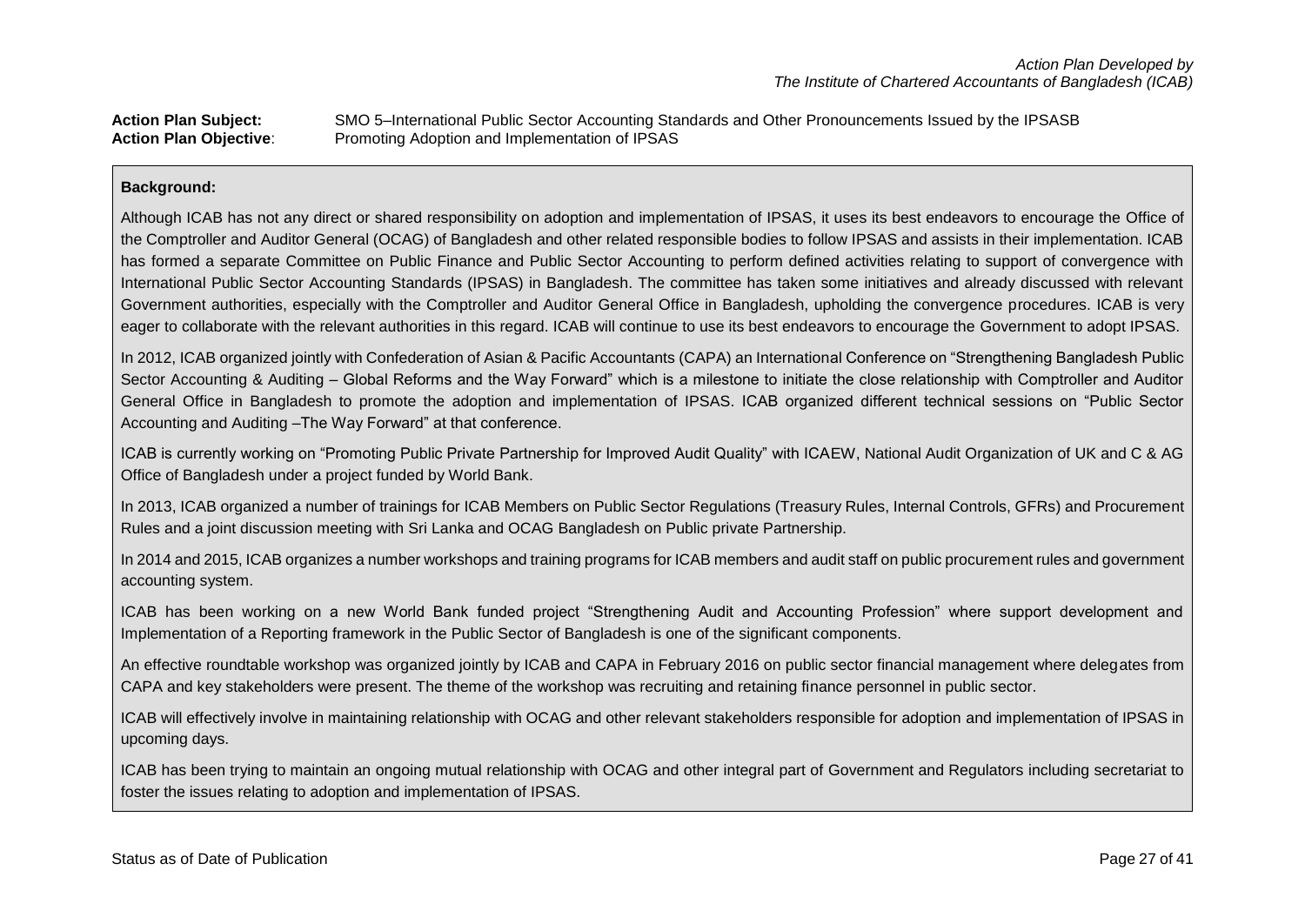| #    | <b>Start Date</b>                                           | <b>Actions</b>                                                                                                                                                                                                                                                                                                             | <b>Completion</b><br><b>Date</b> | <b>Responsibility</b>                | <b>Resource</b>                                  |  |  |  |  |
|------|-------------------------------------------------------------|----------------------------------------------------------------------------------------------------------------------------------------------------------------------------------------------------------------------------------------------------------------------------------------------------------------------------|----------------------------------|--------------------------------------|--------------------------------------------------|--|--|--|--|
|      | Promote the Adoption of IPSASs by the Bangladesh Government |                                                                                                                                                                                                                                                                                                                            |                                  |                                      |                                                  |  |  |  |  |
| 157. | April 2009                                                  | Establish a separate IPSAS Committee.                                                                                                                                                                                                                                                                                      | January 2011<br>Completed        | <b>ICAB President</b>                | <b>ICAB Council</b>                              |  |  |  |  |
| 158. | September<br>2010                                           | Review the requirements of the IPSAS.                                                                                                                                                                                                                                                                                      | October 2011<br>Completed        | TD / IPSAS<br>Committee              | ICAB / Ministry of<br>Finance / C & AG<br>Office |  |  |  |  |
| 159. | November<br>2011                                            | Organize an International Conference on "Strengthening Bangladesh<br>Public Sector Accounting & Auditing - Global Reforms and the Way<br>Forward jointly with CAPA in Dhaka and a number of related technical<br>sessions.                                                                                                 | February<br>2012<br>Completed    | ICAB / CAPA                          | CAPA Board / ICAB<br>Council                     |  |  |  |  |
| 160. | April 2012                                                  | Met with the World Bank regarding proposed project on "Promoting Public<br>Private Partnership for Improved Audit Quality."                                                                                                                                                                                                | April 2012<br>Completed          | <b>ICAB Council</b>                  | World Bank / ICAB                                |  |  |  |  |
| 161. | <b>June 2011</b>                                            | Study how other IFAC members have supported implementation of IPSAS<br>in their countries.                                                                                                                                                                                                                                 | November<br>2012<br>Completed    | TD / Task Force                      | TPI / QAB                                        |  |  |  |  |
| 162. | <b>July 2012</b>                                            | Seek the technical cooperation of other IFAC member countries that have<br>successfully supported implementation of IPSASs.                                                                                                                                                                                                | November<br>2012<br>Completed    | TD / Task Force                      | QAB / TPI / ICAEW                                |  |  |  |  |
| 163. | August<br>2012                                              | Continue the discussion with the OCAG and Government for adopting<br>IPSAS.                                                                                                                                                                                                                                                | Ongoing                          | TD / IPSAS<br>Committee              | ICAB / Ministry of<br>Finance / C & AG<br>Office |  |  |  |  |
|      |                                                             | Building Awareness through Education and Training                                                                                                                                                                                                                                                                          |                                  |                                      |                                                  |  |  |  |  |
| 164. | November<br>2011                                            | Organize technical session on "Partnering for Results: improving Public<br>Sector Management," "Partnering for Results: improving Public Sector<br>Management," "Public and Private Partnership for improved Resource<br>Management and Reporting," and "Regional Perspective on Improving<br>Public Private Partnership." | November<br>2011<br>Completed    | LPDD/TD/<br>Secretariat /<br>Council | C & AG, Bangladesh                               |  |  |  |  |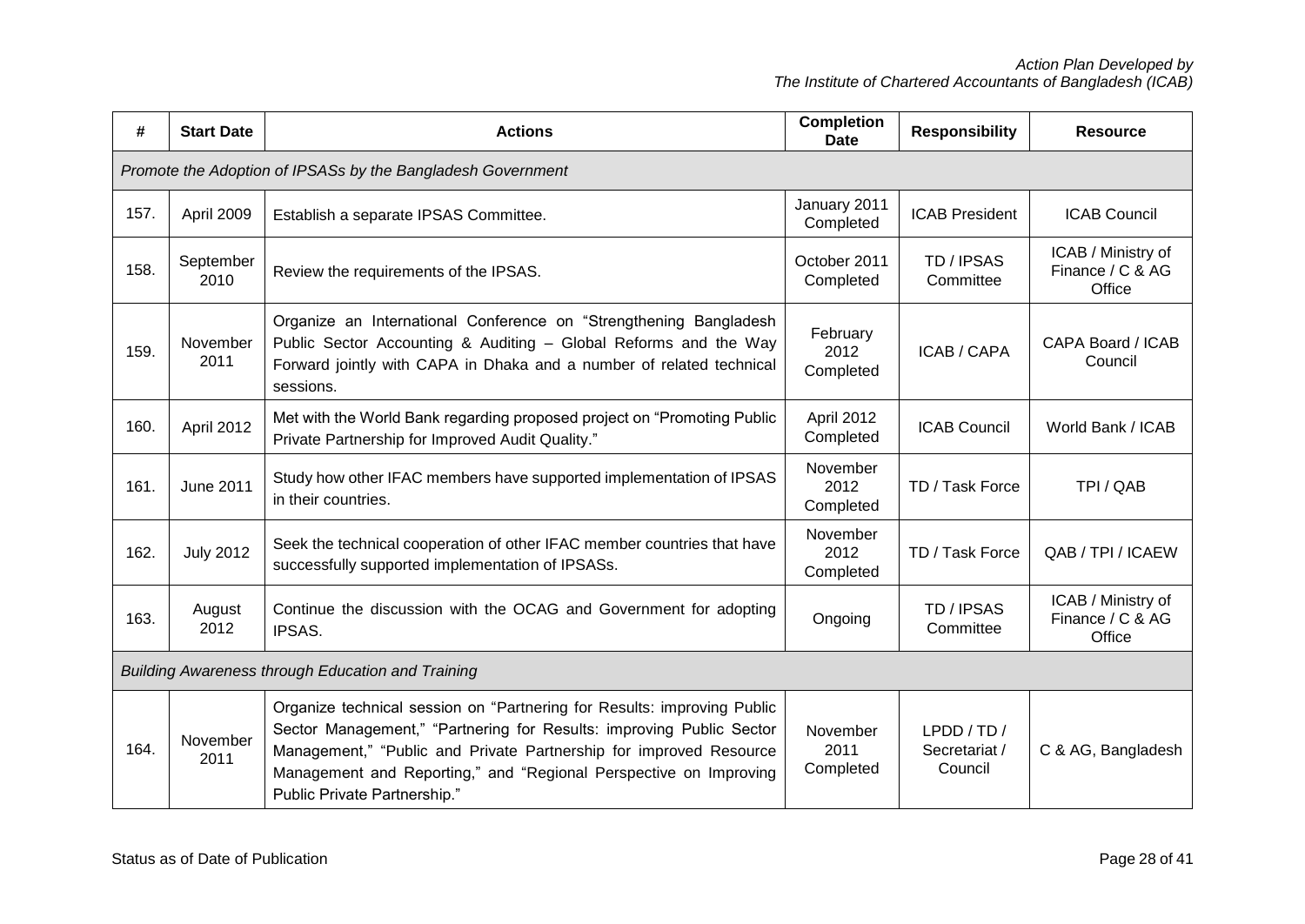| #    | <b>Start Date</b> | <b>Actions</b>                                                                                                                                                                                                                                                                                                                                                | <b>Completion</b><br><b>Date</b> | <b>Responsibility</b>                         | <b>Resource</b>                                       |
|------|-------------------|---------------------------------------------------------------------------------------------------------------------------------------------------------------------------------------------------------------------------------------------------------------------------------------------------------------------------------------------------------------|----------------------------------|-----------------------------------------------|-------------------------------------------------------|
| 165. | February<br>2012  | Organize technical session on "Transition to Accrual Accounting -<br>Accountability, Transparency and Governance," "Reforming the Auditor<br>General's Office - The Sri Lankan Experience," and "Reforms in Public<br>Sector Financial Management - A Regional Perspective."                                                                                  | February<br>2012<br>Completed    | ICAB / CAPA                                   | Technical Manager,<br>Public Sector of<br>ICAEW, CAPA |
| 166. | May 2013          | Organize knowledge sharing session with OCAG and other Government<br>officials to share the experience of Sri Lanka, including:<br>The present relationship between CA Sri Lanka and C&AG<br>$\circ$<br>Adoption of IPSASs and ISSAIs;<br>$\circ$<br>Initiatives taken to strengthen the Public Sector Financial<br>$\Omega$<br>Management area in Sri Lanka. | June 2013<br>Completed           | <b>World Bank</b><br>Project /<br>Secretariat | Council, Expert from<br>Sri Lanka and<br>Bangladesh   |
| 167. | Ongoing           | Arrange a number of meetings with OCAG at ICAB and OCAG premises<br>in relation to knowledge sharing session and public private partnership for<br>improved quality assurance.                                                                                                                                                                                | Ongoing                          | Secretariat                                   | Council / OCAG                                        |
| 168. | June 2013         | Arrange a number of trainings for ICAB Members on Public Sector<br>Regulations (Treasury Rules, Internal Controls, GFRs) and Procurement<br>Rules.                                                                                                                                                                                                            | August 2013<br>Completed         | <b>World Bank</b><br>Project /<br>Secretariat | Council, External<br>Expert                           |
| 169. | November<br>2013  | Work towards development and implementation of a reporting framework<br>in the Public Sector of Bangladesh through a World Bank funded project.                                                                                                                                                                                                               | December<br>2014<br>Completed    | <b>World Bank</b><br>Project /<br>Secretariat | Council / ICAEW /<br><b>Other Resource</b>            |
| 170. | April 2014        | World Bank workshop on 'Strategic Public Private Partnership."                                                                                                                                                                                                                                                                                                | April 2014<br>Completed          | <b>World Bank</b><br>Project /<br>Secretariat | Council / Other<br>Resource                           |
| 171. | April 2014        | Training on 'Public Sector Financial Management.'                                                                                                                                                                                                                                                                                                             | April 2014<br>Completed          | <b>World Bank</b><br>Project /<br>Secretariat | Council / Other<br>Resource                           |
| 172. | <b>June 2014</b>  | Training Program on Public Sector Auditing Standards.                                                                                                                                                                                                                                                                                                         | <b>June 2014</b><br>Completed    | <b>World Bank</b><br>Project /<br>Secretariat | Council / Other<br>Resource                           |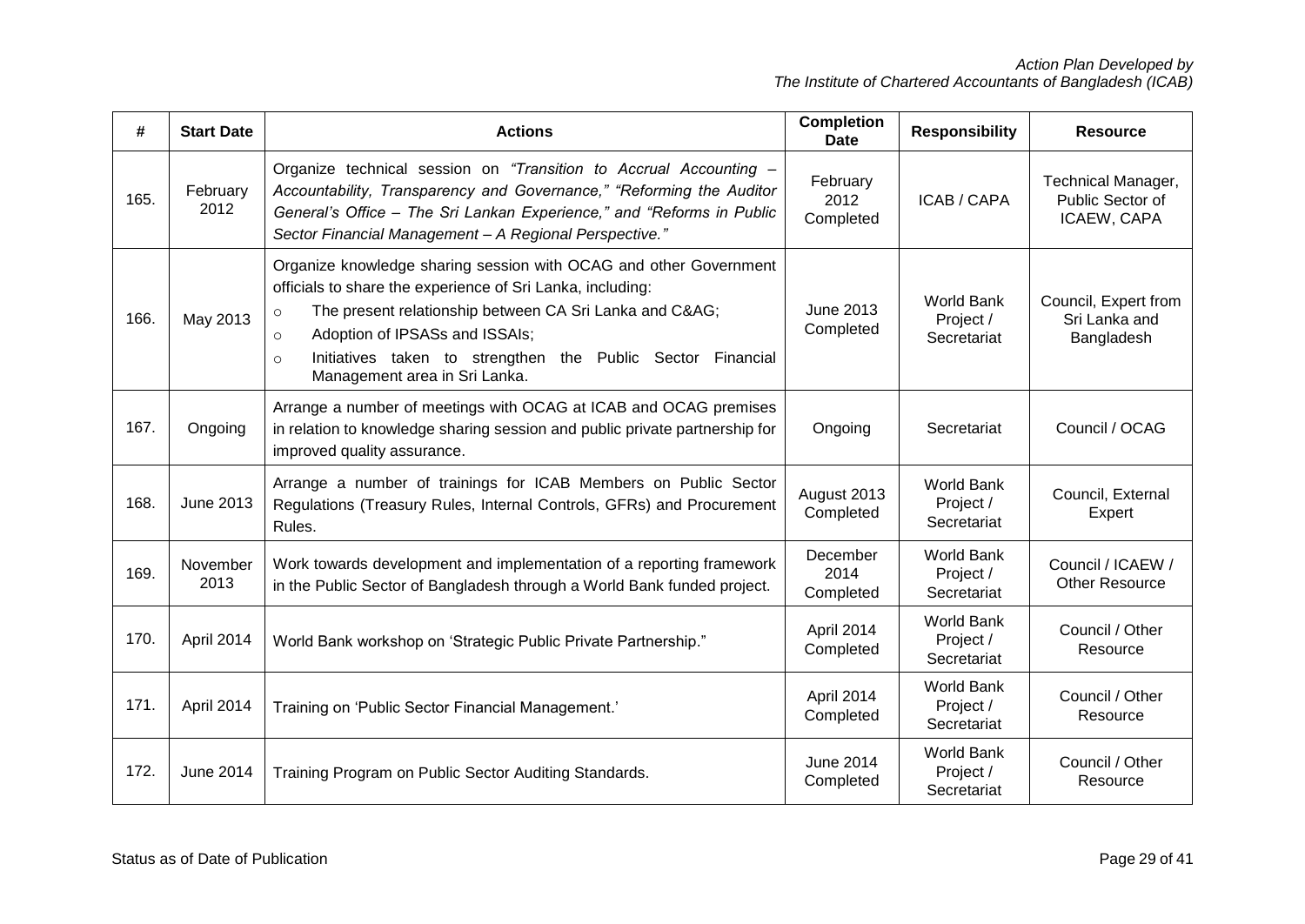| #    | <b>Start Date</b> | <b>Actions</b>                                                                                                                                                                   | <b>Completion</b><br><b>Date</b> | <b>Responsibility</b>   | <b>Resource</b>                                  |
|------|-------------------|----------------------------------------------------------------------------------------------------------------------------------------------------------------------------------|----------------------------------|-------------------------|--------------------------------------------------|
| 173. | <b>July 2014</b>  | 'SAFA International Conference 2014.'                                                                                                                                            | September<br>2014<br>Completed   | <b>ICAB</b>             | Council / SAFA                                   |
| 174. | <b>July 2015</b>  | Members' Conference on<br>'International Public Sector Accounting<br>Standards (IPSAS).                                                                                          | <b>July 2015</b><br>Completed    | TD / Secretariat        | ICAB Members /<br>CPA Ireland /<br>Council       |
| 175. | <b>July 2015</b>  | Workshop on 'International Public Sector Accounting Standards (IPSAS) -<br>Cash Basis IPSAS.'                                                                                    | <b>July 2015</b><br>Completed    | TD / Secretariat        | ICAB Members /<br>CPA Ireland /<br>Council       |
| 176. | September<br>2015 | Workshop on Financial Reporting Framework for Public Sector Entities.                                                                                                            | September<br>2015<br>Completed   | <b>ICAB</b>             | World Bank Project /<br>Council                  |
| 177. | January<br>2016   | ICAB and CAPA Public Sector Financial Management Committee<br>Organized Bangladesh Public Sector Roundtable on Attracting &<br>Retaining Finance Personnel in the Public Sector. | February<br>2016<br>Completed    | <b>ICAB</b>             | Council / CAPA                                   |
| 178. | Ongoing           | Organize CPD, Workshop and training on IPSAS.                                                                                                                                    | Ongoing                          | TD / Secretariat        | ICAB / Council                                   |
| 179. | May 2015          | MOU between ICAB and CPA Ireland signed on online IPSAS training and<br>certification course.                                                                                    | <b>July 2015</b><br>Completed    | ICAB / CPA<br>Ireland   | Council / CPA<br>Ireland CEO                     |
|      |                   | Work Together with Government (the Following Action Will Be Based on the Government's Response)                                                                                  |                                  |                         |                                                  |
| 180. | September<br>2010 | Conduct discussions with Government policy makers on IPSAS.                                                                                                                      | December<br>2011<br>Completed    | TD / IPSAS<br>Committee | ICAB / Ministry of<br>Finance / C & AG<br>Office |
| 181. | October<br>2011   | Conduct training session for Accountant and Auditor General Officers.                                                                                                            | February<br>2012<br>Completed    | TD / IPSAS<br>Committee | <b>ICAB Council</b>                              |
| 182. | September<br>2012 | Formulate an IPSAS Implementation Team involving Government officials<br>and relevant stakeholders.                                                                              | December<br>2012<br>Completed    | TD / IPSAS<br>Committee | ICAB / Ministry of<br>Finance / C & AG<br>Office |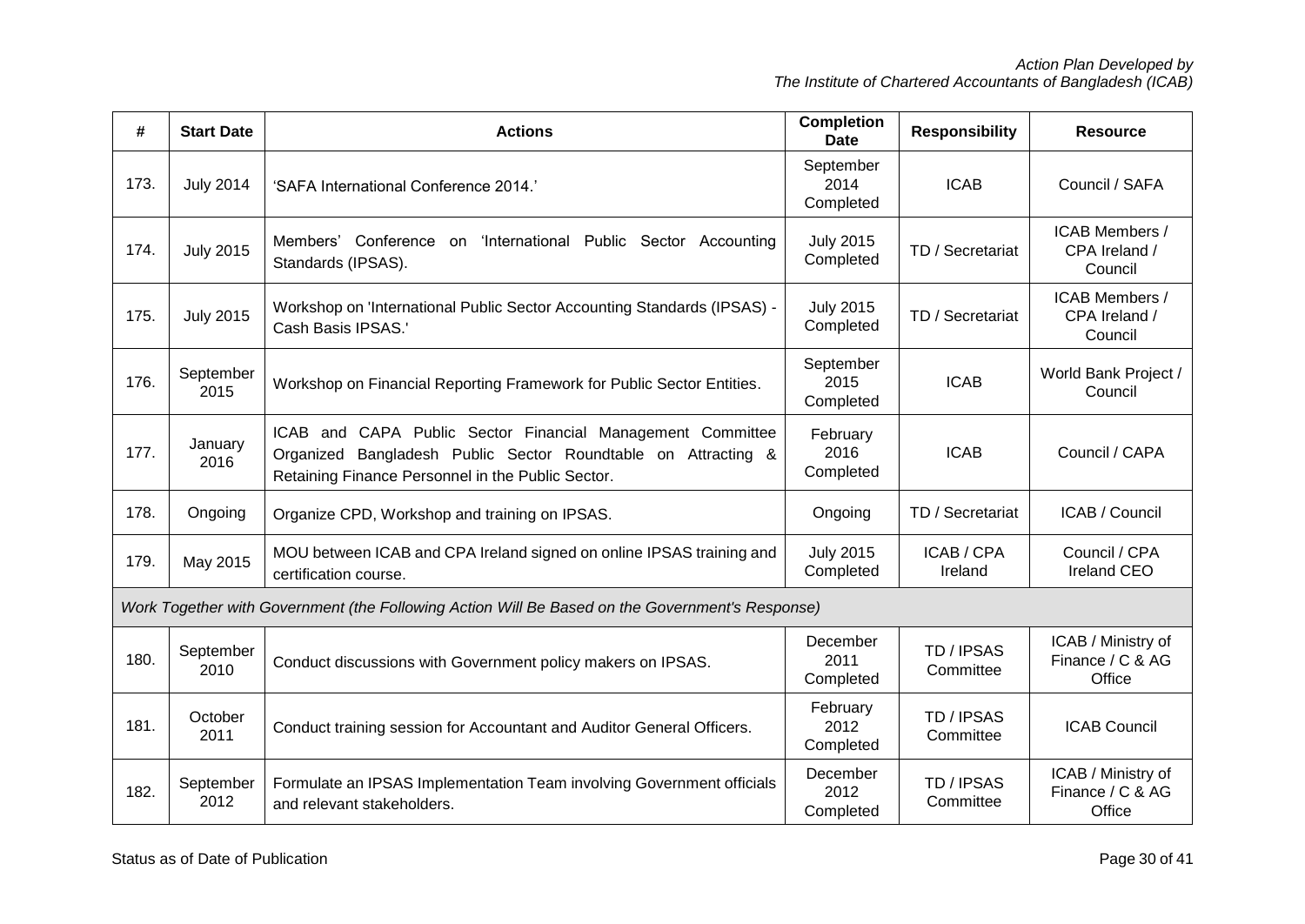| #    | <b>Start Date</b>                    | <b>Actions</b>                                                                                                                                                                                                                                 | <b>Completion</b><br><b>Date</b> | <b>Responsibility</b>                                      | <b>Resource</b>                                          |
|------|--------------------------------------|------------------------------------------------------------------------------------------------------------------------------------------------------------------------------------------------------------------------------------------------|----------------------------------|------------------------------------------------------------|----------------------------------------------------------|
| 183. | April 2014<br>Completed              | Organized training for reviewing CA Firms for Union Parishad Audit (Local<br>Government, GoB).                                                                                                                                                 | April 2014<br>Completed          | ICAB and GoB                                               | <b>ICAB Members</b>                                      |
| 184. | Ongoing                              | Submitting Proposals on Tax and VAT Policies to NBR Regarding Budget<br>in each financial year.                                                                                                                                                | Ongoing                          | <b>ICAB Taxation</b><br>and Corporate<br>Laws<br>Committee | <b>ICAB Members</b>                                      |
| 185. | Ongoing                              | Organizing ICAB-Prothom Alo (Leading Bangla Daily Newspaper)<br>Roundtable on Pre-Budget Discussion once in every year to update ICAB<br>observations and concern to the stakeholders Re upcoming national<br>budget.                          | Ongoing                          | <b>ICAB Taxation</b><br>and Corporate<br>Laws<br>Committee | <b>ICAB Members</b>                                      |
| 186. | Ongoing                              | Meeting with Planning, Finance, Commerce and other relevant Ministries<br>and Secretariats.                                                                                                                                                    | Ongoing                          | <b>ICAB</b><br>Secretariat                                 | ICAB Council /<br>Ministries and<br>Secretariats of GoB  |
| 187. | September<br>2012                    | Continue the discussion on how to adopt and implement IPSAS in<br>Bangladesh.                                                                                                                                                                  | Ongoing                          | TD / IPSAS<br>Implementation<br>Team / IPSAS<br>Committee  | ICAB Council /<br>Ministry of Finance /<br>C & AG Office |
|      | <b>Maintaining Ongoing Processes</b> |                                                                                                                                                                                                                                                |                                  |                                                            |                                                          |
| 188. | Ongoing                              | Continue to identify opportunities to further assist in the implementation of<br>IPSASs. This includes review of existing activities and preparation of the<br>Action Plan for future activities where necessary.                              | Ongoing                          | TD / IPSAS<br>Committee /<br>Implementation<br>Team        | QAB / Ministry of<br>Finance / C & AG<br>Office          |
|      |                                      | Review of ICAB's Compliance Information                                                                                                                                                                                                        |                                  |                                                            |                                                          |
| 189. | Ongoing                              | Perform periodic review of ICAB's SMO Action Plan and update sections<br>relevant to SMO 5 as necessary. Once updated inform IFAC Compliance<br>staff about the updates in order for the Compliance staff to republish<br>updated information. | Ongoing                          | TD / Secretariat                                           | QAB / Ministry of<br>Finance / C & AG<br>Office          |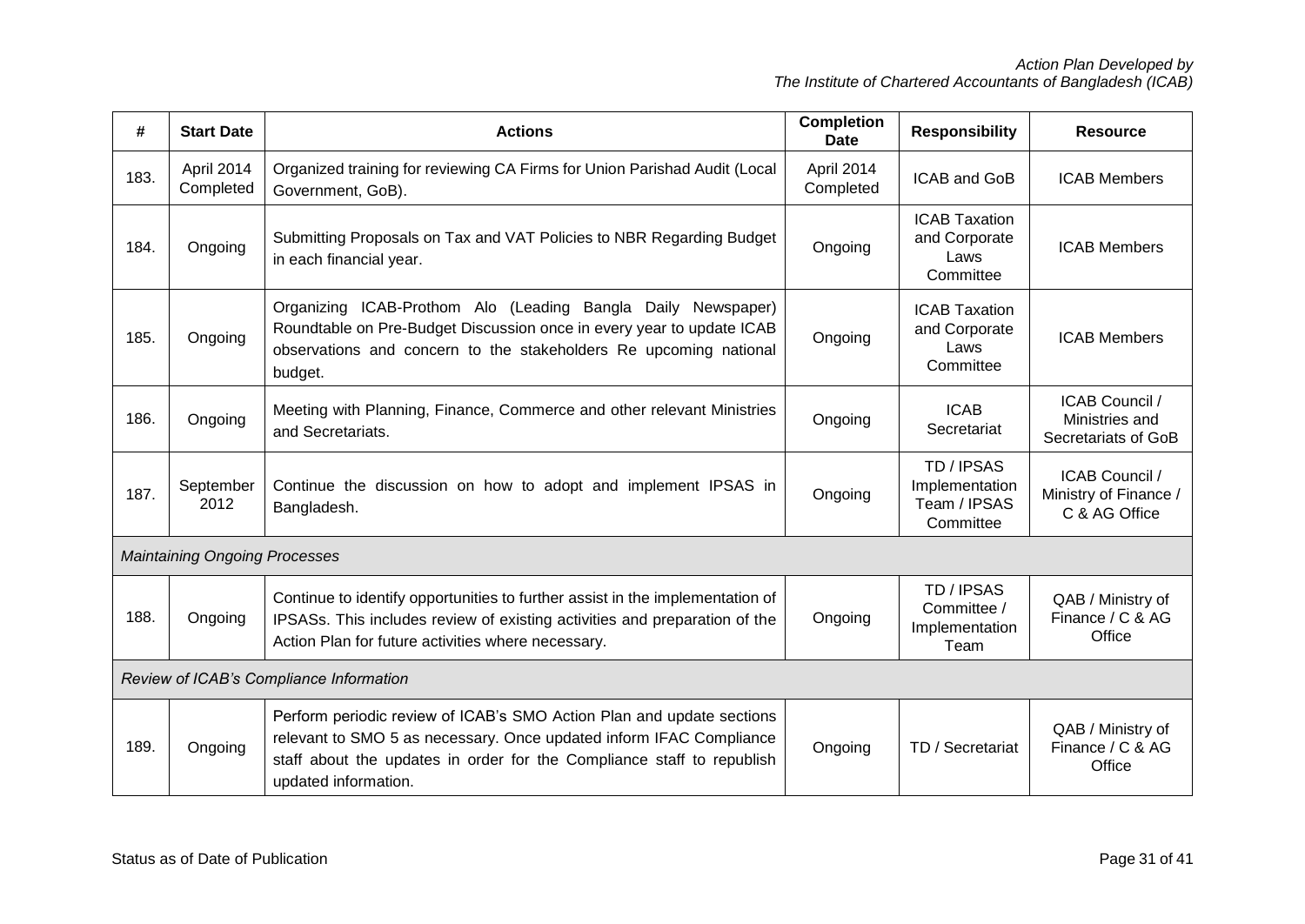**Action Plan Subject:** SMO 6–Investigation and Discipline **Action Plan Objective:** Alignment of ICAB Investigation and Discipline System with SMO 6

## **Background:**

ICAB has an Investigation and Disciplinary Committee (IDC) to perform the functions assigned to it under ICAB's By-laws and any other relevant functions delegated by the ICAB Council. The Committee has its own working procedures to conduct the investigation process and to take disciplinary measures. Disciplinary proceedings relating to firms are conducted without reference to firm names to avoid conflict of interest.

During 2013, ICAB worked on restructuring the existing IDC by forming three different Boards named Investigation Board, Disciplinary Board and Appeal Board in line with the requirement of SMO6 and following the guideline of ICAEW. The Chairmen of these new Boards will be selected from external stakeholders with relevant professional experience.

In 2013, a significant number of actions have been taken by the IDC against the different complaints made by ICAB QAD and other regulatory bodies and stakeholders. More than fifty firms have been referred by Council to IDC during the year for non-compliance of quality assurance matters from 2011 to 2013 so far as reported by QAD and recommended by QAB. A number of disciplinary matters have been resolved from IDC during the year 2013. Some major actions relating to disciplinary process include are imposing fines on 5 CA firms, suspension of membership of two members of the Institute and reprimanding 20 CA Firms.

During the year 2014-2015, a significant of disciplinary measures had been taken by ICAB. In 2013, total 44 issues in relation to professional conduct was initiated and disposed of all of these issues accordingly. In 2014, total 57 issues in relation to professional conduct was initiated and disposed of all of these issues accordingly. During 2015, total 49 issues in relation to professional conduct was initiated; out of which 19 issues was disposed of and remaining issues are under process to dispose of.

During the period 2016-2017, ICAB will continue to follow the process as guided by SMO 6 in implementation of investigation and disciplinary matters. apart from ICAB, other regulatory bodies, like Bangladesh Bank and Bangladesh Securities and Exchange Commission have also been taking some disciplinary measures against practicing firms and members in case of any miscount or non-compliance with regulations under their jurisdiction.

ICAB has plans to reform the Investigation and Disciplinary procedure including the reformation of IDC aiming the efficiency and effectiveness. This will include review against the revised SMO 6. ICAB is increasingly vigilant, particularly relating to education, quality, ethics, standards, compliance and disciplinary procedures.

In September 2015, Bangladesh Parliament enacted a Financial Reporting Act, 2015 which will have impact on the investigation and disciplinary measures what they call "monitoring and enforcement" in addition to quality assurance, other technical and strategic activities of ICAB.

However, before starting the operation of Financial Reporting Council, ICAB has direct responsibility for implementation and compliance of SMO 6 and Investigation and Discipline.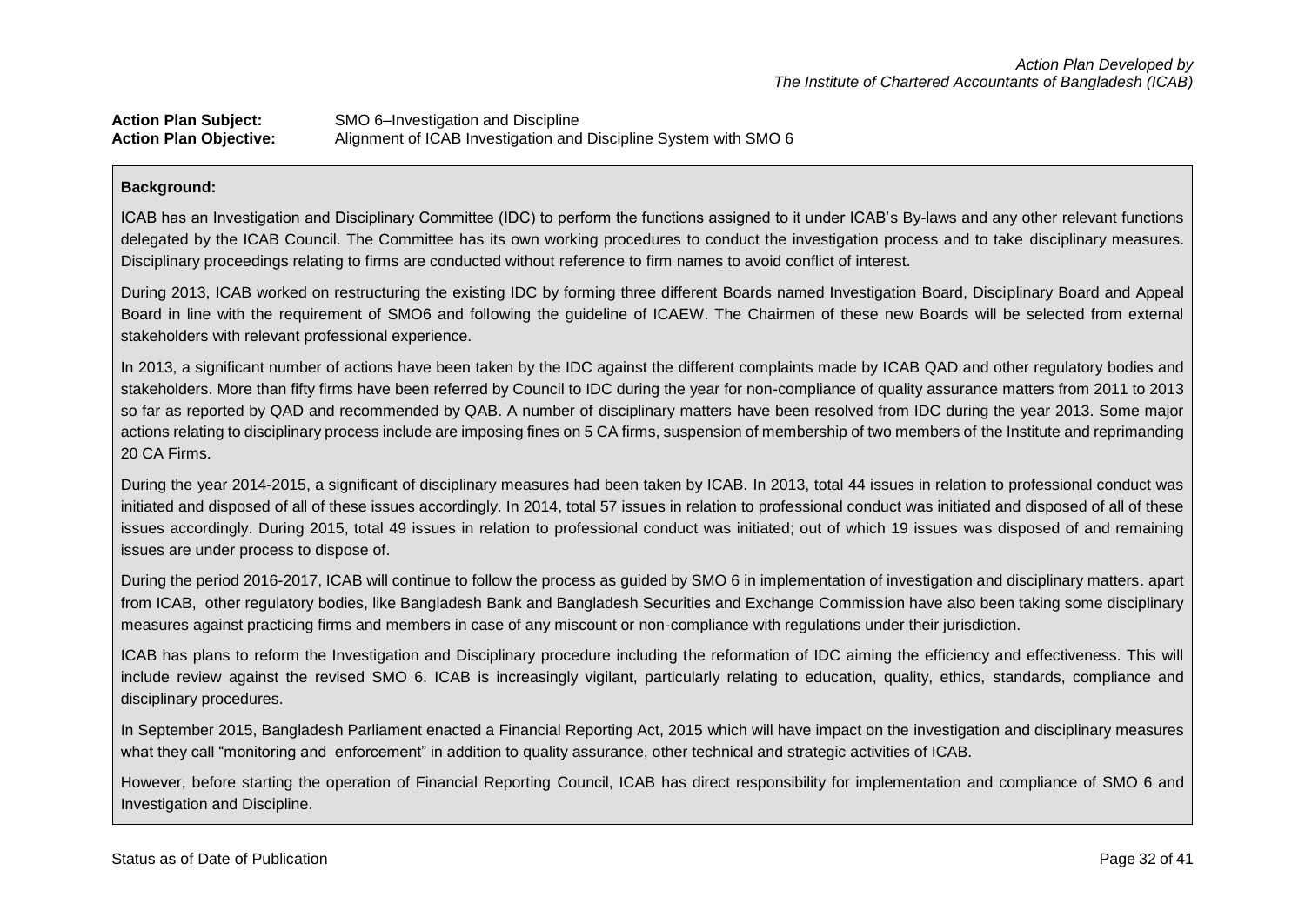| #    | <b>Start Date</b>                                 | <b>Actions</b>                                                                                                                                                                                                  | <b>Completion</b><br><b>Date</b> | <b>Responsibility</b>             | <b>Resource</b>                  |  |  |  |
|------|---------------------------------------------------|-----------------------------------------------------------------------------------------------------------------------------------------------------------------------------------------------------------------|----------------------------------|-----------------------------------|----------------------------------|--|--|--|
|      | Review the Existing Policy of IDC Alongside SMO 6 |                                                                                                                                                                                                                 |                                  |                                   |                                  |  |  |  |
| 190. | November<br>2010                                  | Develop a new policy of IDC (Investigation and Disciplinary Committee),<br>including consideration of all elements of SMO 6 and a review of the<br>constitution, involving a cross section of stakeholders.     | November<br>2012<br>Completed    | <b>IDC Working</b><br>Group / QAB | TD / ICAB Council                |  |  |  |
| 191. | December<br>2012                                  | Finalize and approve the new policy developed as above.                                                                                                                                                         | December<br>2016                 | <b>ICAB Council</b>               | IDC Working Group /<br><b>TD</b> |  |  |  |
| 192. | November<br>2011                                  | Change By-Laws for new policy and constitution of IDC.                                                                                                                                                          | December<br>2016                 | Council /<br>Secretariat          | IDC / TD                         |  |  |  |
| 193. | <b>July 2009</b>                                  | Provide information and guidance to members (SMO 6, Para 9) including<br>punctual updating of website and publication, every two years, of the<br>Members' Handbook.                                            | Ongoing                          | <b>IDC</b>                        | TD / Secretariat /<br>Council    |  |  |  |
| 194. | August<br>2011                                    | Recruit an experienced chartered accountant mainly to conduct the<br>responsibility of professional conduct department (investigation and<br>disciplinary matters) of the Institute under technical department. | September<br>2013<br>Completed   | EC / President /<br>Secretariat   | TD / Council                     |  |  |  |
|      | <b>Liaison with Outside Bodies</b>                |                                                                                                                                                                                                                 |                                  |                                   |                                  |  |  |  |
| 195. | <b>June 2009</b>                                  | Liaise with outside bodies (SMO 6, Para 10) to provide annual training<br>updates for staff in relation to reporting requirements to ensure that they<br>comply with all obligations under local laws.          | Ongoing                          | IDC / QAB / TD                    | Council / ICAEW                  |  |  |  |
|      | Initiation of Proceedings                         |                                                                                                                                                                                                                 |                                  |                                   |                                  |  |  |  |
| 196. | <b>June 2009</b>                                  | Initiate proceedings (SMO 6, Para 11) - Monitor the Press to identify<br>possible misconduct by member firms.                                                                                                   | Ongoing                          | <b>IDC</b>                        | TD / Secretariat /<br>Council    |  |  |  |
|      |                                                   | <b>Investigative Powers and Processes</b>                                                                                                                                                                       |                                  |                                   |                                  |  |  |  |
| 197. | <b>July 2009</b>                                  | Ensure disciplinary processes are employed according to revised By-laws<br>where member / firms do not cooperate -Investigative powers and<br>processes (SMO 6, Para 12).                                       | Ongoing                          | <b>IDC</b>                        | TD / Secretariat /<br>Council    |  |  |  |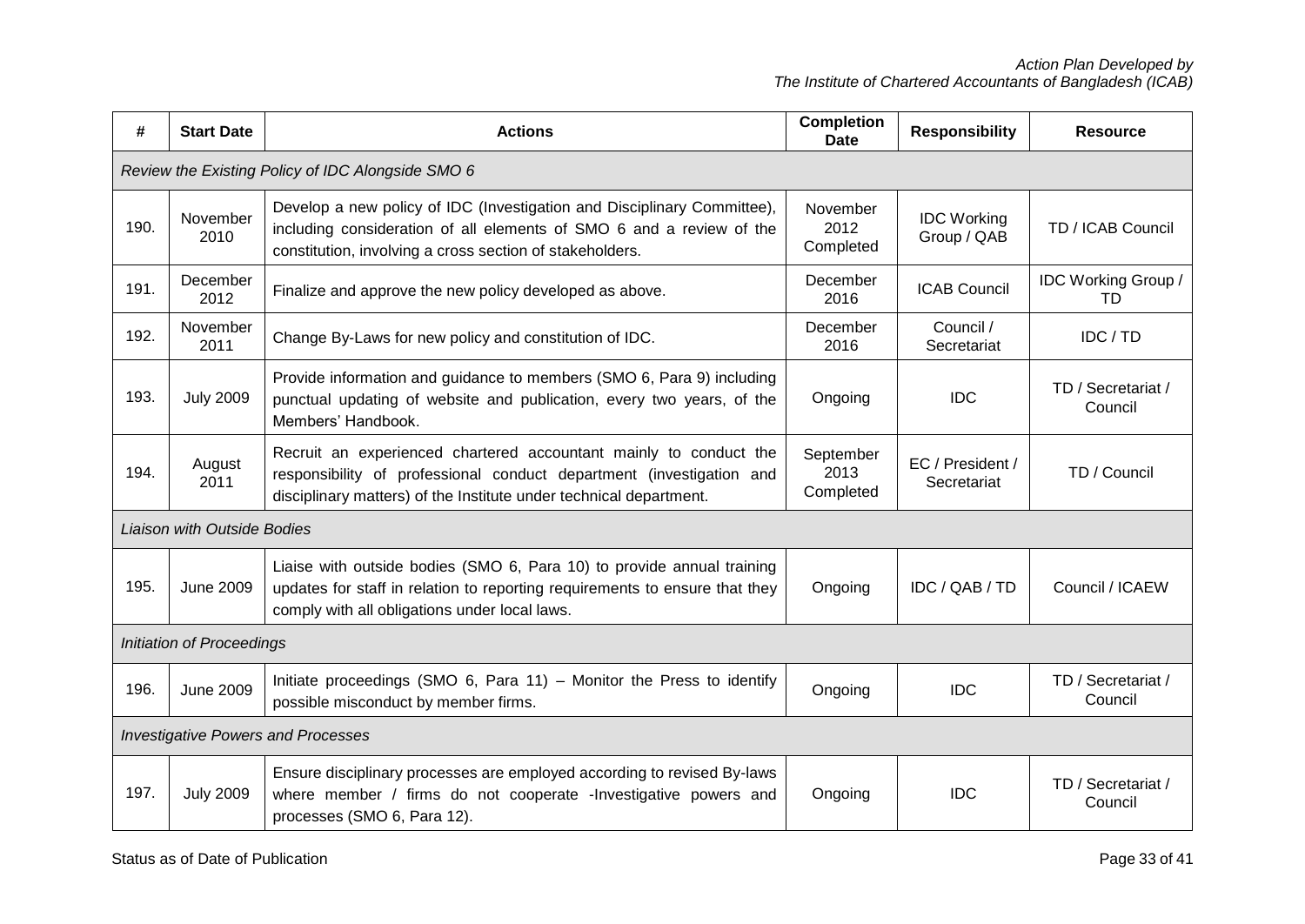| #    | <b>Start Date</b>           | <b>Actions</b>                                                                                                                                                                                                                                             | <b>Completion</b><br><b>Date</b> | <b>Responsibility</b>                    | <b>Resource</b>                  |
|------|-----------------------------|------------------------------------------------------------------------------------------------------------------------------------------------------------------------------------------------------------------------------------------------------------|----------------------------------|------------------------------------------|----------------------------------|
| 198. | <b>July 2009</b>            | Identify a Reviewer of Complaints (ROC).                                                                                                                                                                                                                   | November<br>2012<br>Completed    | Council                                  | TD / Secretariat /<br><b>IDC</b> |
| 199. | <b>July 2009</b>            | Monitor complaints' workload -investigative powers and processes<br>$\blacksquare$<br>(SMO 6, Para 13).<br>Develop reporting statistics on periodic complaints monitoring by<br>$\blacksquare$<br>ROC.                                                     | Ongoing                          | IDC / PC                                 | TD / Secretariat /<br>Council    |
| 200. | September<br>2009           | Ensure appropriate guidance is given where conflict of interests<br>$\blacksquare$<br>arise- Investigative powers and processes (SMO 6, Para 15).<br>Create and update handbooks in relation to complaints and<br>$\blacksquare$<br>investigation process. | <b>June 2013</b><br>Completed    | IDC / PC                                 | TD / Secretariat /<br>Council    |
| 201. | September<br>2012           | Create and update handbooks in relation to complaints and<br>$\blacksquare$<br>investigation process.                                                                                                                                                      | Ongoing                          | IDC / PC                                 | TD / Secretariat /<br>Council    |
| 202. | September<br>2009           | Procure Annual Report from Reviewers of Complaints- Investigative<br>powers and processes (SMO 6, Para 18).                                                                                                                                                | Ongoing                          | IDC / PC                                 | TD / Secretariat /<br>Council    |
|      | <b>Disciplinary Process</b> |                                                                                                                                                                                                                                                            |                                  |                                          |                                  |
| 203. | January<br>2014             | Include analysis against SMO 6 in the establishment of the new I&D<br>system.                                                                                                                                                                              | December<br>2014<br>Completed    |                                          |                                  |
| 204. | February<br>2010            | Establish and properly constitute an independent Investigation Committee,<br>Disciplinary Committee and Appeals Committee.                                                                                                                                 | April 2017                       | <b>IDC</b>                               | Secretariat / Council            |
| 205. | Ongoing                     | Disciplinary actions taken by ICAB against CA firms/ practicing and non-<br>practicing members/ students for professional misconduct under ICAB<br>Bye-laws 2004.                                                                                          | Ongoing                          | Professional<br>Conduct /<br>Secretariat | <b>IDC / Council</b>             |
| 206. | Ongoing                     | Continue the process of investigation and disciplinary measures as<br>applicable in compliance with IFAC SMO-1 and ICAB Bye-laws.                                                                                                                          | Ongoing                          | Professional<br>Conduct /<br>Secretariat | <b>IDC / Council</b>             |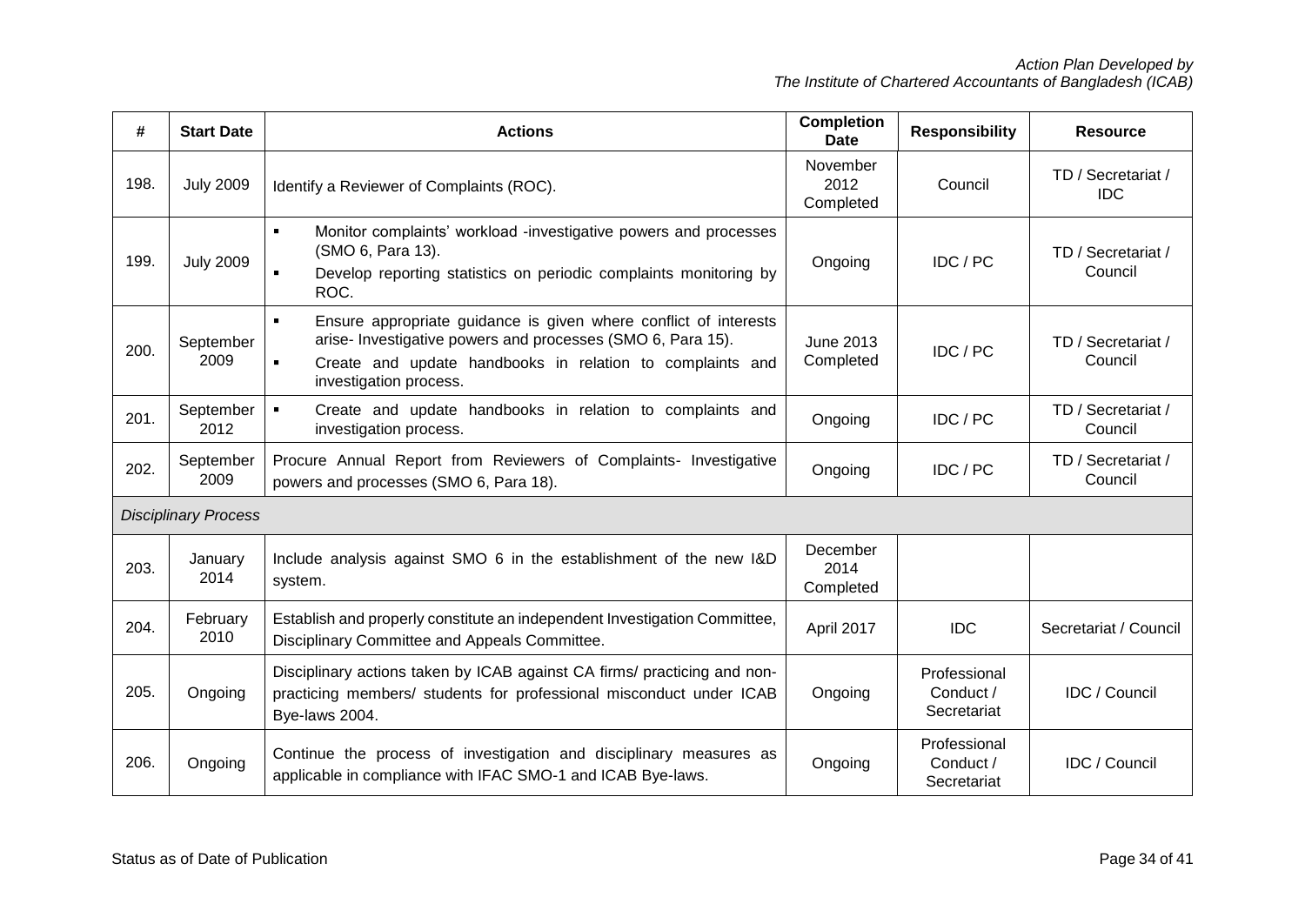| #    | <b>Start Date</b>                    | <b>Actions</b>                                                                                                                                                                                                                               | <b>Completion</b><br><b>Date</b> | <b>Responsibility</b> | <b>Resource</b>  |  |  |  |  |
|------|--------------------------------------|----------------------------------------------------------------------------------------------------------------------------------------------------------------------------------------------------------------------------------------------|----------------------------------|-----------------------|------------------|--|--|--|--|
|      | <b>Maintaining Ongoing Processes</b> |                                                                                                                                                                                                                                              |                                  |                       |                  |  |  |  |  |
| 207. | March<br>2011                        | Review and conduct the hearing procedures with those firms having QAD<br>visit reports identifying significant non-compliance with the legal and<br>quality assurance review system.                                                         | Ongoing                          | QAD/<br>Secretariat   | QAB              |  |  |  |  |
| 208. | Ongoing                              | Continue to ensure ICAB's investigation and disciplinary mechanism<br>addresses all SMO 6 requirements. This includes review of the existing<br>mechanism and updating the Action Plan for future activities where<br>necessary.             | Ongoing                          | IDC.                  | TD / Secretariat |  |  |  |  |
|      |                                      | Review of ICAB's Compliance Information                                                                                                                                                                                                      |                                  |                       |                  |  |  |  |  |
| 209. | Ongoing                              | Perform periodic review of ICAB SMO Action Plan and update sections<br>relevant to SMO 6 as necessary. Once updated inform IFAC Compliance<br>staff about the updates in order for the Compliance staff to republish<br>updated information. | Ongoing                          | IDC.                  | TD / Secretariat |  |  |  |  |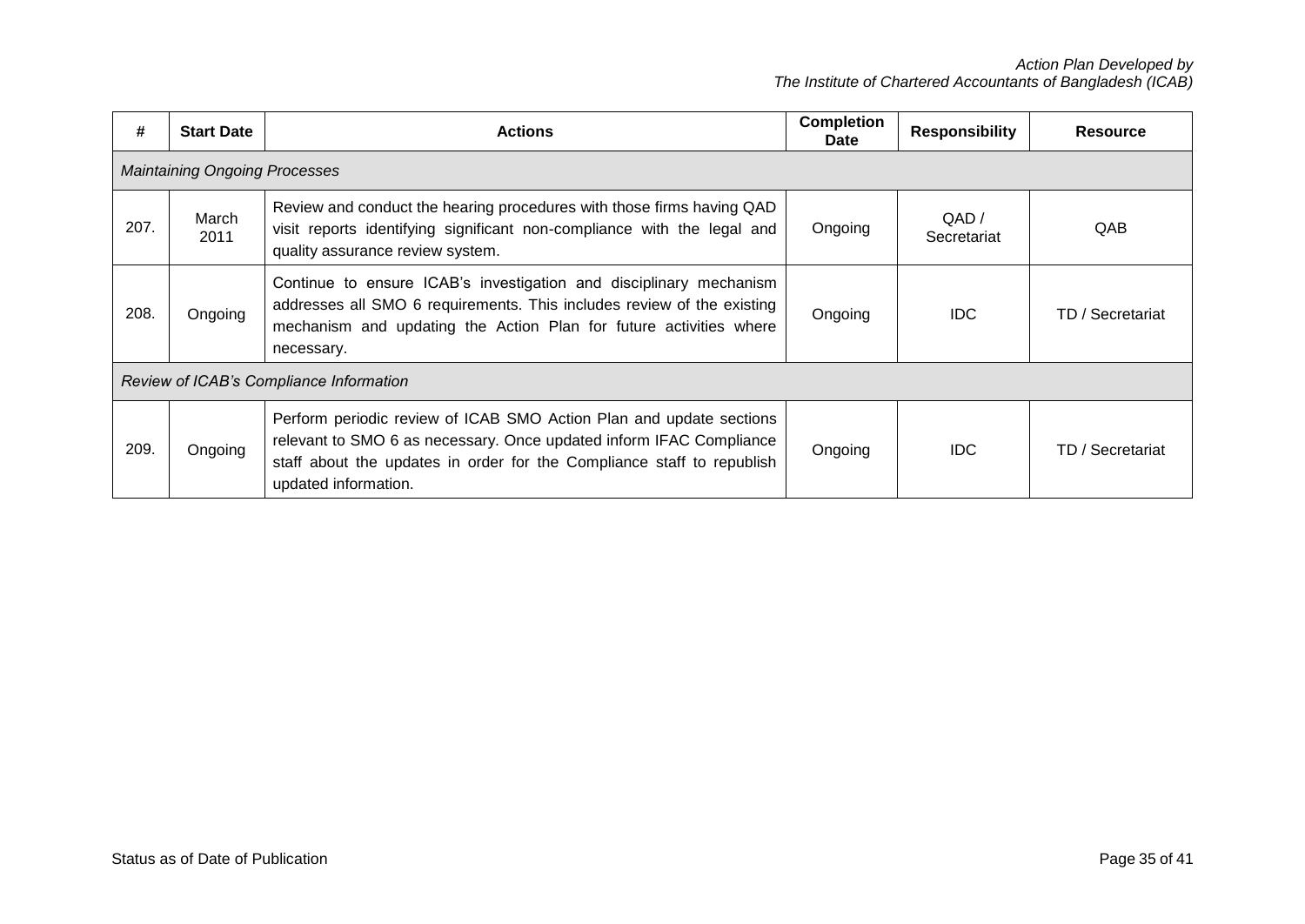## **Action Plan Subject:** SMO 7–International Financial Reporting Standards and Other Pronouncements issued by the IASB **Action Plan Objective:** Continue to Maintain and Continuously Improve a Program for Adoption and Implementation of IFRS

### **Background:**

ICAB is responsible for adopting and implementing International Financial Reporting Standards in Bangladesh. ICAB has been performing the convergence process with IFRS. IFRS 9 is not currently adopted due to legal implications. Full IFRS adoption as BFRS is currently planned for 2015.

The BFRS for SMEs was published by ICAB at June 2011 (launched on 29 June 2011) and are essentially the adopted version of IFRS for SMEs (2009 version) with few modifications.

In 2013, ICAB published the volume-II of IFRS which covers all international accounting standards including IAS 29. ICAB contacted with IFRS Foundation to make a stronger formal relationship on the copyright and license agreement to publish and use IFRS for adoption or dissemination in Bangladesh. ICAB signed an agreement with IFRS Foundation in 2014 for technical and administrative support on IFRS adoption, dissemination and implementation procedures in Bangladesh.

ICAB published the 2015 BFRS using the 2015 version of IFRS. ICAB adopted IFRS 9, 14 and 15 in 2015. ICAB provides training to its members, students and other stakeholders at large on implementation of BFRS and compliance of disclosure requirements of BFRS.

During the period 2016-2017, ICAB has plan to conduct a significant number of CPD, workshop and training programs on application of BFRS and BFRS for SMEs. TRC of ICAB has been actively involved with updates as issued by IASB and IFRS Foundation time to time and aware the members and student at large.

It is noted that ICAB nominated Annual Reports have been selected for the highest number of awards among SAARC Countries including the overall winning prizes that indicates the improvement of quality, compliance and disclosure of adopted IFRS by corporate entities in Bangladesh; ICAB's contribution is inevitable there.

In September 2015, Bangladesh Parliament enacted a Financial Reporting Act, 2015 which will have huge impact on standards setting responsibility including BFRS.

However, before starting the operation of Financial Reporting Council, ICAB has direct responsibility for implementation and compliance of SMO 7 and International Financial Reporting Standards.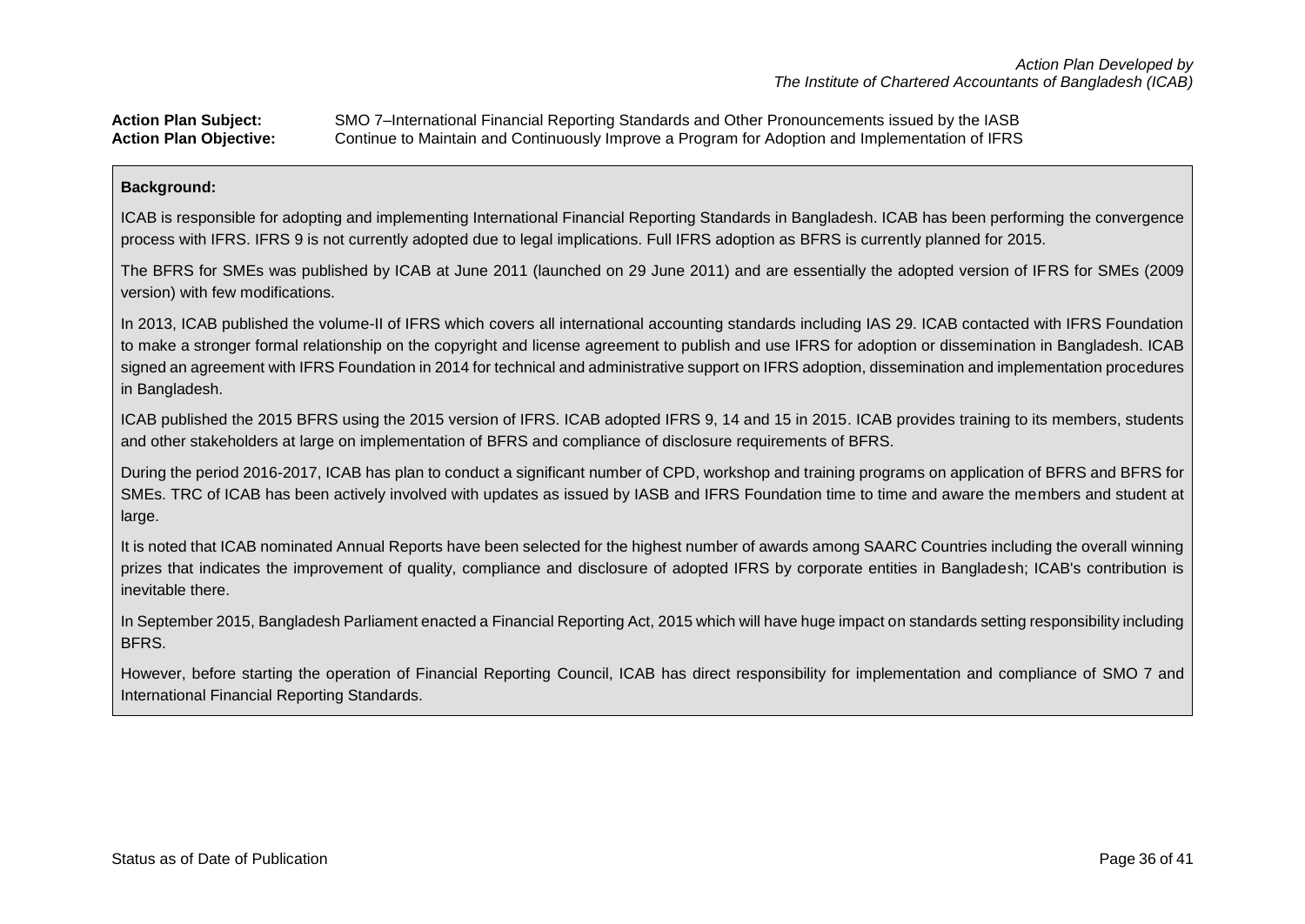| #    | <b>Start Date</b>                               | <b>Actions</b>                                                                                                                                                                                                                                                                              | <b>Completion</b><br><b>Date</b> | <b>Responsibility</b> | <b>Resource</b>          |  |  |  |  |
|------|-------------------------------------------------|---------------------------------------------------------------------------------------------------------------------------------------------------------------------------------------------------------------------------------------------------------------------------------------------|----------------------------------|-----------------------|--------------------------|--|--|--|--|
|      | Maintain Due Process while Converging with IFRS |                                                                                                                                                                                                                                                                                             |                                  |                       |                          |  |  |  |  |
| 210. | Ongoing                                         | Maintain the due process while adopting /<br>updating IFRS/IAS as<br>BFRS/BAS as follows:<br>Review the new / revised IFRS/IAS by expert members of TRC;<br>٠<br>Recommend to Council for adoption after reviewing and discussing<br>by TRC; and<br>Adopt by ICAB Council accordingly.<br>٠ | Ongoing                          | <b>TD</b>             | TRC / Secretariat        |  |  |  |  |
|      |                                                 | Review of the Financial Reporting Environment                                                                                                                                                                                                                                               |                                  |                       |                          |  |  |  |  |
| 211. | November<br>2010                                | $\blacksquare$<br>Review financial reporting environment to identify existing and<br>potential hindrances to the adoption and implementation of IFRS.<br>Conduct sectoral-based review.<br>٠<br>Draft a report at the conclusion of the review.<br>٠                                        | September<br>2011<br>Completed   | <b>TD</b>             | TRC / Secretariat        |  |  |  |  |
| 212. | <b>July 2012</b>                                | Analyze and implement the recommendations made in the review above.                                                                                                                                                                                                                         | October 2016                     | <b>TD</b>             | TRC / Secretariat        |  |  |  |  |
| 213. | December<br>2015                                | Form a research team to find the application status of IFRS in Corporate<br>entities.                                                                                                                                                                                                       | October 2016                     | <b>TD</b>             | TRC / Council            |  |  |  |  |
| 214. | September<br>2015                               | ICAB Delegates participated in IASB World Standards Setters Conference,<br>Meetings with CPA Ireland, ICAEW and UK Chapter in London.                                                                                                                                                       | September<br>2015<br>Completed   | TD / President        | Council                  |  |  |  |  |
|      |                                                 | Review of Education Needs and Strategies                                                                                                                                                                                                                                                    |                                  |                       |                          |  |  |  |  |
| 215. | February<br>2011                                | Review existing awareness and training strategies on both new and<br>existing IFRS.                                                                                                                                                                                                         | September<br>2011<br>Completed   | <b>TD</b>             | <b>TRC / Secretariat</b> |  |  |  |  |
| 216. | <b>July 2011</b>                                | Organize a CPD seminar for members of the Institute on Compliance with<br>Corporate Governance Reporting by Listed Companies in Bangladesh.                                                                                                                                                 | <b>July 2011</b><br>Completed    | TD / Secretariat      | <b>ICAB Council</b>      |  |  |  |  |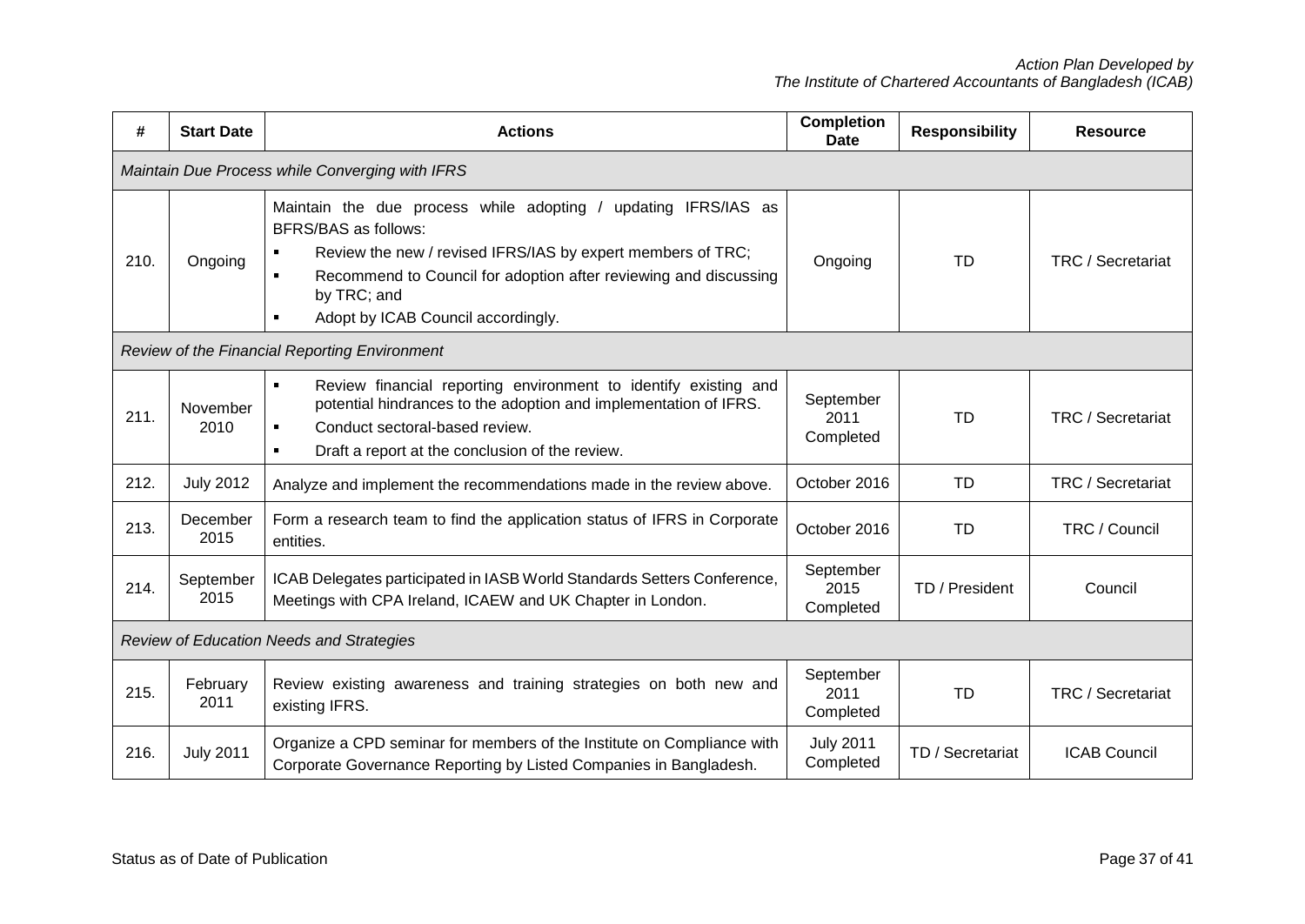| #    | <b>Start Date</b> | <b>Actions</b>                                                                                                                                                                                                                                                                                                             | <b>Completion</b><br><b>Date</b> | <b>Responsibility</b>      | <b>Resource</b>                                     |
|------|-------------------|----------------------------------------------------------------------------------------------------------------------------------------------------------------------------------------------------------------------------------------------------------------------------------------------------------------------------|----------------------------------|----------------------------|-----------------------------------------------------|
| 217. | September<br>2011 | Analyze and implement recommendations on the dissemination and<br>training strategies.                                                                                                                                                                                                                                     | November<br>2011<br>Completed    | <b>TD</b>                  | TRC / Secretariat                                   |
| 218. | October<br>2013   | Signing Copyright Agreement with IFRS Foundation, UK.                                                                                                                                                                                                                                                                      | September<br>2014                | ICAB/TD/<br>President      | Council / IFRS<br>Foundation                        |
|      |                   | Education and Training on IFRSs and Its Implementation                                                                                                                                                                                                                                                                     |                                  |                            |                                                     |
| 219. | <b>July 2011</b>  | Arrange SAFA Best Presented Accounts and Corporate Governance<br>Disclosures Awards; training on implementation of IFRS; a Regional<br>Standard Setters (RSS) Conference in Dhaka; discussion session on The<br>Fair Value challenge in SAFA and presentation session on status of<br>convergence with IFRS in Bangladesh. | November<br>2011<br>Completed    | <b>ICAB</b>                | <b>SAFA</b>                                         |
| 220. | <b>July 2011</b>  | Arrange Best Presented Accounts and Corporate Governance Disclosures<br>Awards for Companies in Bangladesh.                                                                                                                                                                                                                | October 2011<br>Completed        | <b>ICAB</b>                | <b>RCPAR</b>                                        |
| 221. | <b>June 2012</b>  | Conduct Members Conference on 'BAS 39: Salient Features and<br>Implications.                                                                                                                                                                                                                                               | <b>June 2012</b><br>Completed    | DLPD / TD /<br>Secretariat | ICAB members /<br>Council                           |
| 222. | November<br>2012  | Review and adopt of IAS 29 in Bangladesh.                                                                                                                                                                                                                                                                                  | <b>March 2013</b><br>Completed   | <b>ICAB Council</b>        | TD/TRC                                              |
| 223. | March<br>2013     | Published the 2012 version of International Accounting Standards as<br>Bangladesh Accounting Standards.                                                                                                                                                                                                                    | <b>July 2013</b><br>Completed    | <b>TD</b>                  | TRC / ICAB Council                                  |
| 224. | <b>Marc 2015</b>  | Reviewed, adopted and published IFRS 9, 14 and 15 as BFRS 9, 14 and<br>15.                                                                                                                                                                                                                                                 | December<br>2015                 | <b>TD</b>                  | TRC / Council                                       |
| 225. | April 2014        | CPD on 'IAS-1: Presentation of Financial Statements' in Chittagong.                                                                                                                                                                                                                                                        | April 2014<br>Completed          | <b>ICAB</b>                | <b>ICAB Chittagong</b><br><b>Regional Committee</b> |
| 226. | May 2014          | CPD Seminar on 'Harmonization of Financial Reporting and Audit<br>Practices: Bangladesh Perspective' in Chittagong.                                                                                                                                                                                                        | May 2014<br>Completed            | <b>ICAB</b>                | ICAB Chittagong<br>Regional Committee               |
| 227. | <b>June 2014</b>  | IFRS & IAS Training for Bangladesh Bank Officials.                                                                                                                                                                                                                                                                         | <b>June 2014</b><br>Completed    | ICAB/TD/<br><b>LPDD</b>    | ICAB Member / CPD<br>Committee / Council            |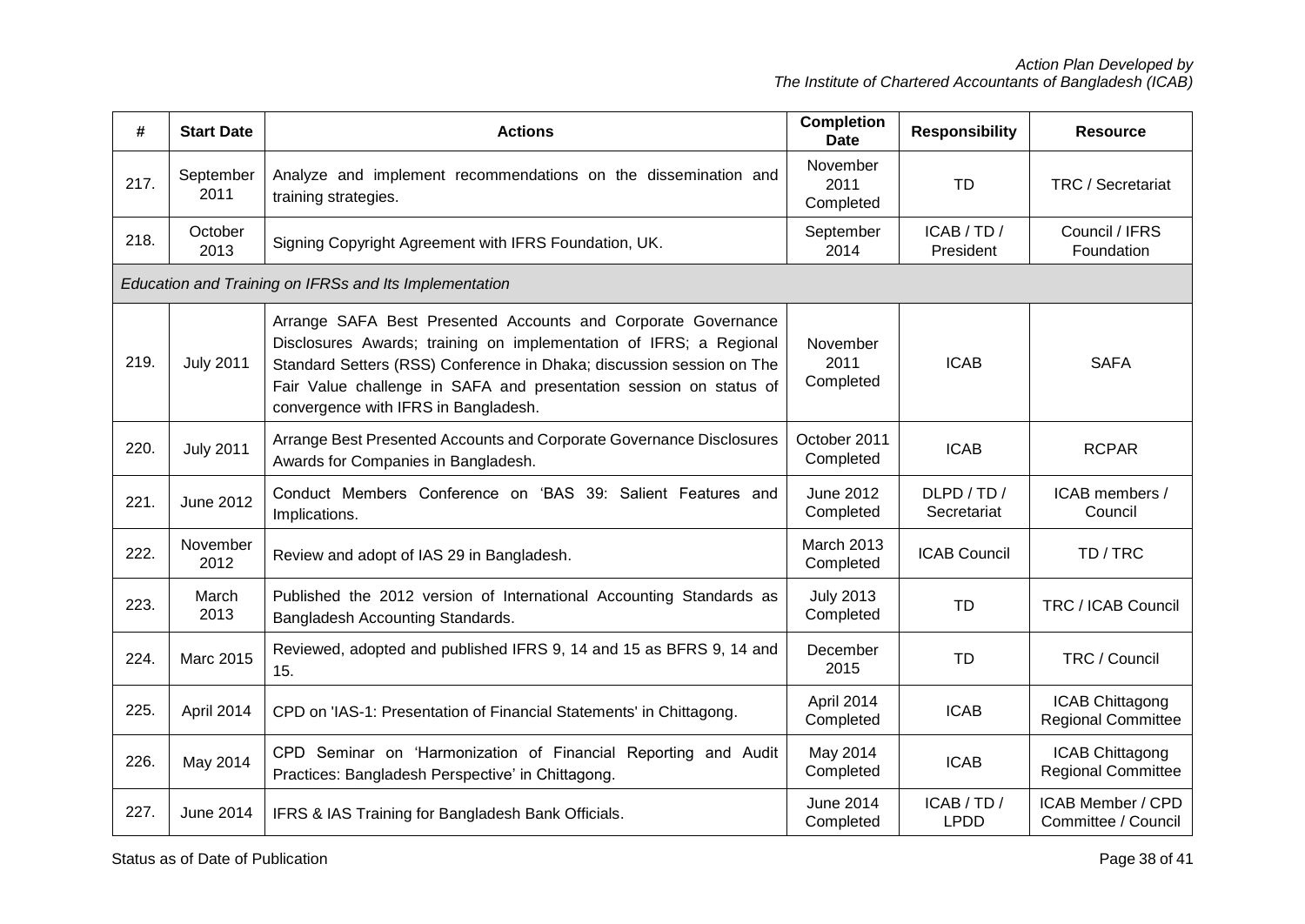| #    | <b>Start Date</b> | <b>Actions</b>                                                                                                                                    | <b>Completion</b><br><b>Date</b> | <b>Responsibility</b>   | <b>Resource</b>                                    |
|------|-------------------|---------------------------------------------------------------------------------------------------------------------------------------------------|----------------------------------|-------------------------|----------------------------------------------------|
| 228. | Ongoing           | Discussion Meeting on Finance Act and Financial Reporting Act (FRA).                                                                              | Ongoing                          | ICAB/TD/<br><b>LPDD</b> | ICAB Member / CPD<br>Committee / Council           |
| 229. | 2001              | Organizing National Best Presented Annual Reports and Corporate<br>Governance Award in every year.                                                | Ongoing                          | <b>ICAB</b>             | <b>RCPAR Committee /</b><br>Council                |
| 230. | February<br>2014  | CPD Seminar on 'BFRS-13: Fair Value Measurement' in Chittagong.                                                                                   | February<br>2014<br>Completed    | ICAB/TD/<br><b>LPDD</b> | <b>ICAB Member / CPD</b><br>Committee / Council    |
| 231. | April 2015        | CPD Seminar on 'Bangladesh Accounting Standards (BAS)-12: Income<br>Taxes.'                                                                       | April 2015<br>Completed          | Secretariat             | ICAB Members /<br>Chittagong Regional<br>Committee |
| 232. | August<br>2015    | Training Program on IFRs & IAS for Bangladesh Bank Officials.                                                                                     | August 2015<br>Completed         | TD / ICPE               | ICAB Member / CPD<br>Committee / Council           |
| 233. | October<br>2015   | Training for BTCL Officials on "Preparation of Accounts in Modern<br><b>Commercial Accounting System."</b>                                        | October<br>2015<br>Completed     | ICPE /<br>Secretariat   | ICAB Member / CPD<br>Committee / Council           |
| 234. | November<br>2015  | Training on "Preparation of Accounts in Modern Commercial Accounting<br>System" for BTCL Officers held at ICAB.                                   | November<br>2015<br>Completed    | ICPE/<br>Secretariat    | ICAB Member / CPD<br>Committee / Council           |
| 235. | <b>July 2014</b>  | Developed implementation guideline of BFRS in Bangladesh based on<br>research and local case study.                                               | December<br>2018                 | <b>TD</b>               | TRC / Council                                      |
| 236. | May 2015          | National Best Presented Annual Report and Corporate Governance Award<br>giving ceremony 2015.                                                     | December<br>2015<br>Completed    | Secretariat             | ICAB Member /<br>RCPAR / Council                   |
| 237. | March<br>2016     | Organize adequate number of CPD, workshops, training programs on<br>BFRS 9, BFRS 14, BFRS 15 and updates of IFRS during 2016-2017 this<br>period. | December<br>2017                 | TD / ICPE               | ICAB members /<br>Council                          |
| 238. | Ongoing           | Organize adequate number of CPD, workshops, training programs on<br><b>IFRSs and BFRSs.</b>                                                       | Ongoing                          | TD / ICPE               | ICAB members /<br>Council                          |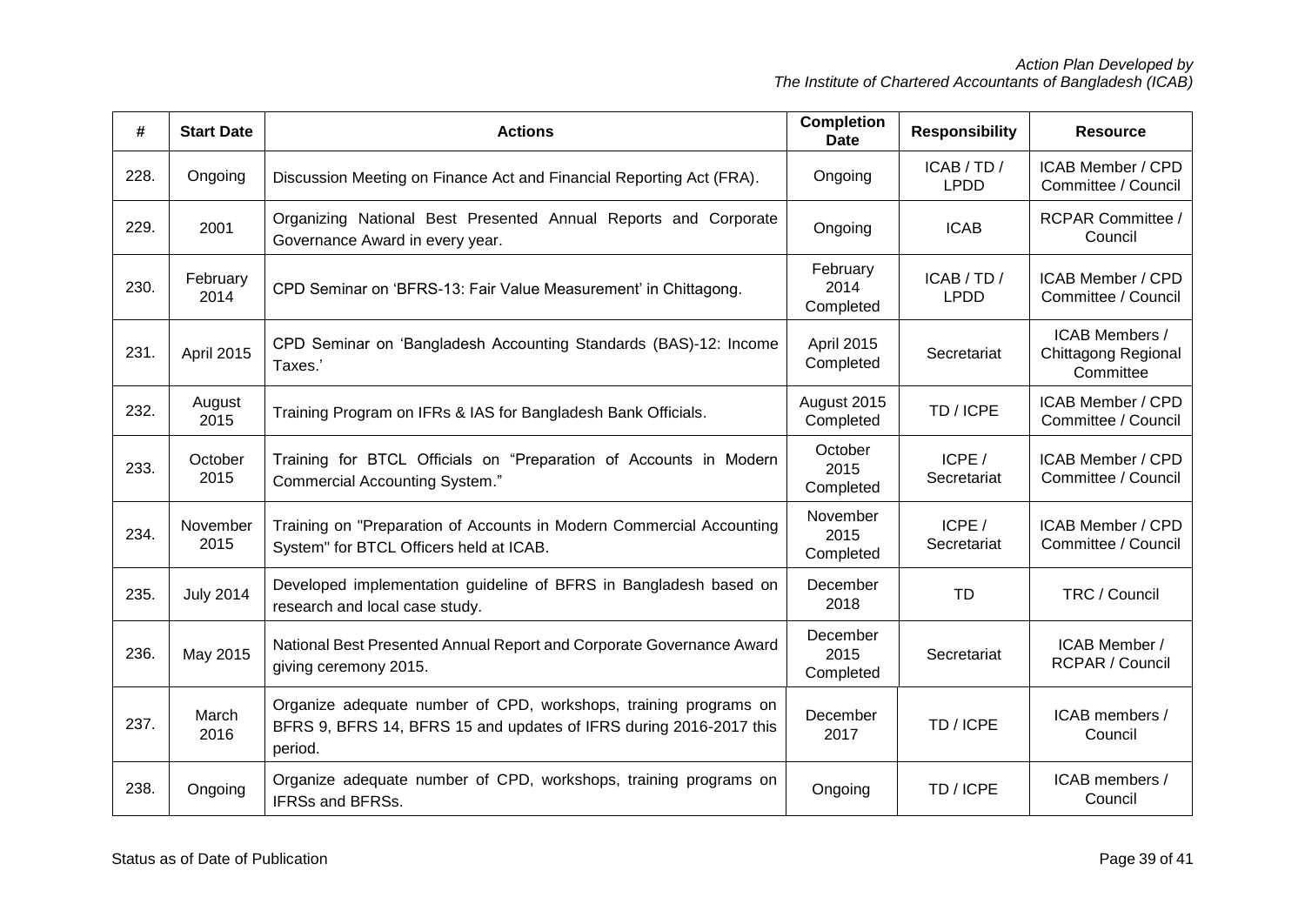| #    | <b>Start Date</b>    | <b>Actions</b>                                                                                                                                                                                                                                                                                                                                    | <b>Completion</b><br><b>Date</b> | <b>Responsibility</b>      | <b>Resource</b>                                               |  |  |  |
|------|----------------------|---------------------------------------------------------------------------------------------------------------------------------------------------------------------------------------------------------------------------------------------------------------------------------------------------------------------------------------------------|----------------------------------|----------------------------|---------------------------------------------------------------|--|--|--|
|      | <b>IFRS for SMEs</b> |                                                                                                                                                                                                                                                                                                                                                   |                                  |                            |                                                               |  |  |  |
| 239. | <b>July 2009</b>     | Review the likely effect on the current reporting framework on the shift to<br>IFRS for SMEs:<br>Prepare a position paper on the adoption of IFRS for SMEs.<br>$\blacksquare$                                                                                                                                                                     | December<br>2009<br>Completed    | <b>TD</b>                  | TRC / Secretariat                                             |  |  |  |
| 240. | <b>July 2009</b>     | Identify necessary regulatory and other process requirements for the<br>implementation of IFRS for SMEs:<br>Adopt criterion;<br>$\blacksquare$<br>Identify the needs of other stakeholders;<br>$\blacksquare$<br>Conduct pre-qualification training; and<br>$\blacksquare$<br>Conduct awareness-building and training programs.<br>$\blacksquare$ | <b>March 2010</b><br>Completed   | <b>TD</b>                  | TRC / Secretariat                                             |  |  |  |
| 241. | February<br>2011     | Review, adopt and publish the IFRS for SMEs as BFRS for SMEs.                                                                                                                                                                                                                                                                                     | <b>June 2011</b><br>Completed    | <b>TD</b>                  | TRC / Secretariat /<br><b>ICAB Council</b>                    |  |  |  |
| 242. | <b>July 2011</b>     | Prepare implementation program on IFRS for SMEs.                                                                                                                                                                                                                                                                                                  | December<br>2012<br>Completed    | <b>TD</b>                  | TRC / Secretariat                                             |  |  |  |
| 243. | <b>June 2011</b>     | Organize a CPD seminar for members of the Institute on IFRS for Small<br>and Medium Enterprise (SME).                                                                                                                                                                                                                                             | <b>June 2011</b><br>Completed    | TD / Secretariat           | <b>ICAB Council</b>                                           |  |  |  |
| 244. | April 2012           | Organize a 3-day Training for Trainers Workshop on "IFRS for SMEs" and<br>a members Conference on IFRS for SMEs.                                                                                                                                                                                                                                  | April 2012<br>Completed          | <b>ICAB</b>                | Member, IASB<br>Director, IFRS<br><b>Education Initiative</b> |  |  |  |
| 245. | <b>June 2012</b>     | Organized discussion sessions, meetings, seminars, workshops on<br>implementation of IFRS for SMEs.                                                                                                                                                                                                                                               | Ongoing                          | TD / Secretariat           | TRC / Council                                                 |  |  |  |
| 246. | Ongoing              | Organize adequate number of CPD, workshops, training programs on<br><b>BFRS</b> for SMEs.                                                                                                                                                                                                                                                         | Ongoing                          | TD / ICPE                  | ICAB members /<br>TRC / Council                               |  |  |  |
| 247. | March<br>2016        | Review, adopt and publish updated BFRS for SMEs using latest IFRS for<br>SME <sub>s</sub> .                                                                                                                                                                                                                                                       | <b>July 2016</b>                 | TD / TRC Sub-<br>committee | TRC / Council                                                 |  |  |  |